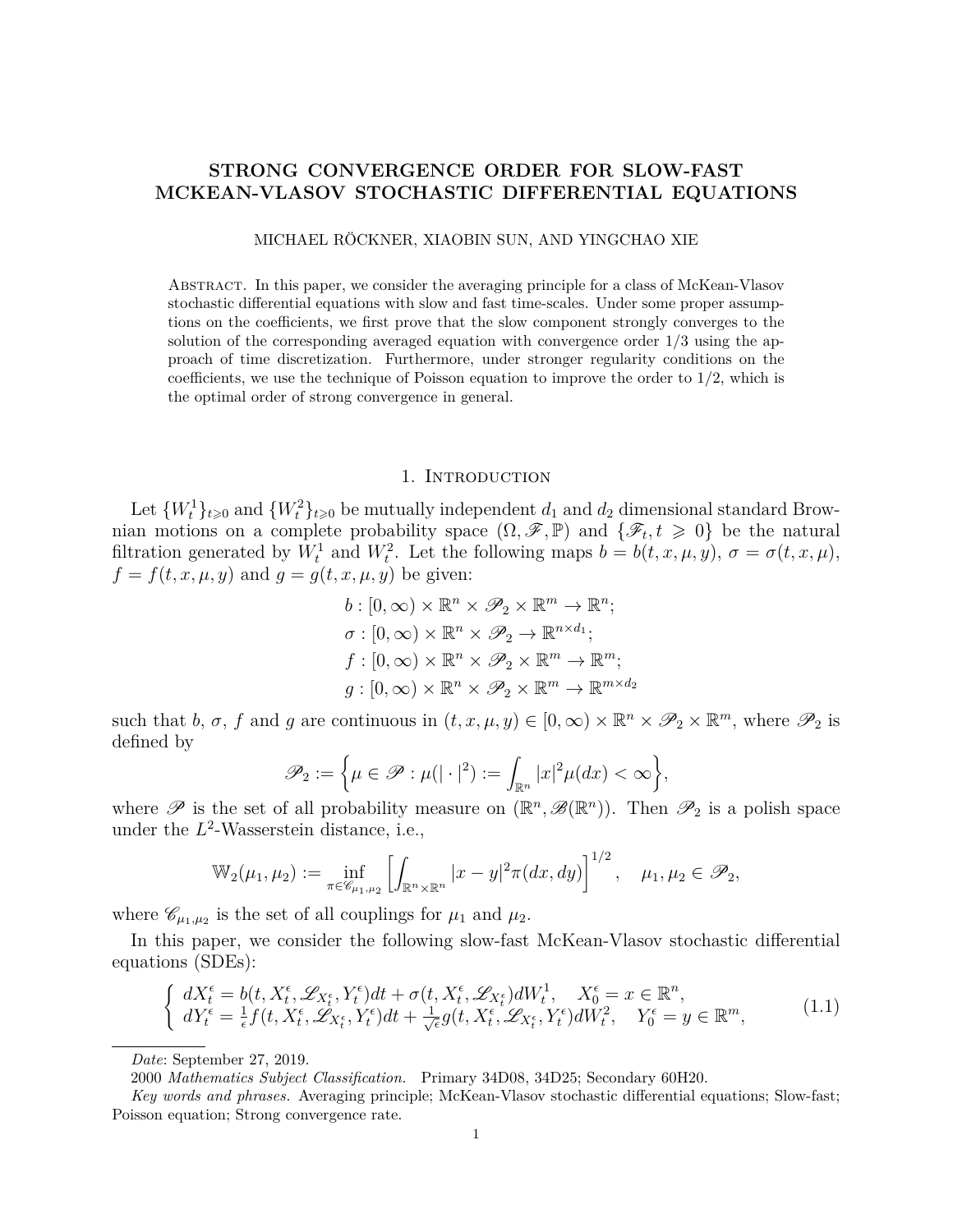where  $\mathscr{L}_{X_t^{\epsilon}}$  is the law of  $X_t^{\epsilon}$ ,  $\epsilon$  is a small and positive parameter describing the ratio of the time scale between the slow component  $X_t^{\epsilon} \in \mathbb{R}^n$  and fast component  $Y_t^{\epsilon} \in \mathbb{R}^m$ .

The averaging principle has a long and rich history in multiscale models, which have wide applications in material sciences, chemistry, fluid dynamics, biology, ecology, climate dynamics etc., see e.g., [\[1,](#page-30-0) [7,](#page-30-1) [8,](#page-30-2) [12,](#page-30-3) [17,](#page-31-0) [24\]](#page-31-1) and references therein. The averaging principle is essential to describe the asymptotic behavior of the slow component as  $\epsilon \to 0$ , i.e., the slow component will convergence to the so-called averaged equation. Bogoliubov and Mitropolsky [\[2\]](#page-30-4) first studied the averaging principle for deterministic systems. The averaging principle for SDEs was first studied by Khasminskii in [\[13\]](#page-30-5), see e.g., [\[9,](#page-30-6) [10,](#page-30-7) [11,](#page-30-8) [14,](#page-30-9) [16,](#page-31-2) [25\]](#page-31-3) for further developments.

The McKean-Valsov SDEs (also called distribution dependent SDEs) describe stochastic systems whose evolution is determined by both the microcosmic location and the macrocosmic distribution of the particle. The time marginal laws of the solution of such SDEs satisfies a nonlinear Fokker-Planck-Kolmogorov equation. The existence and uniqueness of weak and strong solutions have been studied intensively (see [\[18,](#page-31-4) [23\]](#page-31-5) and references therein). Further properties, such as the Harnack inequality or the Bismut formula for the Lions Derivative have been investigated in [\[23\]](#page-31-5) and [\[21\]](#page-31-6) respectively. However, to the authors' knowledge, this paper is the first in which the averaging principle for two-time scale distribution dependent SDEs is considered.

For numerical purposes, however, only studying the strong convergence of the slow component to the corresponding averaged equation is not enough, since in addition one needs to know the rate of convergence. Hence, the main purpose of our paper is to study the strong convergence rate for two-time scale distribution dependent SDEs. More precisely, one tries to find the largest possible  $\alpha > 0$  such that

$$
\sup_{t \in [0,T]} \mathbb{E}|X_t^{\epsilon} - \bar{X}_t|^2 \leqslant C\epsilon^{\alpha},\tag{1.2}
$$

where C is a constant depending on  $T$ ,  $|x|$ ,  $|y|$ , and  $\overline{X}$  is the solution of the corresponding averaged equation (see Eq. [\(2.18\)](#page-5-0) below).

In the distribution-independent case, the strong convergence rate for two-time scale stochastic system has been studied in a number of papers (see e.g.,  $[9, 10, 14, 22]$  $[9, 10, 14, 22]$  $[9, 10, 14, 22]$  $[9, 10, 14, 22]$  $[9, 10, 14, 22]$  $[9, 10, 14, 22]$  $[9, 10, 14, 22]$  for the finite dimensional case, and  $[3, 4]$  $[3, 4]$  $[3, 4]$  for the infinite dimensional case). The approach based on Khasminskii's technique of time discretization is often used to study the strong convergence rate (see [\[9,](#page-30-6) [10,](#page-30-7) [14,](#page-30-9) [3\]](#page-30-10)). Recently, the technique of Poisson equation has been used to study the strong convergence rate in [\[4,](#page-30-11) [22\]](#page-31-7), and the optimal convergence order was obtained in general. Motivated by this, in this paper we will use the techniques of time discretization and Poisson equation to study the strong convergence rate for two-time scale distribution dependent SDEs separately. More precisely, under some proper assumptions on the coefficients, we use the technique of time discretization to obtain the convergence order 1*/*3, which is however usually not the optimal order. It turns out that under some stronger assumptions on the coefficients, the optimal convergence order 1*/*2 can indeed be obtained by the method of Poisson equation.

If applying the technique of Poisson equation (see [\[19,](#page-31-8) [20,](#page-31-9) [22\]](#page-31-7)) to prove our main result, the main difficulty is to analyse the regularity of the solution  $\Phi(t, x, \mu, y)$  of the corresponding Poisson equation with respect to  $(w.r.t.)$  the parameter  $\mu$ . Indeed, this method highly depends on the regularity of  $\Phi w.r.t.$  parameters. However, due to the coefficients dependence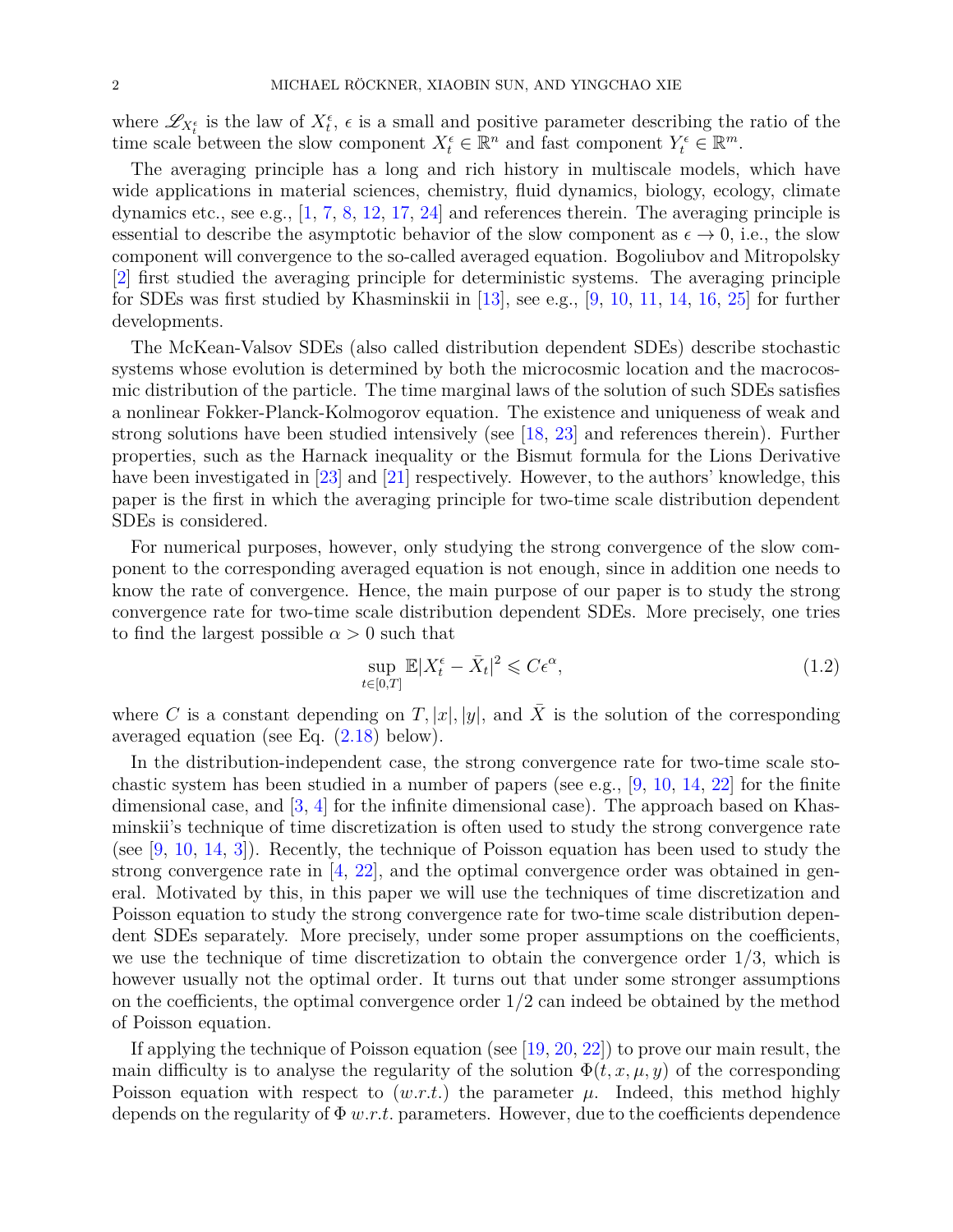on the distribution,  $\Phi$  will also depend on the distribution  $\mu$ . Unlike as for classical SDEs, we have to apply Itô's formula to  $\Phi$  composed with the process  $(t, X_t^{\epsilon}, \mathscr{L}_{X_t^{\epsilon}}, Y_t^{\epsilon})$  by, which, in particular, means that we have to differentiate in the measure  $\mu$ . As a consequence, some additional terms involving the Lions derivative of  $\Phi$ , so we have to estimate the regularity of  $\Phi$  *w.r.t.* the parameter  $\mu$  carefully.

The paper is organized as follows. In the next section, we introduce some notation and assumptions that we use throughout the paper and give out the main results. Sections 3 and 4 are devoted to proving the strong convergence rate by using the techniques of time discretization and Poisson equation respectively. We give an example in Section 5. In the Appendix, we give the detailed proof of the existence and uniqueness of solutions for our system and prove some important estimates.

We note that throughout this paper  $C$  and  $C_T$  denote positive constants which may change from line to line, where the subscript *T* is used to emphasize that the constant depends on *T*.

#### 2. NOTATIONS AND MAIN RESULTS

Now, we first remind the reader of the definition of differentiability on the Wasserstein space. Following the idea in [\[6,](#page-30-12) Section 6], for  $u : \mathscr{P}_2 \to \mathbb{R}$  we denote by *U* its "extension" to  $L^2(\Omega, \mathbb{P}; \mathbb{R}^n)$  defined by

$$
U(X) := u(\mathscr{L}_X), \quad X \in L^2(\Omega, \mathbb{P}; \mathbb{R}^n).
$$

Then we say that *u* is differentiable at  $\mu \in \mathscr{P}_2$  if there exists  $X \in L^2(\Omega, \mathbb{P}; \mathbb{R}^n)$  such that  $\mathscr{L}_X = \mu$  and *U* is Fréchet differentiable at *X*. By Riesz' theorem, the Fréchet derivative  $DU(X)$ , viewed as an element of  $L^2(\Omega, \mathbb{P}; \mathbb{R}^n)$ , can be represented as

$$
DU(X) = \partial_{\mu} u(\mathscr{L}_X)(X),
$$

where  $\partial_{\mu}u(\mathscr{L}_X) : \mathbb{R}^n \to \mathbb{R}^n$ , which is called Lions derivative of *u* at  $\mu = \mathscr{L}_X$ . Moreover,  $\partial_{\mu}u(\mu) \in L^2(\mu;\mathbb{R}^n)$ , for  $\mu \in \mathscr{P}_2$ . Furthermore, if  $\partial_{\mu}u(\mu)(z): \mathbb{R}^n \to \mathbb{R}^n$  is differentiable at  $z \in \mathbb{R}^n$ , we denote its derivative by  $\partial_z \partial_\mu u(\mu)(z) : \mathbb{R}^n \to \mathbb{R}^n \times \mathbb{R}^n$ .

Let  $|\cdot|$  be the Euclidean vector norm,  $\langle \cdot, \cdot \rangle$  be the Euclidean inner product and  $\|\cdot\|$ be the matrix norm or the operator norm if there is no confusion possible. We call a vector-valued, or matrix-valued function  $u(\mu) = (u_{ij}(\mu))$  differentiable at  $\mu \in \mathscr{P}_2$ , if its all its components are differentiable at  $\mu$ , and set  $\partial_{\mu}u(\mu) := (\partial_{\mu}u_{ij}(\mu))$  and  $\|\partial_{\mu}u(\mu)\|_{L^2(\mu)}^2 :=$  $\sum_{i,j} \int_{\mathbb{R}^n} |\partial_\mu u_{ij}(\mu)(z)|^2 \mu(dz)$ . Furthermore, we call  $\partial_\mu u(\mu)(z)$  differentiable at  $z \in \mathbb{R}^n$ , if all its components are differentiable at z, and set  $\partial_z \partial_\mu u(\mu)(z) := (\partial_\mu u_{ij}(\mu)(z))$  and  $\|\partial_z \partial_\mu u(\mu)\|_{L^2(\mu)}^2 :=$  $\sum_{i,j} \int_{\mathbb{R}^n} ||\partial_z \partial_\mu u_{ij}(\mu)(z)||^2 \mu(dz)$ . For convenience, we write  $u \in C^{1,1}(\mathscr{P}_2, \mathbb{R}^n)$ , if the  $\mathbb{R}^n$ -valued  $\lim_{\lambda \to \infty} \mu \mapsto u(\mu)$  is differentiable at any  $\mu \in \mathscr{P}_2$ , and  $\partial_{\mu} u(\mu)(z) : \mathbb{R}^n \to \mathbb{R}^n$  is differentiable at any  $z \in \mathbb{R}^n$ .

For a vector-valued or matrix-valued function  $F(t, x, y)$  defined on  $[0, \infty) \times \mathbb{R}^n \times \mathbb{R}^m$ . For any  $u, v \in \{t, x, y\}$ , we use  $\partial_u F$  to denote the first order partial derivative of F w.r.t. component *u* and  $\partial_{uv}^2 F$  to denote its second order partial derivatives of  $F$  w.r.t. components *u* and *v*. For convenience, we say an  $\mathbb{R}^n$ -valued *F* belongs to  $C^{1,2,2}([0,\infty) \times \mathbb{R}^n \times \mathbb{R}^m, \mathbb{R}^n)$ , if  $\partial_t F(t, x, y)$ ,  $\partial_{xx}^2 F(t, x, y)$  and  $\partial_{yy}^2 F(t, x, y)$  exist for any  $(t, x, y) \in [0, \infty) \times \mathbb{R}^n \times \mathbb{R}^m$ .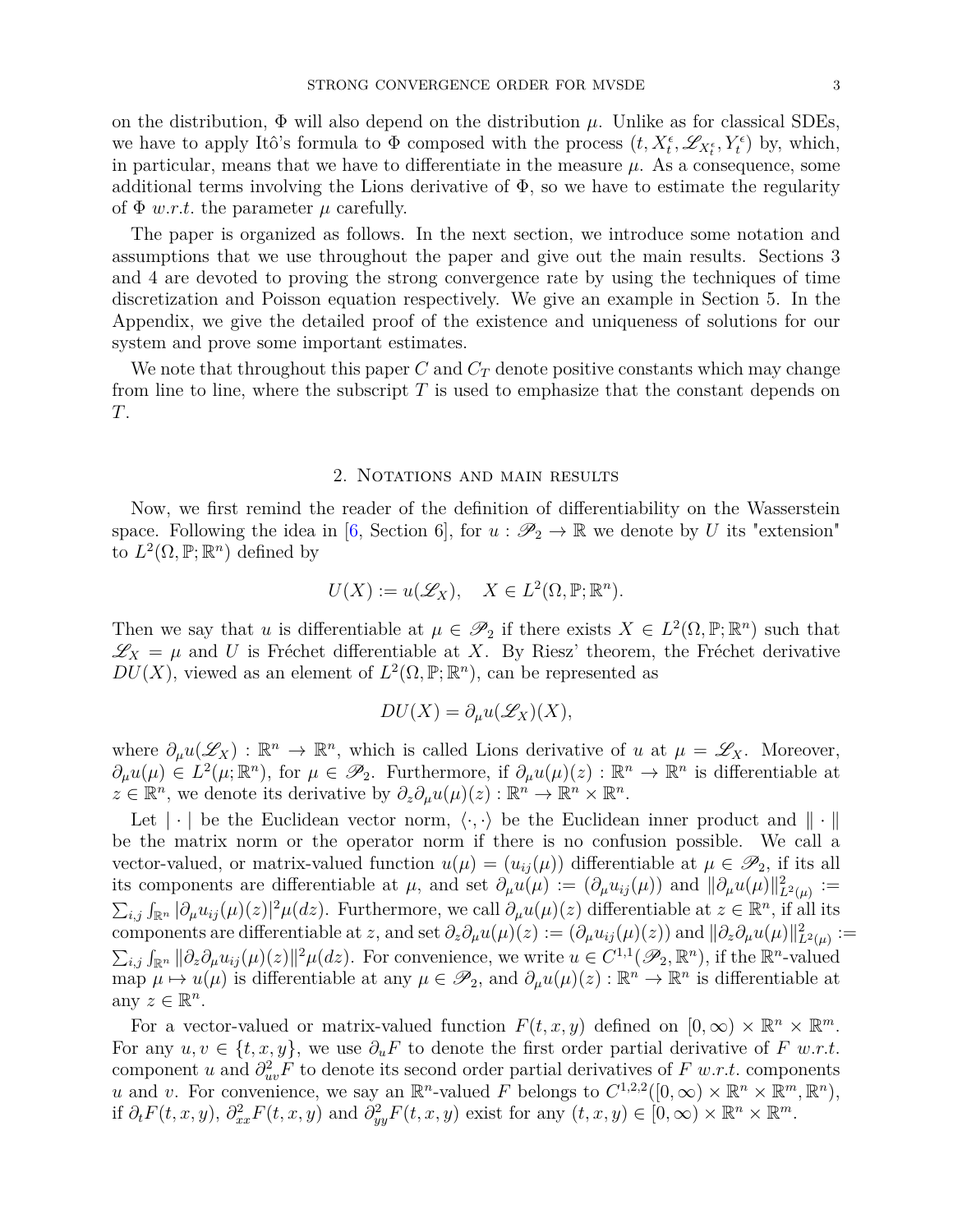We suppose that for any  $T > 0$ , there exist constants  $C_T$ ,  $\beta \in (0, \infty)$  and  $\gamma_1, \gamma_2 \in (0, 1]$ such that the following conditions hold for all  $t, t_1, t_2 \in [0,T], x, x_1, x_2 \in \mathbb{R}^n, \mu, \mu_1, \mu_2 \in$  $\mathscr{P}_2, y, y_1, y_2 \in \mathbb{R}^m$ .

<span id="page-3-7"></span>**A1.** *(Conditions on b,*  $\sigma$ *,*  $f$  *<i>and*  $g$  *)* 

<span id="page-3-4"></span>
$$
|b(t_1, x_1, \mu_1, y_1) - b(t_2, x_2, \mu_2, y_2)| + ||\sigma(t_1, x_1, \mu_1) - \sigma(t_2, x_2, \mu_2)||
$$
  
\$\leq C\_T [[t\_1 - t\_2] + |x\_1 - x\_2| + |y\_1 - y\_2| + W\_2(\mu\_1, \mu\_2)];\n  
(2.1)

<span id="page-3-5"></span>
$$
|f(t_1, x_1, \mu_1, y_1) - f(t_2, x_2, \mu_2, y_2)| + ||g(t_1, x_1, \mu_1, y_1) - g(t_2, x_2, \mu_2, y_2)||
$$
  
\n
$$
\leq C_T \left[ |t_1 - t_2| + |x_1 - x_2| + |y_1 - y_2| + \mathbb{W}_2(\mu_1, \mu_2) \right];
$$
\n(2.2)

*and*

<span id="page-3-6"></span>
$$
2\langle f(t, x, \mu, y_1) - f(t, x, \mu, y_2), y_1 - y_2 \rangle + 3||g(t, x, \mu, y_1) - g(t, x, \mu, y_2)||^2 \leq -\beta|y_1 - y_2|^2. \tag{2.3}
$$

<span id="page-3-8"></span>**A2.** *(Conditions on first-order partial derivatives) The first-order partial derivatives*  $\partial_t b(t, x, \mu, y)$ *,*  $\partial_x b(t, x, \mu, y)$ ,  $\partial_\mu b(t, x, \mu, y)$  and  $\partial_y b(t, x, \mu, y)$  exist for any  $(t, x, y, \mu) \in [0, \infty) \times \mathbb{R}^n \times \mathbb{R}^m \times$ P2*. Moreover,*

<span id="page-3-0"></span>
$$
\sup_{t \in [0,T], x \in \mathbb{R}^n, \mu \in \mathcal{P}_2} |\partial_t b(t, x, \mu, y_1) - \partial_t b(t, x, \mu, y_2)| \leqslant C_T |y_1 - y_2|^{\gamma_1};\tag{2.4}
$$

$$
\sup_{t \in [0,T], x \in \mathbb{R}^n, \mu \in \mathcal{P}_2} \|\partial_x b(t, x, \mu, y_1) - \partial_x b(t, x, \mu, y_2)\| \leq C_T |y_1 - y_2|^{\gamma_1};\tag{2.5}
$$

<span id="page-3-12"></span>
$$
\sup_{t \in [0,T], x \in \mathbb{R}^n, \mu \in \mathcal{P}_2} \|\partial_\mu b(t, x, \mu, y_1) - \partial_\mu b(t, x, \mu, y_2)\|_{L^2(\mu)} \leq C_T |y_1 - y_2|^{\gamma_1};\tag{2.6}
$$

<span id="page-3-1"></span>
$$
\sup_{t \in [0,T], x \in \mathbb{R}^n, \mu \in \mathcal{P}_2} \|\partial_y b(t, x, \mu, y_1) - \partial_y b(t, x, \mu, y_2)\| \leq C_T |y_1 - y_2|^{\gamma_1}.
$$
 (2.7)

*Furthermore, if b is replaced by f and g, the properties [\(2.4\)](#page-3-0)-[\(2.7\)](#page-3-1) also hold.*

## <span id="page-3-9"></span>**A3.** *(Conditions on second-order partial derivatives)*

*The second-order partial derivatives*  $\partial_{xx}^2 b(t, x, \mu, y)$ *,*  $\partial_{xy}^2 b(t, x, \mu, y)$  and  $\partial_{yy}^2 b(t, x, \mu, y)$  exist  $(t, x, y, \mu) \in [0, \infty) \times \mathbb{R}^n \times \mathbb{R}^m \times \mathscr{P}_2$ , and  $b(t, x, \cdot, y) \in C^{1,1}(\mathscr{P}_2, \mathbb{R}^n)$ . Moreover,  $\partial_{xy}^2 b(t, x, \mu, y)$ , *∂* 2 *yyb*(*t, x, µ, y*) *are uniformly bounded and*

<span id="page-3-2"></span>
$$
\sup_{t \in [0,T], x \in \mathbb{R}^n, \mu \in \mathcal{P}_2} \|\partial_{xx}^2 b(t, x, \mu, y_1) - \partial_{xx}^2 b(t, x, \mu, y_2)\| \leqslant C_T |y_1 - y_2|^{\gamma_2};\tag{2.8}
$$

<span id="page-3-10"></span>
$$
\sup_{t \in [0,T], x \in \mathbb{R}^n, \mu \in \mathcal{P}_2} \|\partial_{xy}^2 b(t, x, \mu, y_1) - \partial_{xy}^2 b(t, x, \mu, y_2)\| \leqslant C_T |y_1 - y_2|^{\gamma_2};\tag{2.9}
$$

<span id="page-3-11"></span>
$$
\sup_{t \in [0,T], x \in \mathbb{R}^n, \mu \in \mathcal{P}_2} \|\partial_{yy}^2 b(t, x, \mu, y_1) - \partial_{yy}^2 b(t, x, \mu, y_2)\| \leqslant C_T |y_1 - y_2|^{\gamma_2};\tag{2.10}
$$

<span id="page-3-3"></span>sup *t*∈[0*,T*]*,x*∈R*n,µ*∈P<sup>2</sup>  $\|\partial_z \partial_\mu b(t, x, \mu, y_1) - \partial_z \partial_\mu b(t, x, \mu, y_2)\|_{L^2(\mu)} \leqslant C_T |y_1 - y_2|^{\gamma_2}$ *.* (2.11)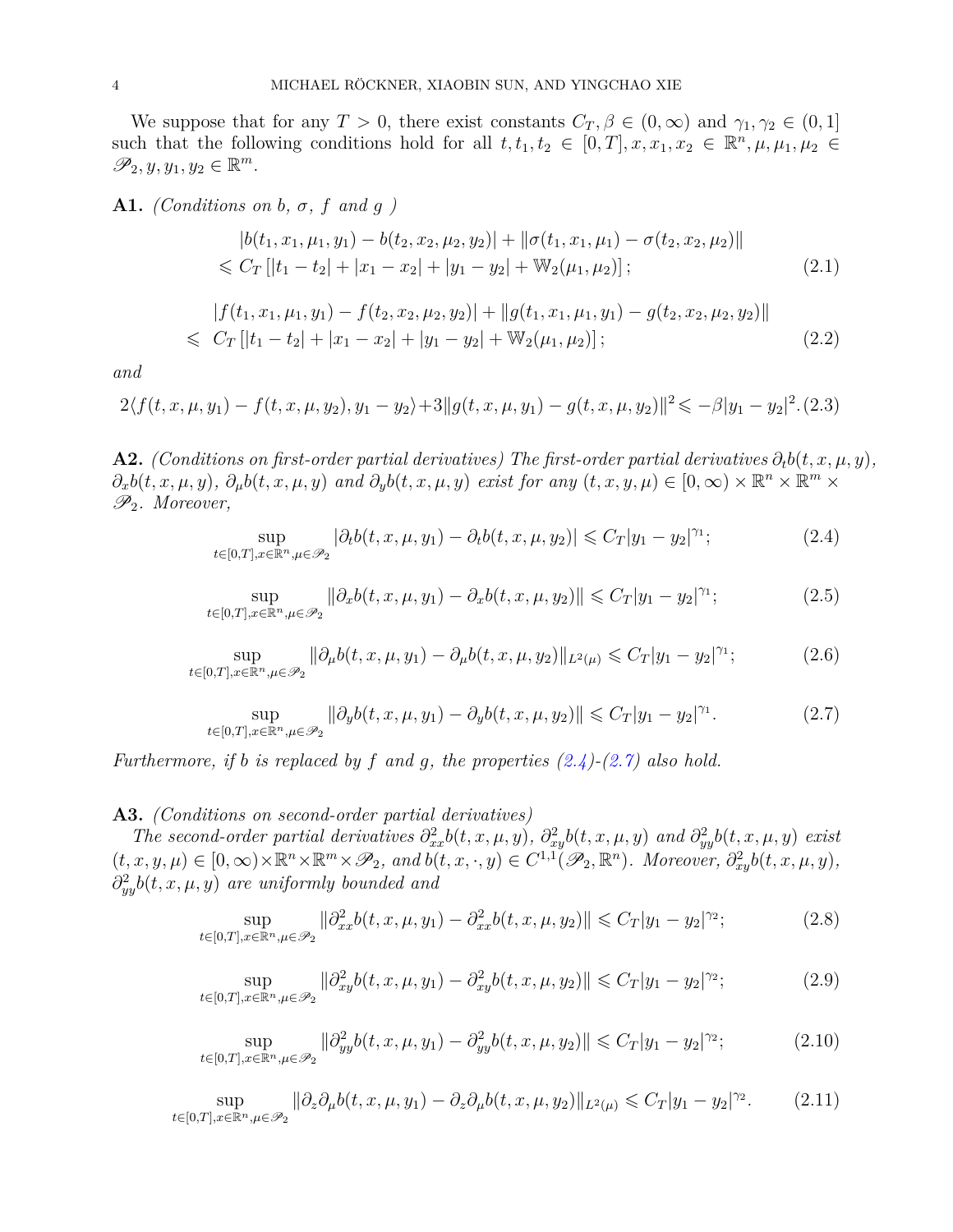*Furthermore, if b is replaced by f and g, the properties [\(2.8\)](#page-3-2)-[\(2.11\)](#page-3-3) also hold, and*

$$
\sup_{t\in[0,T],x\in\mathbb{R}^n,\mu\in\mathcal{P}_2,y\in\mathbb{R}^m}\max\left\{\|\partial^2_{xx}f(t,x,\mu,y)\|,\|\partial^2_{xy}f(t,x,\mu,y)\|,\|\partial^2_{yy}f(t,x,\mu,y)\|,\|{\partial^2_{yy}f(t,x,\mu,y)}\|,\|\partial^2_{xx}g(t,x,\mu,y)\|,\|\partial^2_{xy}g(t,x,\mu,y)\|,\|\partial^2_{yy}g(t,x,\mu,y)\|,\|{\partial^2_{xy}g(t,x,\mu,y)}\|,\|{\partial^2_{xy}f(t,x,\mu,y)}\|_{L^2(\mu)},\|\partial_z\partial_\mu g(t,x,\mu,y)\|_{L^2(\mu)}\right\}\leqslant C_T.
$$

**Remark 2.1.** We here give some comments on the conditions above.

• Conditions [\(2.1\)](#page-3-4) and [\(2.2\)](#page-3-5) imply that for any  $T > 0$ , there exists  $C_T > 0$  such that for any  $x \in \mathbb{R}^n, y \in \mathbb{R}^m, \mu \in \mathscr{P}_2, t \in [0, T],$ 

<span id="page-4-2"></span>
$$
|b(t, x, \mu, y)| + ||\sigma(t, x, \mu)|| \le C_T \left\{ 1 + |x| + |y| + [\mu(|\cdot|^2)]^{1/2} \right\}
$$
 (2.12)

and

$$
|f(t, x, \mu, y)| + ||g(t, x, \mu, y)|| \leq C_T \left\{ 1 + |x| + |y| + [\mu(|\cdot|^2)]^{1/2} \right\}.
$$
 (2.13)

• Conditions [\(2.2\)](#page-3-5) and [\(2.3\)](#page-3-6) imply that for any  $T > 0$ , there exists  $C_T > 0$  such that for any  $x \in \mathbb{R}^n, y \in \mathbb{R}^m, \mu \in \mathscr{P}_2, t \in [0, T],$ 

<span id="page-4-3"></span>
$$
2\langle f(t,x,\mu,y),y\rangle + 3||g(t,x,\mu,y)||^2 \leq \frac{-\beta}{2}|y|^2 + C_T\left\{1 + |x| + [\mu(|\cdot|^2)]^{1/2}\right\}.
$$
 (2.14)

- Condition  $(2.3)$  is used to guarantee the existence and uniqueness of an invariant measure for the frozen equation (see Eq.  $(2.19)$  below) and the solution of system [\(1.1\)](#page-0-0) has finite fourth moment.
- Using the time discretization approach, to prove the strong convergence order we need assumptions **[A1](#page-3-7)** and **[A2](#page-3-8)**. However, if using the technique of Poisson equation to prove the strong convergence order, we needs the assumption **[A3](#page-3-9)** is needed additionally.

The following theorem is the existence and uniqueness of strong solutions for system  $(1.1)$ , which can be obtained by using the result due to Wang in [\[23\]](#page-31-5) and whose detailed proof will be presented in the appendix.

<span id="page-4-4"></span>**Theorem 2.2.** *Suppose that conditions [\(2.1\)](#page-3-4)* and [\(2.2\)](#page-3-5) hold. For any  $\epsilon > 0$ , any given *initial value*  $x \in \mathbb{R}^n, y \in \mathbb{R}^m$ , there exists a unique solution  $\{(X_t^{\epsilon}, Y_t^{\epsilon}), t \geq 0\}$  to system [\(1.1\)](#page-0-0)  $and$   $for$   $all$   $T > 0$ ,  $(X^{\epsilon}, Y^{\epsilon}) \in C([0, T]; \mathbb{R}^{n}) \times C([0, T]; \mathbb{R}^{m})$ ,  $\mathbb{P} - a.s.$  *and* 

$$
\begin{cases}\nX_t^{\epsilon} = x + \int_0^t b(s, X_s^{\epsilon}, \mathcal{L}_{X_s^{\epsilon}}, Y_s^{\epsilon}) ds + \int_0^t \sigma(s, X_s^{\epsilon}, \mathcal{L}_{X_s^{\epsilon}}) dW_s^1, \\
Y_t^{\epsilon} = y + \frac{1}{\epsilon} \int_0^t f(s, X_s^{\epsilon}, \mathcal{L}_{X_s^{\epsilon}}, Y_s^{\epsilon}) ds + \frac{1}{\sqrt{\epsilon}} \int_0^t g(s, X_s^{\epsilon}, \mathcal{L}_{X_s^{\epsilon}}, Y_s^{\epsilon}) dW_s^2.\n\end{cases}
$$
\n(2.15)

Now we formulate our first main result.

<span id="page-4-1"></span>**Theorem 2.3.** Suppose that assumptions **[A1](#page-3-7)** and **[A2](#page-3-8)** hold. Then for any  $x \in \mathbb{R}^n, y \in \mathbb{R}^m$ *and*  $T > 0$ *, we have* 

<span id="page-4-0"></span>
$$
\sup_{t \in [0,T]} \mathbb{E}|X_t^{\epsilon} - \bar{X}_t|^2 \leqslant C\epsilon^{2/3},\tag{2.16}
$$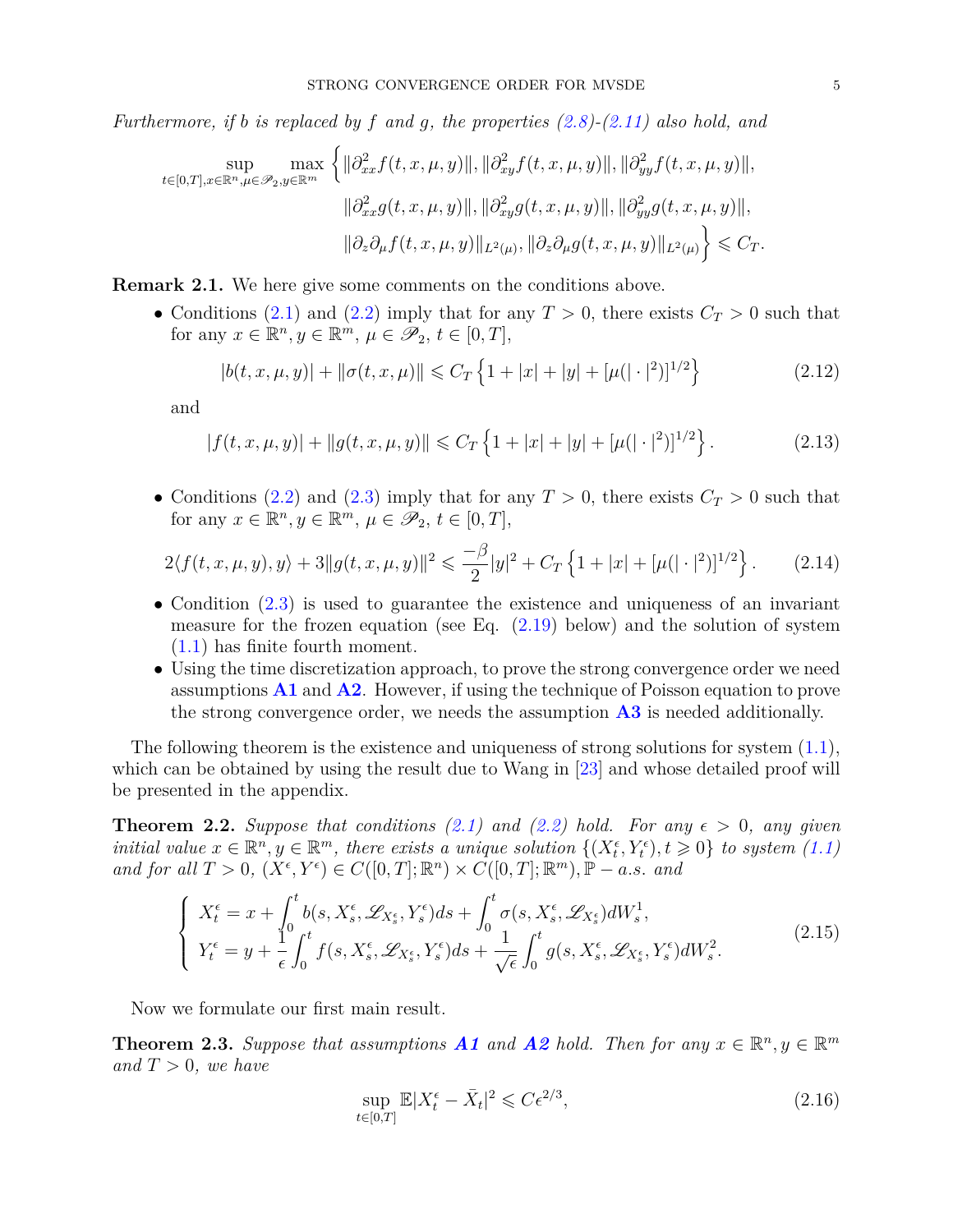*where C is a constant depending on*  $T$ ,  $|x|$ ,  $|y|$ *. Furthermore, if there is no noise in the slow equation (i.e.,*  $\sigma \equiv 0$ ), we have

<span id="page-5-2"></span>
$$
\sup_{t \in [0,T]} \mathbb{E}|X_t^{\epsilon} - \bar{X}_t|^2 \leqslant C\epsilon. \tag{2.17}
$$

*Here*  $\overline{X}$  *is the solution of the following averaged equation,* 

<span id="page-5-0"></span>
$$
\begin{cases}\n d\bar{X}_t = \bar{b}(t, \bar{X}_t, \mathscr{L}_{\bar{X}_t})dt + \sigma(t, \bar{X}_t, \mathscr{L}_{\bar{X}_t})dW_t^1, \\
 \bar{X}_0 = x,\n\end{cases} \n(2.18)
$$

*where*  $\bar{b}(t, x, \mu) = \int_{\mathbb{R}^m} b(t, x, \mu, y) \nu^{t, x, \mu}(dy)$  and  $\nu^{t, x, \mu}$  denotes the unique invariant measure *for the transition semigroup of the following frozen equation:*

<span id="page-5-1"></span>
$$
\begin{cases}\ndY_s = f(t, x, \mu, Y_s)ds + g(t, x, \mu, Y_s)d\tilde{W}_s^2, \\
Y_0 = y,\n\end{cases}
$$
\n(2.19)

where  ${\{\tilde{W}_{s}^{2}\}}_{s\geqslant0}$  *is a d*<sub>2</sub>*-dimensional Brownian motion on another complete probability space*  $(\tilde{\Omega}, \tilde{\mathscr{F}}, \tilde{\mathbb{P}})$ .

**Remark 2.4.** The estimates [\(2.16\)](#page-4-0) and [\(2.17\)](#page-5-2) imply that the slow component  $X_t^{\epsilon}$  strongly converges to the solution  $\bar{X}_t$  of the corresponding averaged equation with convergence order  $\epsilon^{1/3}$  and  $\epsilon^{1/2}$  respectively. Usually, the convergence order  $\epsilon^{1/2}$  should be optimal. Hence, under more regularity conditions on the coefficients, we will use the technique of Poisson equation to obtain the optimal convergence order in the general case (i.e.,  $\sigma \neq 0$ ), which is stated in the following theorem.

<span id="page-5-4"></span>**Theorem 2.5.** Suppose that assumptions **[A1](#page-3-7)**-**[A3](#page-3-9)** hold. Then for any  $x \in \mathbb{R}^n, y \in \mathbb{R}^m$  and  $T > 0$ *, we have* 

$$
\sup_{t \in [0,T]} \mathbb{E}|X_t^{\epsilon} - \bar{X}_t|^2 \leqslant C\epsilon,
$$
\n(2.20)

*where C is a constant depending on*  $T$ ,  $|x|$ ,  $|y|$ , and  $\overline{X}$  *is the solution of the corresponding averaged equation [\(2.18\)](#page-5-0).*

### 3. Proof of Theorem [2.3](#page-4-1)

In this section, we intend to use the approach of time discretization to get the strong convergence order. The proof consists of four parts, each of which is presented in the respective subsection below. In the Subsection 3.1, we give some a-priori estimates of the solution  $(X_t^{\epsilon}, Y_t^{\epsilon})$ . In the Subsection 3.2, we introduce an auxiliary process  $(\hat{X}_t^{\epsilon}, \hat{Y}_t^{\epsilon})$ , and obtain the convergence rate of the difference process  $X_t^{\epsilon} - \hat{X}_t^{\epsilon}$ . We study the frozen equation, and prove the exponential ergodicity of the corresponding semigroup in Subsection 3.3. In the final subsection, we prove a crucial estimate for  $\sup_{t\in[0,T]}\mathbb{E}|\hat{X}_t^{\epsilon}-\bar{X}_t|$  which relies on somewhat delicate arguments. Note that we always assume conditions **[A1](#page-3-7)** and **[A2](#page-3-8)** to hold, and the initial values  $x \in \mathbb{R}^n, y \in \mathbb{R}^m$  are fixed in this section.

3.1. **Some a-priori estimates for**  $(X_t^{\epsilon}, Y_t^{\epsilon})$ . Firstly, we prove some uniform bounds  $w.r.t.$  $\epsilon \in (0,1)$  for the 4th moment of the solution  $(X_t^{\epsilon}, Y_t^{\epsilon})$  to system [\(1.1\)](#page-0-0).

<span id="page-5-3"></span>**Lemma 3.1.** For any  $T > 0$ , there exists a constant  $C_T > 0$  such that

$$
\sup_{\epsilon \in (0,1)} \sup_{t \in [0,T]} \mathbb{E}|X_t^{\epsilon}|^4 \leq C_T (1+|x|^4+|y|^4)
$$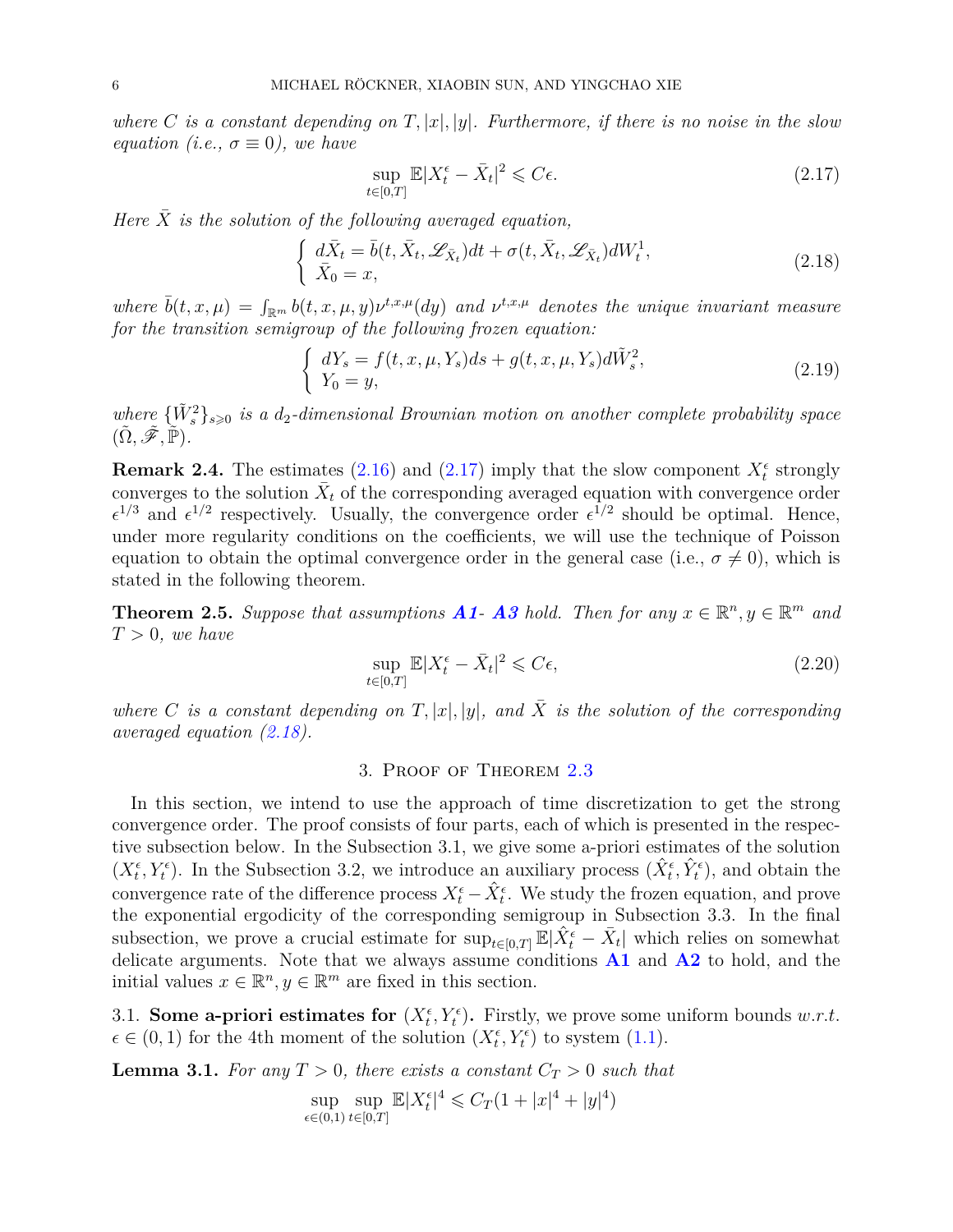*and*

$$
\sup_{\epsilon \in (0,1)} \sup_{t \in [0,T]} \mathbb{E}|Y_t^{\epsilon}|^4 \leq C_T (1+|x|^4+|y|^4).
$$

*Proof.* By Itô's formula and estimate  $(2.12)$ , we obtain for any  $t \in [0, T]$ ,

$$
\begin{split} |X^{\epsilon}_{t}|^{4}&=|x|^{4}+4\int_{0}^{t}|X^{\epsilon}_{s}|^{2}\langle X^{\epsilon}_{s},b(s,X^{\epsilon}_{s},\mathscr{L}_{X^{\epsilon}_{s}},Y^{\epsilon}_{s})\rangle ds+4\int_{0}^{t}|X^{\epsilon}_{s}|^{2}\langle X^{\epsilon}_{s},\sigma(s,X^{\epsilon}_{s},\mathscr{L}_{X^{\epsilon}_{s}})dW^{1}_{s}\rangle\\ &+4\int_{0}^{t}|\langle X^{\epsilon}_{s},\sigma(s,X^{\epsilon}_{s},\mathscr{L}_{X^{\epsilon}_{s}})\rangle|^{2}ds+2\int_{0}^{t}|X^{\epsilon}_{s}|^{2}\|\sigma(s,X^{\epsilon}_{s},\mathscr{L}_{X^{\epsilon}_{s}})\|^{2}ds\\ &\leqslant |x|^{4}+C_{T}\int_{0}^{t}(1+|X^{\epsilon}_{s}|^{4}+|Y^{\epsilon}_{s}|^{4}+[\mathscr{L}_{X^{\epsilon}_{s}}(|\cdot|^{2})]^{2})ds+4\int_{0}^{t}|X^{\epsilon}_{s}|^{2}\langle X^{\epsilon}_{s},\sigma(s,X^{\epsilon}_{s},\mathscr{L}_{X^{\epsilon}_{s}})dW^{1}_{s}\rangle. \end{split}
$$

Note that  $\mathscr{L}_{X_s^{\epsilon}}(|\cdot|^2) = \mathbb{E}|X_s^{\epsilon}|^2$ . Hence, we have

<span id="page-6-0"></span>
$$
\sup_{t \in [0,T]} \mathbb{E}|X_t^{\epsilon}|^4 \leq C_T(|x|^4 + 1) + C_T \int_0^T \mathbb{E}|Y_t^{\epsilon}|^4 dt + C_T \int_0^T \mathbb{E}|X_t^{\epsilon}|^4 dt. \tag{3.1}
$$

Using Itô formula again and taking expectation, we get

$$
\mathbb{E}|Y_t^{\epsilon}|^4 = |y|^4 + \frac{4}{\epsilon} \int_0^t \mathbb{E}\left[|Y_s^{\epsilon}|^2 \langle f(s, X_s^{\epsilon}, \mathscr{L}_{X_s^{\epsilon}}, Y_s^{\epsilon}), Y_s^{\epsilon} \rangle\right] ds \n+ \frac{2}{\epsilon} \int_0^t \mathbb{E}\left[|Y_s^{\epsilon}|^2 ||g(s, X_s^{\epsilon}, \mathscr{L}_{X_s^{\epsilon}}, Y_s^{\epsilon})||^2\right] ds + \frac{4}{\epsilon} \int_0^t \mathbb{E}| \langle Y_s^{\epsilon}, g(s, X_s^{\epsilon}, \mathscr{L}_{X_s^{\epsilon}}, Y_s^{\epsilon}) \rangle |^2 ds.
$$

By [\(2.14\)](#page-4-3), there exists  $\beta > 0$  such that for any  $t \in [0, T]$ ,

$$
\frac{d}{dt} \mathbb{E}|Y_t^{\epsilon}|^4 \leq \frac{1}{\epsilon} \mathbb{E}\left[4|Y_t^{\epsilon}|^2 \langle f(t, X_t^{\epsilon}, \mathscr{L}_{X_t^{\epsilon}}, Y_t^{\epsilon}), Y_t^{\epsilon}\rangle + 6|Y_t^{\epsilon}|^2 \|g(t, X_t^{\epsilon}, \mathscr{L}_{X_t^{\epsilon}}, Y_t^{\epsilon})\|^2\right] \leq \frac{\beta}{\epsilon} \mathbb{E}|Y_t^{\epsilon}|^4 + \frac{C_T}{\epsilon} \left( \mathbb{E}|X_t^{\epsilon}|^4 + 1 \right).
$$

The comparison theorem implies

$$
\mathbb{E}|Y_t^{\epsilon}|^4 \leqslant |y|^4 e^{-\frac{\beta t}{\epsilon}} + \frac{C_T}{\epsilon} \int_0^t e^{-\frac{\beta(t-s)}{\epsilon}} \left(\mathbb{E}|X_s^{\epsilon}|^4 + 1\right) ds
$$
  

$$
\leqslant |y|^4 + C_T \left(\sup_{s \in [0,t]} \mathbb{E}|X_s^{\epsilon}|^4 + 1\right).
$$
 (3.2)

This and [\(3.1\)](#page-6-0) yield

$$
\sup_{t \in [0,T]} \mathbb{E}|X_t^{\epsilon}|^4 \leq C_T(|x|^4 + |y|^4 + 1) + C_T \int_0^T \sup_{s \in [0,t]} \mathbb{E}|X_s^{\epsilon}|^4 dt.
$$

Then by Grownall's inequality, we finally obtain

$$
\sup_{t \in [0,T]} \mathbb{E} |X_t^{\epsilon}|^4 \leq C_T (|x|^4 + |y|^4 + 1),
$$

which also gives

$$
\sup_{t \in [0,T]} \mathbb{E}|Y_t^{\epsilon}|^4 \leqslant C_T(|x|^4 + |y|^4 + 1).
$$

The proof is complete.  $\Box$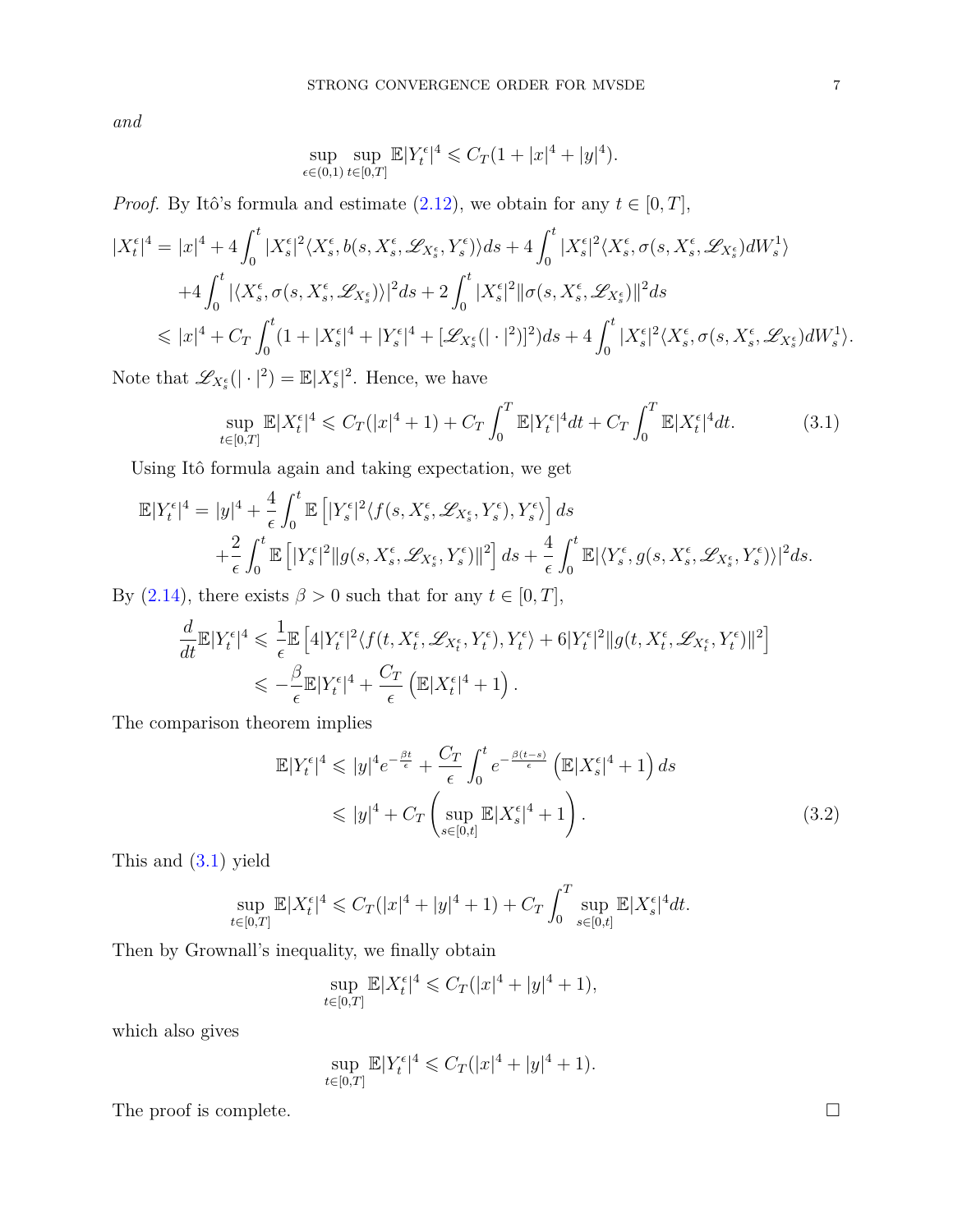<span id="page-7-0"></span>**Lemma 3.2.** For any  $T > 0$ ,  $0 \le t \le t + h \le T$  and  $\epsilon \in (0,1)$ , there exists a constant  $C_T > 0$  *such that* 

$$
\mathbb{E}|X_{t+h}^{\epsilon} - X_t^{\epsilon}|^2 \leq C_T(1+|x|^2+|y|^2)h.
$$

*Proof.* It is easy to see that

<span id="page-7-2"></span>
$$
X_{t+h}^{\epsilon} - X_t^{\epsilon} = \int_t^{t+h} b(s, X_s^{\epsilon}, \mathscr{L}_{X_s^{\epsilon}}, Y_s^{\epsilon}) ds + \int_t^{t+h} \sigma(s, X_s^{\epsilon}, \mathscr{L}_{X_s^{\epsilon}}) dW_s^1.
$$

Then by estimate  $(2.12)$  and Lemma [3.1,](#page-5-3) we obtain

$$
\mathbb{E}|X_{t+h}^{\epsilon} - X_{t}^{\epsilon}|^{2} \leq C\mathbb{E}\left|\int_{t}^{t+h} b(s, X_{s}^{\epsilon}, \mathscr{L}_{X_{s}^{\epsilon}}, Y_{s}^{\epsilon})ds\right|^{2} + C\mathbb{E}\left|\int_{t}^{t+h} \sigma(s, X_{s}^{\epsilon}, \mathscr{L}_{X_{s}^{\epsilon}})dW_{s}^{1}\right|^{2} \leq C\mathbb{E}\left|\int_{t}^{t+h} |b(s, X_{s}^{\epsilon}, \mathscr{L}_{X_{s}^{\epsilon}}, Y_{s}^{\epsilon})|ds\right|^{2} + C\int_{t}^{t+h} \mathbb{E}\|\sigma(s, X_{s}^{\epsilon}, \mathscr{L}_{X_{s}^{\epsilon}})\|^{2}ds \leq C_{T}h\mathbb{E}\int_{t}^{t+h} (1 + |X_{s}^{\epsilon}|^{2} + |Y_{s}^{\epsilon}|^{2} + \mathbb{E}|X_{s}^{\epsilon}|^{2})ds + C_{T}\int_{t}^{t+h} \mathbb{E}(1 + |X_{s}^{\epsilon}|^{2} + \mathbb{E}|X_{s}^{\epsilon}|^{2})ds \leq C_{T}(1 + |x|^{2} + |y|^{2})h.
$$

The proof is complete.

3.2. **Estimates for the auxiliary process**  $(\hat{X}_t^{\epsilon}, \hat{Y}_t^{\epsilon})$ . Following the idea of Khasminskii in [\[13\]](#page-30-5), we introduce an auxiliary process  $(\hat{X}_t^{\epsilon}, \hat{Y}_t^{\epsilon}) \in \mathbb{R}^n \times \mathbb{R}^m$  and divide  $[0, T]$  into intervals of size  $\delta$ , where  $\delta$  is a fixed positive number depending on  $\epsilon$ , which will be chosen later. We construct a process  $\hat{Y}_t^{\epsilon}$  with initial value  $\hat{Y}_0^{\epsilon} = \hat{Y}_0^{\epsilon} = y$  such that for  $t \in [k\delta, \min((k+1)\delta, T)],$ 

$$
\hat{Y}_t^{\epsilon} = \hat{Y}_{k\delta}^{\epsilon} + \frac{1}{\epsilon} \int_{k\delta}^t f(k\delta, X_{k\delta}^{\epsilon}, \mathscr{L}_{X_{k\delta}^{\epsilon}}, \hat{Y}_s^{\epsilon}) ds + \frac{1}{\sqrt{\epsilon}} \int_{k\delta}^t g(k\delta, X_{k\delta}^{\epsilon}, \mathscr{L}_{X_{k\delta}^{\epsilon}}, \hat{Y}_s^{\epsilon}) dW_s^2,
$$

i.e.,

$$
\hat{Y}_t^{\epsilon} = y + \frac{1}{\epsilon} \int_0^t f(s(\delta), X^{\epsilon}_{s(\delta)}, \mathscr{L}_{X^{\epsilon}_{s(\delta)}}, \hat{Y}^{\epsilon}_s) ds + \frac{1}{\sqrt{\epsilon}} \int_0^t g(s(\delta), X^{\epsilon}_{s(\delta)}, \mathscr{L}_{X^{\epsilon}_{s(\delta)}}, \hat{Y}^{\epsilon}_s) dW_s^2,
$$

where  $s(\delta) = [s/\delta]\delta$ , and  $[s/\delta]$  is the integer part of  $s/\delta$ . Also, we define the process  $\hat{X}_t^{\epsilon}$  by

$$
\hat{X}_t^{\epsilon} = x + \int_0^t b(s(\delta), X_{s(\delta)}^{\epsilon}, \mathscr{L}_{X_{s(\delta)}^{\epsilon}}, \hat{Y}_s^{\epsilon}) ds + \int_0^t \sigma(s, X_s^{\epsilon}, \mathscr{L}_{X_s^{\epsilon}}) W_s^1.
$$

By the construction of  $\hat{Y}_t^{\epsilon}$  and by similar argument as in the proof of Lemma [3.1,](#page-5-3) it is easy to obtain the following estimates we omit whose proof here.

<span id="page-7-3"></span>**Lemma 3.3.** For any  $T > 0$ , there exists a constant  $C_T > 0$  such that

$$
\sup_{\epsilon \in (0,1)} \sup_{t \in [0,T]} \mathbb{E} |\hat{Y}_t^{\epsilon}|^4 \leqslant C_T (1+|x|^4+|y|^4).
$$

Now, we intend to estimate the difference process  $Y_t^{\epsilon} - \hat{Y}_t^{\epsilon}$  and furthermore the difference process  $X_t^{\epsilon} - \hat{X}_t^{\epsilon}$ .

<span id="page-7-1"></span>**Lemma 3.4.** *For any*  $T > 0$ *, there exists a constant*  $C_T > 0$  *such that* 

$$
\sup_{\epsilon \in (0,1)} \sup_{t \in [0,T]} \mathbb{E}|Y_t^{\epsilon} - \hat{Y}_t^{\epsilon}|^2 \leq C_T (1+|x|^2+|y|^2)\delta.
$$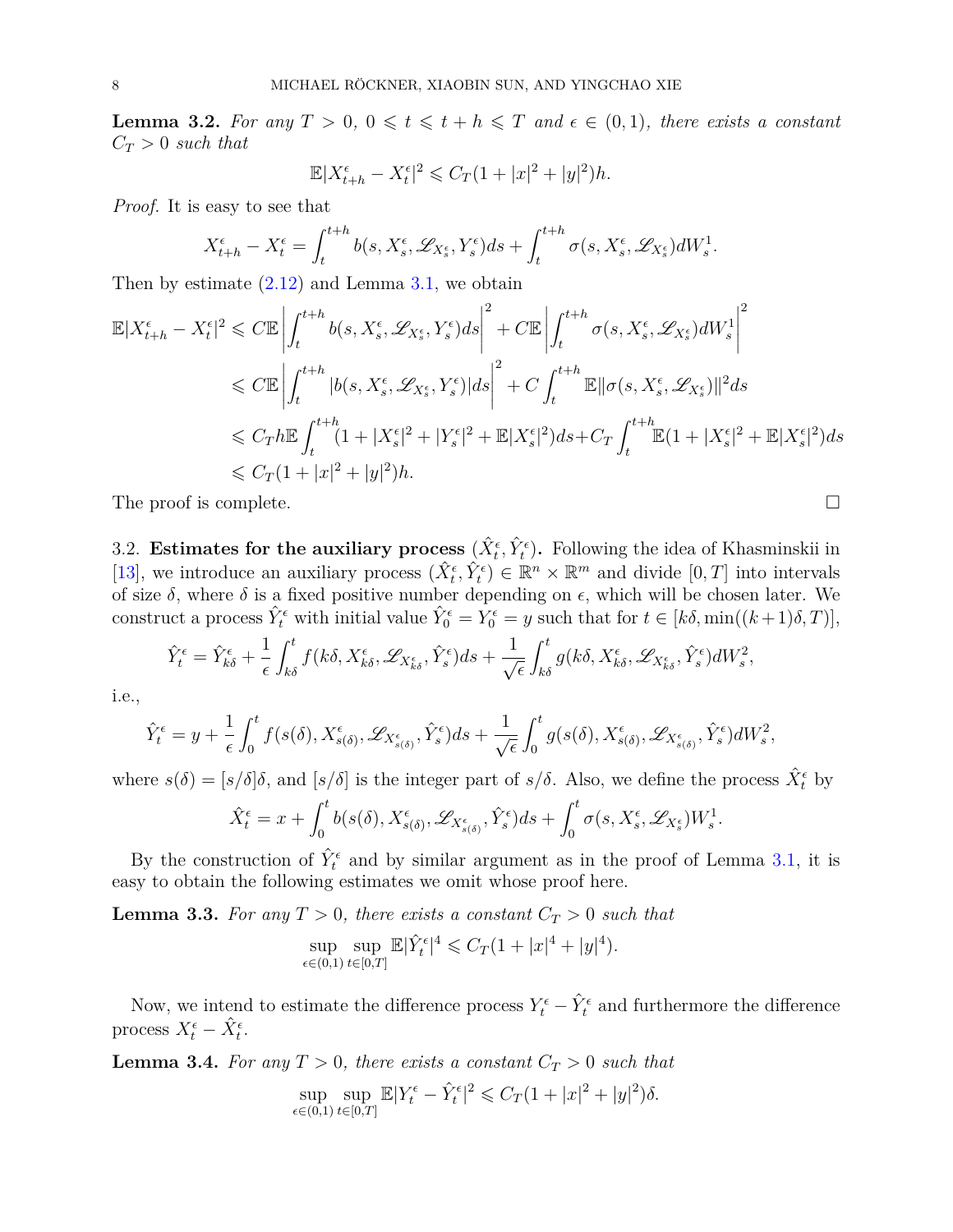*Proof.* Note that

$$
Y_t^{\epsilon} - \hat{Y}_t^{\epsilon} = \frac{1}{\epsilon} \int_0^t \left[ f(s, X_s^{\epsilon}, \mathscr{L}_{X_s^{\epsilon}}, Y_s^{\epsilon}) - f(s(\delta), X_{s(\delta)}^{\epsilon}, \mathscr{L}_{X_{s(\delta)}^{\epsilon}}, \hat{Y}_s^{\epsilon}) \right] ds + \frac{1}{\sqrt{\epsilon}} \int_0^t \left[ g(s, X_s^{\epsilon}, \mathscr{L}_{X_s^{\epsilon}}, Y_s^{\epsilon}) - g(s(\delta), X_{s(\delta)}^{\epsilon}, \mathscr{L}_{X_{s(\delta)}^{\epsilon}}, \hat{Y}_s^{\epsilon}) \right] dW_s^2.
$$

By Itô's formula, we have for any  $t \in [0, T]$ ,

$$
\mathbb{E}|Y_{t}^{\epsilon}-\hat{Y}_{t}^{\epsilon}|^{2}
$$
\n
$$
=\frac{1}{\epsilon}\int_{0}^{t}\mathbb{E}\Big[2\langle f(s,X_{s}^{\epsilon},\mathscr{L}_{X_{s}^{\epsilon}},Y_{s}^{\epsilon})-f(s(\delta),X_{s(\delta)}^{\epsilon},\mathscr{L}_{X_{s(\delta)}}^{\epsilon},\hat{Y}_{s}^{\epsilon}),Y_{s}^{\epsilon}-\hat{Y}_{s}^{\epsilon}\rangle\Big]ds
$$
\n
$$
+\frac{1}{\epsilon}\int_{0}^{t}\mathbb{E}\|g(s,X_{s}^{\epsilon},\mathscr{L}_{X_{s}^{\epsilon}},Y_{s}^{\epsilon})-g(s(\delta),X_{s(\delta)}^{\epsilon},\mathscr{L}_{X_{s(\delta)}}^{\epsilon},\hat{Y}_{s}^{\epsilon})\|^{2}ds
$$
\n
$$
\leq \frac{1}{\epsilon}\int_{0}^{t}\mathbb{E}\Big[2\langle f(s,X_{s}^{\epsilon},\mathscr{L}_{X_{s}^{\epsilon}},Y_{s}^{\epsilon})-f(s,X_{s}^{\epsilon},\mathscr{L}_{X_{s}^{\epsilon}},\hat{Y}_{s}^{\epsilon}),Y_{s}^{\epsilon}-\hat{Y}_{s}^{\epsilon}\rangle
$$
\n
$$
+3\|g(s,X_{s}^{\epsilon},\mathscr{L}_{X_{s}^{\epsilon}},Y_{s}^{\epsilon})-g(s,X_{s}^{\epsilon},\mathscr{L}_{X_{s}^{\epsilon}},\hat{Y}_{s}^{\epsilon})\|^{2}\Big]ds
$$
\n
$$
+\frac{2}{\epsilon}\int_{0}^{t}\mathbb{E}\Big[\langle f(s,X_{s}^{\epsilon},\mathscr{L}_{X_{s}^{\epsilon}},\hat{Y}_{s}^{\epsilon})-f(s(\delta),X_{s(\delta)}^{\epsilon},\mathscr{L}_{X_{s(\delta)}}^{\epsilon},\hat{Y}_{s}^{\epsilon}),Y_{s}^{\epsilon}-\hat{Y}_{s}^{\epsilon}\rangle\Big]ds
$$
\n
$$
+\frac{1}{3\epsilon}\mathbb{E}\|g(s,X_{s}^{\epsilon},\mathscr{L}_{X_{s}^{\epsilon}},\hat{Y}_{s}^{\epsilon})-g(s(\delta),X_{s(\delta)}^{\epsilon},\mathscr{L}_{X_{s(\delta)}}^{\epsilon},\hat{Y}_{s}^{\epsilon})\|^{2}ds.
$$

Then using the following estimate

$$
\mathbb{W}_2(\mathscr{L}_{X_s^{\epsilon}}, \mathscr{L}_{X_{s(\delta)}^{\epsilon}})^2 \leqslant \mathbb{E}|X_s^{\epsilon} - X_{s(\delta)}^{\epsilon}|^2
$$

and the conditions [\(2.2\)](#page-3-5), [\(2.3\)](#page-3-6), there exists  $\beta > 0$  such that for any  $t \in [0, T]$ ,

$$
\frac{d}{dt}\mathbb{E}|Y_t^{\epsilon} - \hat{Y}_t^{\epsilon}|^2 \leq \frac{-\beta}{\epsilon}\mathbb{E}|Y_t^{\epsilon} - \hat{Y}_t^{\epsilon}|^2 + \frac{C_T}{\epsilon}\mathbb{E}\left[\delta^2 + |X_t^{\epsilon} - X_{t(\delta)}^{\epsilon}|^2 + \mathbb{W}_2(\mathscr{L}_{X_t^{\epsilon}}, \mathscr{L}_{X_{t(\delta)}})^2\right]
$$
\n
$$
\leq -\frac{\beta}{\epsilon}\mathbb{E}|Y_t^{\epsilon} - \hat{Y}_t^{\epsilon}|^2 + \frac{C_T}{\epsilon}\mathbb{E}|X_t^{\epsilon} - X_{t(\delta)}^{\epsilon}|^2 + \frac{C_T\delta^2}{\epsilon}.
$$

Finally, the comparison theorem and Lemma [3.2](#page-7-0) yield

$$
\mathbb{E}|Y_t^{\epsilon} - \hat{Y}_t^{\epsilon}|^2 \leq \frac{C_T}{\epsilon} \int_0^t e^{-\frac{\beta(t-s)}{\epsilon}} \mathbb{E}|X_s^{\epsilon} - X_{s(\delta)}^{\epsilon}|^2 ds + \frac{C_T \delta^2}{\epsilon} \int_0^t e^{-\frac{\beta(t-s)}{\epsilon}} ds
$$
  

$$
\leq C_T (1+|x|^2+|y|^2)\delta.
$$

The proof is complete.  $\Box$ 

<span id="page-8-0"></span>**Lemma 3.5.** For any  $T > 0$ , there exists a constant  $C_T > 0$  such that

$$
\sup_{t\in[0,T]}\mathbb{E}|X_t^\epsilon-\hat{X}_t^\epsilon|^2\leqslant C_T(1+|x|^2+|y|^2)\delta.
$$

*Proof.* Recall that

$$
X_t^{\epsilon} = x + \int_0^t b(s, X_s^{\epsilon}, \mathcal{L}_{X_s^{\epsilon}}, Y_s^{\epsilon}) ds + \int_0^t \sigma(s, X_s^{\epsilon}, \mathcal{L}_{X_s^{\epsilon}}) dW_s^1
$$

and that

$$
\hat{X}_t^{\epsilon} = x + \int_0^t b(s(\delta), X_{s(\delta)}^{\epsilon}, \mathscr{L}_{X_{s(\delta)}^{\epsilon}}, \hat{Y}_s^{\epsilon}) ds + \int_0^t \sigma(s, X_s^{\epsilon}, \mathscr{L}_{X_s^{\epsilon}}) dW_s^1.
$$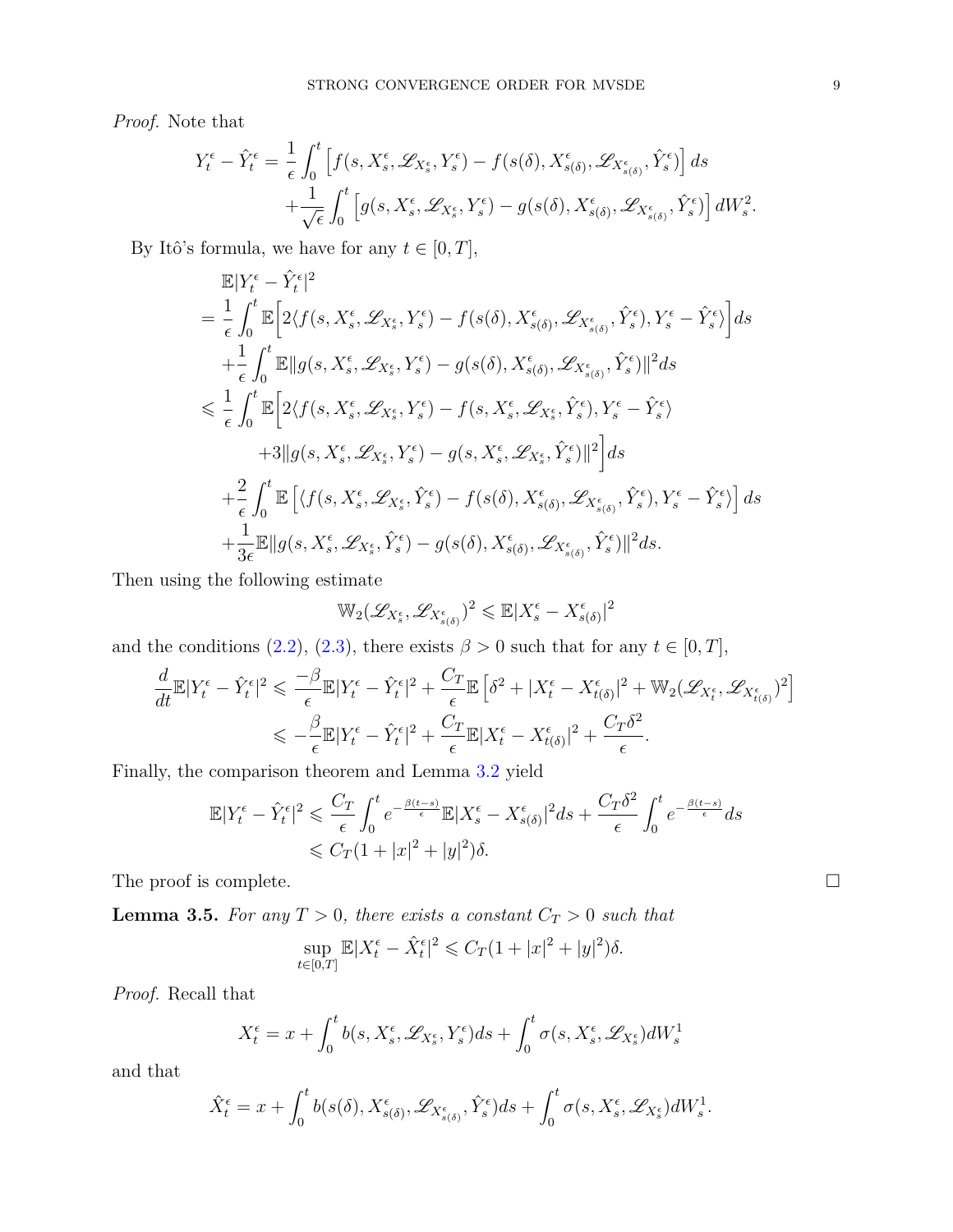Then we have

$$
X_t^\epsilon-\hat{X}_t^\epsilon=\int_0^t\Big[b(s,X_s^\epsilon,\mathscr{L}_{X_s^\epsilon},Y_s^\epsilon)-b(s(\delta),X_{s(\delta)}^\epsilon,\mathscr{L}_{X_{s(\delta)}^\epsilon},\hat{Y}_s^\epsilon)\Big]ds.
$$

By Lemmas [3.2](#page-7-0) and [3.4,](#page-7-1) we obtain

$$
\sup_{t \in [0,T]} \mathbb{E}|X_t^{\epsilon} - \hat{X}_t^{\epsilon}|^2 \le \mathbb{E}\left[\int_0^T \left|b(s, X_s^{\epsilon}, \mathcal{L}_{X_s^{\epsilon}}, Y_s^{\epsilon}) - b(s(\delta), X_{s(\delta)}^{\epsilon}, \mathcal{L}_{X_{s(\delta)}^{\epsilon}}, \hat{Y}_s^{\epsilon})\right| ds\right]^2
$$
  

$$
\le C_T \mathbb{E}\int_0^T (\delta^2 + |X_s^{\epsilon} - X_{s(\delta)}^{\epsilon}|^2 + \mathbb{W}_2(\mathcal{L}_{X_s^{\epsilon}}, \mathcal{L}_{X_{s(\delta)}})^2 + |Y_s^{\epsilon} - \hat{Y}_s^{\epsilon}|^2) ds
$$
  

$$
\le C_T (1 + |x|^2 + |y|^2)\delta.
$$

The proof is complete.

3.3. **The frozen equation.** We first introduce the frozen equation associated to the fast motion for fixed  $t \geq 0, x \in \mathbb{R}^n$  and  $\mu \in \mathscr{P}_2$ ,

$$
\begin{cases}\ndY_s = f(t, x, \mu, Y_s)dt + g(t, x, \mu, Y_s)d\tilde{W}_s^2, \\
Y_0 = y,\n\end{cases} \n(3.3)
$$

where  $\{\tilde{W}_s^2\}_{s\geqslant0}$  is a  $d_2$ -dimensional Brownian motion on another complete probability space  $(\tilde{\Omega}, \tilde{\mathscr{F}}, \tilde{\mathbb{P}})$  and  $\{\tilde{\mathscr{F}}_t, t \geq 0\}$  is the natural filtration generated by  $\tilde{W}_t^2$ .

Under the conditions [\(2.2\)](#page-3-5) and [\(2.3\)](#page-3-6), it is easy to prove for any initial data  $y \in \mathbb{R}^m$  that Eq.(3.[3\)](#page-7-2) has a unique strong solution  ${Y_s^{t,x,\mu,y}}_{s\geqslant0}$ , which is a homogeneous Markov process. Moreover, for any  $t \in [0, T]$ ,  $\sup_{s \geq 0} \mathbb{E} |Y_s^{t, x, \mu, y}|^2 \leq C_T [1 + |x|^2 + |y|^2 + \mu(|\cdot|^2)].$ 

Let  $\{P_s^{t,x,\mu}\}_{s\geqslant0}$  be the transition semigroup of  $Y_s^{t,x,\mu,y}$ , i.e., for any bounded measurable function  $\varphi : \mathbb{R}^m \to \mathbb{R}$ ,

$$
P_s^{t,x,\mu} \varphi(y) := \tilde{\mathbb{E}} \varphi(Y_s^{t,x,\mu,y}), \quad y \in \mathbb{R}^m, s \geqslant 0,
$$

where  $\tilde{\mathbb{E}}$  is the expectation on  $(\tilde{\Omega}, \tilde{\mathscr{F}}, \tilde{\mathbb{P}})$ . Then e.g. by [\[15,](#page-30-13) Theorem 4.3.9], under the assumption **[A1](#page-3-7)**, it is easy to see that  $P_s^{t,x,\mu}$  has a unique invariant measure  $\nu^{t,x,\mu}$  satisfying

$$
\int_{\mathbb{R}^m} |y| \nu^{t,x,\mu}(dy) \leqslant C_T \left\{ 1 + |x| + [\mu(|\cdot|^2)]^{1/2} \right\}.
$$

<span id="page-9-0"></span>**Lemma 3.6.** For any  $T > 0$ ,  $s > 0$ ,  $t_i \in [0, T]$ ,  $x_i \in \mathbb{R}^n$ ,  $\mu_i \in \mathscr{P}_2$  and  $y_i \in \mathbb{R}^m$ ,  $i = 1, 2$ , we *have*

$$
\widetilde{\mathbb{E}}|Y_s^{t_1,x_1,\mu_1,y_1}-Y_s^{t_2,x_2,\mu_2,y_2}|^2 \leqslant e^{-\beta s}|y_1-y_2|^2+C_T\left[|t_1-t_2|^2+|x_1-x_2|^2+\mathbb{W}_2(\mu_1,\mu_2)^2\right].
$$

*Proof.* Note that

$$
Y_s^{t_1,x_1,\mu_1,y_1} - Y_s^{t_2,x_2,\mu_2,y_2} = y_1 - y_2 + \int_0^s f(t_1,x_1,\mu_1,Y_r^{t_1,x_1,\mu_1,y_1}) - f(t_2,x_2,\mu_2,Y_r^{t_2,x_2,\mu_2,y_2})dr + \int_0^s g(t_1,x_1,\mu_1,Y_r^{t_1,x_1,\mu_1,y_1}) - g(t_2,x_2,\mu_2,Y_r^{t_2,x_2,\mu_2,y_2})d\tilde{W}_r^2.
$$

By Itô's formula we have

$$
\tilde{\mathbb{E}}|Y_s^{t_1,x_1,\mu_1,y_1} - Y_s^{t_2,x_2,\mu_2,y_2}|^2
$$
\n
$$
= \int_0^s \tilde{\mathbb{E}}\Big[2\langle f(t_1,x_1,\mu_1,Y_r^{t_1,x_1,\mu_1,y_1}) - f(t_2,x_2,\mu_2,Y_r^{t_2,x_2,\mu_2,y_2}), Y_r^{t_1,x_1,\mu_1,y_1} - Y_r^{t_2,x_2,\mu_2,y_2}\rangle
$$
\n
$$
+ \|g(t_1,x_1,\mu_1,Y_r^{t_1,x_1,\mu_1,y_1}) - g(t_2,x_2,\mu_2,Y_r^{t_2,x_2,\mu_2,y_2})\|^2\Big] dr.
$$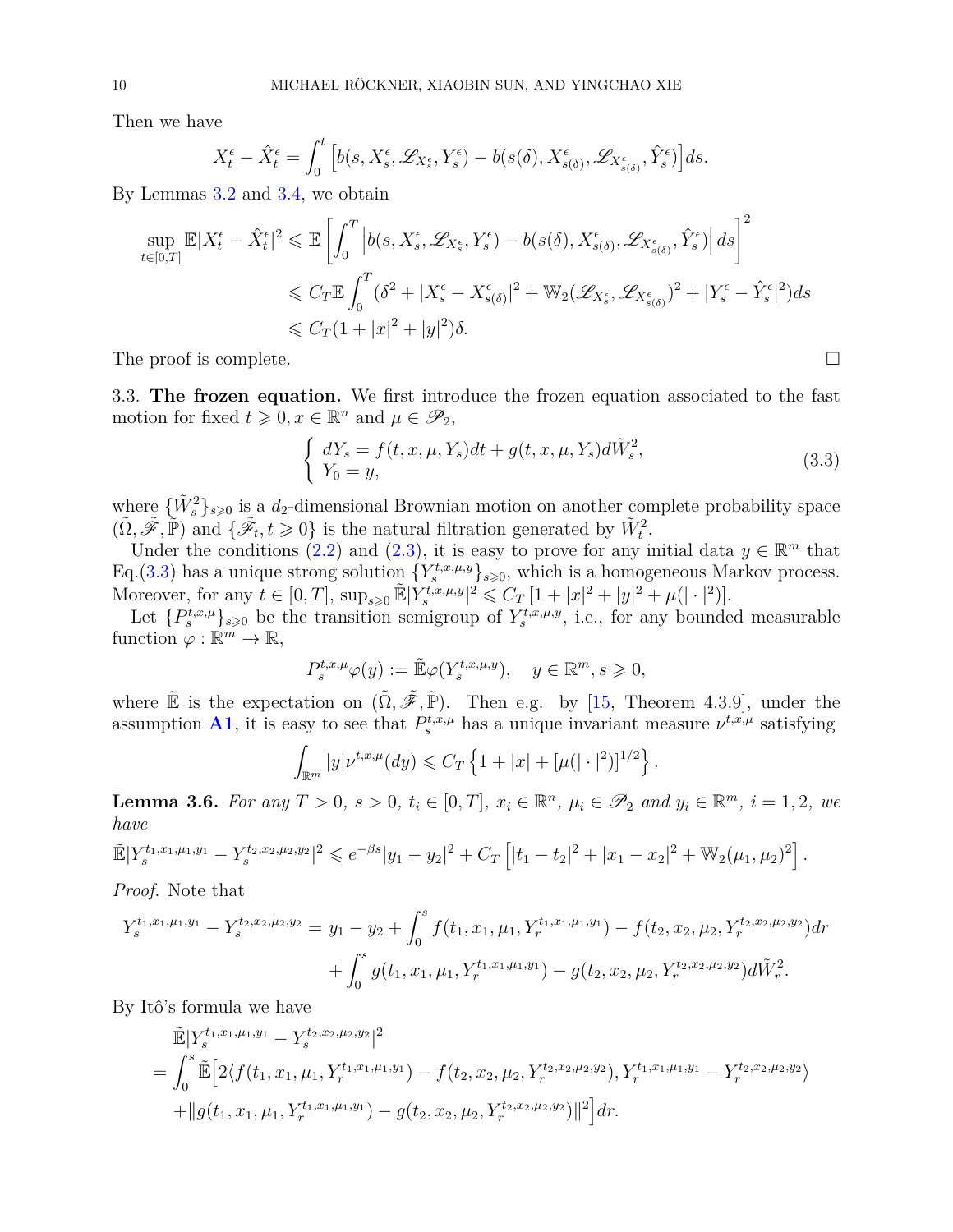Then by Young's inequality and conditions  $(2.2)$  and  $(2.3)$ , there exists  $\beta > 0$  such that

$$
\frac{d}{ds}\mathbb{E}|Y_{s}^{t_{1},x_{1},\mu_{1},y_{1}} - Y_{s}^{t_{2},x_{2},\mu_{2},y_{2}}|^{2}
$$
\n
$$
= \mathbb{E}\Big[2\langle f(t_{1},x_{1},\mu_{1},Y_{s}^{t_{1},x_{1},\mu_{1},y_{1}}) - f(t_{2},x_{2},\mu_{2},Y_{s}^{t_{2},x_{2},\mu_{2},y_{2}}), Y_{s}^{t_{1},x_{1},\mu_{1},y_{1}} - Y_{s}^{t_{2},x_{2},\mu_{2},y_{2}}\rangle
$$
\n
$$
+ ||g(t_{1},x_{1},\mu_{1},Y_{s}^{t_{1},x_{1},\mu_{1},y_{1}}) - g(t_{2},x_{2},\mu_{2},Y_{s}^{t_{2},x_{2},\mu_{2},y_{2}})||^{2}\Big]
$$
\n
$$
\leq \mathbb{E}\Big[2\langle f(t_{1},x_{1},\mu_{1},Y_{s}^{t_{1},x_{1},\mu_{1},y_{1}}) - f(t_{1},x_{1},\mu_{1},Y_{s}^{t_{2},x_{2},\mu_{2},y_{2}}), Y_{s}^{t_{1},x_{1},\mu_{1},y_{1}} - Y_{s}^{t_{2},x_{2},\mu_{2},y_{2}}\rangle
$$
\n
$$
+ 3||g(t_{1},x_{1},\mu_{1},Y_{s}^{t_{1},x_{1},\mu_{1},y_{1}}) - g(t_{1},x_{1},\mu_{1},Y_{s}^{t_{2},x_{2},\mu_{2},y_{2}})||^{2}\Big]
$$
\n
$$
+ \mathbb{E}\Big[2\langle f(t_{1},x_{1},\mu_{1},Y_{s}^{t_{2},x_{2},\mu_{2},y_{2}}) - f(t_{2},x_{2},\mu_{2},Y_{s}^{t_{2},x_{2},\mu_{2},y_{2}}), Y_{s}^{t_{1},x_{1},\mu_{1},y_{1}} - Y_{s}^{t_{2},x_{2},\mu_{2},y_{2}}\rangle\Big]
$$
\n
$$
+ \frac{1}{3}\mathbb{E}\left||g(t_{1},x_{1},\mu_{1},Y_{s}^{t_{2},x_{2},\mu_{2},y_{2}}) - g(t_{2},x_{2},\mu_{2},Y_{s}
$$

Hence, the comparison theorem yields for any  $s \geq 0$ ,  $\mathbb{E}|Y_s^{t_1,x_1,\mu_1,y_1}-Y_s^{t_2,x_2,\mu_2,y_2}|^2 \leqslant e^{-\beta s}|y_1-y_2|^2+C_T\left[|t_1-t_2|^2+|x_1-x_2|^2+\mathbb{W}_2(\mu_1,\mu_2)^2\right].$ The proof is complete.

<span id="page-10-1"></span>**Proposition 3.7.** For any 
$$
T > 0
$$
,  $t \in [0, T]$ ,  $x \in \mathbb{R}^n$ ,  $\mu \in \mathcal{P}_2$ ,  $s \geqslant 0$  and  $y \in \mathbb{R}^m$ ,  $\left| \tilde{\mathbb{E}}b(t, x, \mu, Y_s^{t, x, \mu, y}) - \bar{b}(t, x, \mu) \right| \leqslant C_T e^{-\frac{\beta s}{2}} \left\{ 1 + |x| + |y| + [\mu(|\cdot|^2)]^{1/2} \right\},$  (3.4) where  $\bar{b}(t, x, \mu) = \int_{\mathbb{R}^m} b(t, x, \mu, z) \nu^{t, x, \mu}(dz)$ .

*Proof.* By the definition of an invariant measure and Lemma [3.6,](#page-9-0) for any  $s \geq 0$  we have

$$
\left| \tilde{\mathbb{E}}b(t, x, \mu, Y_s^{t, x, \mu, y}) - \bar{b}(t, x, \mu) \right| = \left| \tilde{\mathbb{E}}b(t, x, \mu, Y_s^{t, x, \mu, y}) - \int_{\mathbb{R}^m} b(t, x, \mu, z) \nu^{t, x, \mu}(dz) \right|
$$
  
\n
$$
\leq \left| \int_{\mathbb{R}^m} \left[ \tilde{\mathbb{E}}b(t, x, \mu, Y_s^{t, x, \mu, y}) - \tilde{\mathbb{E}}b(t, x, \mu, Y_s^{t, x, \mu, z}) \right] \nu^{t, x, \mu}(dz) \right|
$$
  
\n
$$
\leq C_T \int_{\mathbb{R}^m} \tilde{\mathbb{E}} \left| Y_s^{t, x, \mu, y} - Y_s^{t, x, \mu, z} \right| \nu^{t, x, \mu}(dz)
$$
  
\n
$$
\leq C_T e^{-\frac{\beta s}{2}} \int_{\mathbb{R}^m} |y - z| \nu^{t, x, \mu}(dz)
$$
  
\n
$$
\leq C_T e^{-\frac{\beta s}{2}} \left\{ 1 + |x| + |y| + [\mu(|\cdot|^2)]^{1/2} \right\}.
$$
  
\nThe proof is complete.

3.4. **The averaged equation.** We can introduce the averaged equation as follows,

<span id="page-10-0"></span>
$$
\begin{cases}\n d\bar{X}_t = \bar{b}(t, \bar{X}_t, \mathscr{L}_{\bar{X}_t})dt + \sigma(t, \bar{X}_t, \mathscr{L}_{\bar{X}_t})dW_t^1, \\
 \bar{X}_0 = x \in \mathbb{R}^n,\n\end{cases} \tag{3.5}
$$

with

$$
\bar{b}(t,x,\mu) = \int_{\mathbb{R}^m} b(t,x,\mu,z) \nu^{t,x,\mu}(dz),
$$

where  $\nu^{t,x,\mu}$  is the unique invariant measure for Eq.[\(3.3\)](#page-7-2).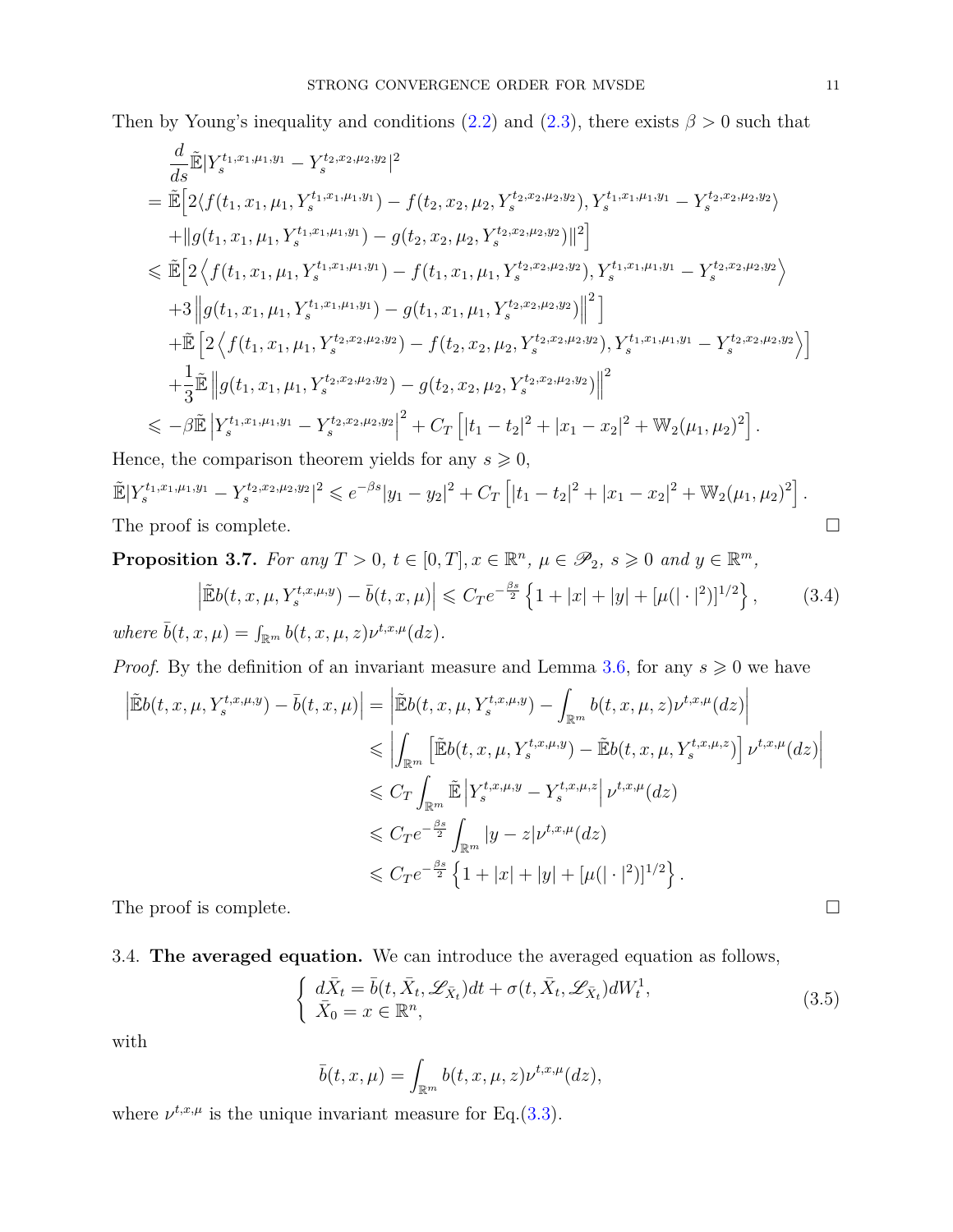The following lemma gives the existence, uniqueness and uniformly estimates for the solution of Eq. [\(3.5\)](#page-10-0), whose proof will be presented in the Appendix.

<span id="page-11-2"></span>**Lemma 3.8.** For any  $x \in \mathbb{R}^n$ , Eq.[\(3.5\)](#page-10-0) has a unique solution  $\bar{X}_t$ . Moreover, for any  $T > 0$ , *there exists a constant*  $C_T > 0$  *such that* 

<span id="page-11-3"></span>
$$
\sup_{t \in [0,T]} \mathbb{E} |\bar{X}_t|^2 \leqslant C_T (1+|x|^2). \tag{3.6}
$$

Now, we estimate the error between the auxiliary process  $\hat{X}_t^{\epsilon}$  and the solution  $\bar{X}_t$  of the averaged equation .

<span id="page-11-1"></span>**Lemma 3.9.** For any  $T > 0$ , there exists a constant  $C_T > 0$  such that

$$
\sup_{t\in[0,T]}\mathbb{E}|\hat{X}_t^{\epsilon}-\bar{X}_t|^2\leqslant C_T(1+|x|^3+|y|^3)\left(\frac{\epsilon}{\delta^{1/2}}+\epsilon+\frac{\epsilon^2}{\delta}+\delta\right).
$$

*Proof.* We will divide the proof into three steps.

**Step 1.** Recall that

$$
\hat{X}_{t}^{\epsilon} - \bar{X}_{t} = \int_{0}^{t} \left[ b(s(\delta), X_{s(\delta)}^{\epsilon}, \mathscr{L}_{X_{s(\delta)}^{\epsilon}}, \hat{Y}_{s}^{\epsilon}) - \bar{b}(s, \bar{X}_{s}, \mathscr{L}_{\bar{X}_{s}}) \right] ds \n+ \int_{0}^{t} \left[ \sigma(s, X_{s}^{\epsilon}, \mathscr{L}_{X_{s}^{\epsilon}}) - \sigma(s, \bar{X}_{s}, \mathscr{L}_{\bar{X}_{s}}) \right] dW_{s}^{1} \n= \int_{0}^{t} \left[ b(s(\delta), X_{s(\delta)}^{\epsilon}, \mathscr{L}_{X_{s(\delta)}^{\epsilon}}, \hat{Y}_{s}^{\epsilon}) - \bar{b}(s(\delta), X_{s(\delta)}^{\epsilon}, \mathscr{L}_{X_{s(\delta)}^{\epsilon}}) \right] ds \n+ \int_{0}^{t} \left[ \bar{b}(s(\delta), X_{s(\delta)}^{\epsilon}, \mathscr{L}_{X_{s(\delta)}^{\epsilon}}) - \bar{b}(s, X_{s}^{\epsilon}, \mathscr{L}_{X_{s}}) \right] ds \n+ \int_{0}^{t} \left[ \bar{b}(s, X_{s}^{\epsilon}, \mathscr{L}_{X_{s}^{\epsilon}}) - \bar{b}(s, \bar{X}_{s}, \mathscr{L}_{\bar{X}_{s}}) \right] ds \n+ \int_{0}^{t} \left[ \sigma(s, X_{s}^{\epsilon}, \mathscr{L}_{X_{s}^{\epsilon}}) - \sigma(s, \bar{X}_{s}, \mathscr{L}_{\bar{X}_{s}}) \right] dW_{s}^{1}.
$$

Then it is esay to see that for any  $t \in [0, T]$ , we have

<span id="page-11-0"></span>
$$
\mathbb{E}|\hat{X}_{t}^{\epsilon} - \bar{X}_{t}|^{2} \leq C\mathbb{E}\left|\int_{0}^{t}\left[b(s(\delta), X_{s(\delta)}^{\epsilon}, \mathcal{L}_{X_{s(\delta)}^{\epsilon}}, \hat{Y}_{s}^{\epsilon}) - \bar{b}(s(\delta), X_{s(\delta)}^{\epsilon}, \mathcal{L}_{X_{s(\delta)}^{\epsilon}})\right]ds\right|^{2} + C_{T}\mathbb{E}\int_{0}^{t}\left|\bar{b}(s(\delta), X_{s(\delta)}^{\epsilon}, \mathcal{L}_{X_{s(\delta)}^{\epsilon}}) - \bar{b}(s, X_{s}^{\epsilon}, \mathcal{L}_{X_{s}^{\epsilon}})\right|^{2}ds + C_{T}\mathbb{E}\int_{0}^{t}\left|\bar{b}(s, X_{s}^{\epsilon}, \mathcal{L}_{X_{s}^{\epsilon}}) - \bar{b}(s, \bar{X}_{s}, \mathcal{L}_{\bar{X}_{s}})\right|^{2}ds + C\mathbb{E}\int_{0}^{t}\left\|\sigma(s, X_{s}^{\epsilon}, \mathcal{L}_{X_{s}^{\epsilon}}) - \sigma(s, \bar{X}_{s}, \mathcal{L}_{\bar{X}_{s}})\right\|^{2}ds
$$
  
:= 
$$
\sum_{i=1}^{4} I_{i}(t).
$$
 (3.7)

For  $I_2(t)$  we have by the Lipschitz property of  $\bar{b}(\cdot, \cdot, \cdot)$  (see [\(6.2\)](#page-27-0) below) that

$$
\sup_{t \in [0,T]} I_2(t) \leqslant C_T \delta^2 + \mathbb{E} \int_0^T |X_{s(\delta)}^{\epsilon} - X_s^{\epsilon}|^2 ds
$$
  

$$
\leqslant C_T (1 + |x|^2 + |y|^2) \delta.
$$
 (3.8)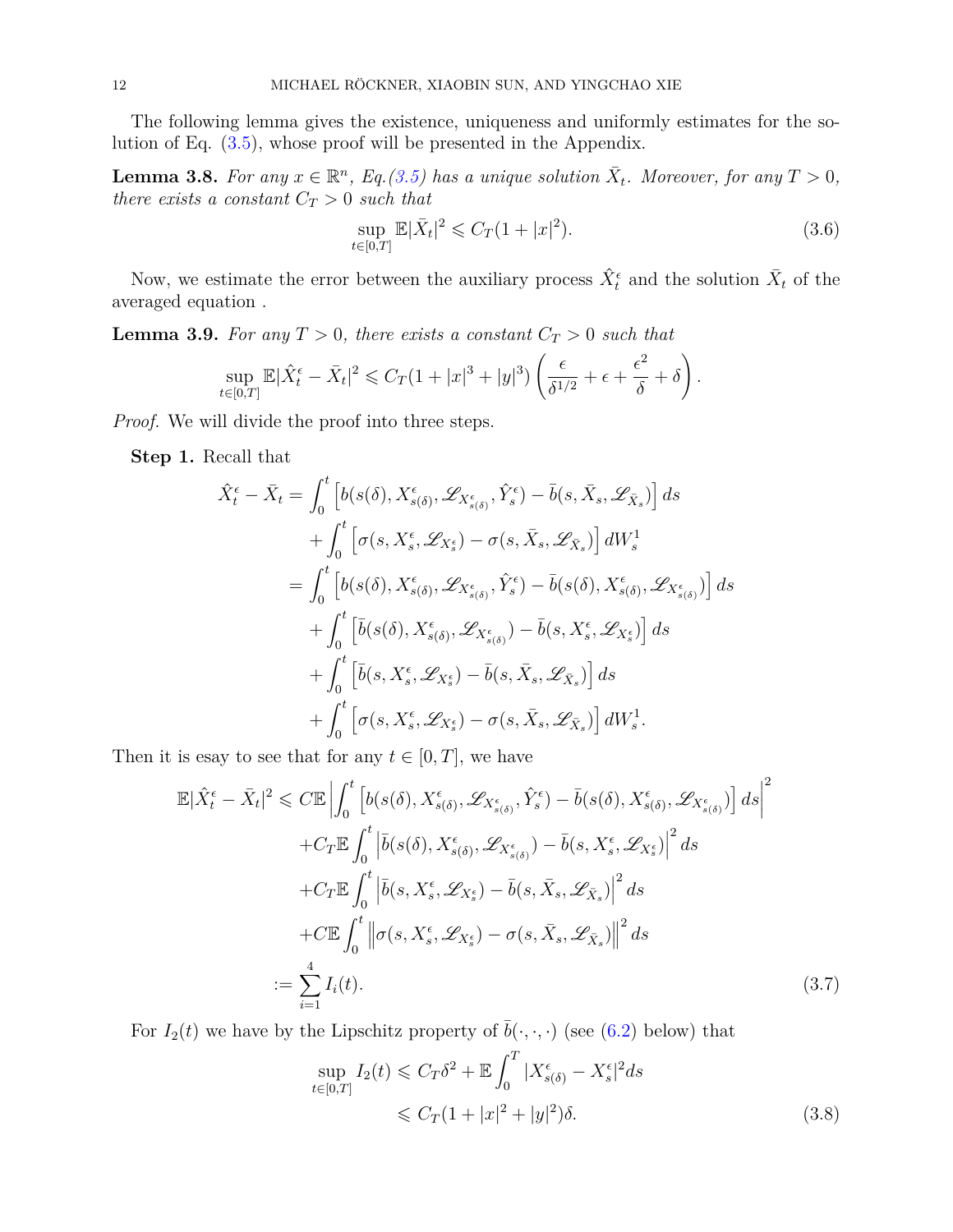For  $I_i(t)$ ,  $i = 3, 4$ , Lemma [3.5](#page-8-0) implies

$$
\sup_{t \in [0,T]} I_3(t) \leq C_T \int_0^T \mathbb{E} |X_t^{\epsilon} - \bar{X}_t|^2 dt
$$
  
\n
$$
\leq C_T \int_0^T \mathbb{E} |X_t^{\epsilon} - \hat{X}_t^{\epsilon}|^2 dt + C_T \int_0^T \mathbb{E} |\hat{X}_t^{\epsilon} - \bar{X}_t|^2 dt
$$
  
\n
$$
\leq C_T (1 + |x|^2 + |y|^2) \delta + C_T \int_0^T \mathbb{E} |\hat{X}_t^{\epsilon} - \bar{X}_t|^2 dt.
$$
 (3.9)

Similarly, by condition [\(2.1\)](#page-3-4),

<span id="page-12-0"></span>
$$
\sup_{t \in [0,T]} I_4(t) \leq C_T (1+|x|^2+|y|^2) \delta + C_T \int_0^T \mathbb{E} |\hat{X}_t^{\epsilon} - \bar{X}_t|^2 dt.
$$
 (3.10)

Therefore, [\(3.7\)](#page-11-0)-[\(3.10\)](#page-12-0) yield

$$
\sup_{t \in [0,T]} \mathbb{E} |\hat{X}_t^{\epsilon} - \bar{X}_t|^2 \leq \sup_{t \in [0,T]} I_1(t) + C_T (1+|x|^2+|y|^2) \delta
$$
  
+ 
$$
C_T \int_0^T \mathbb{E} |\hat{X}_t^{\epsilon} - \bar{X}_t|^2 dt.
$$
 (3.11)

Then combining this with the following estimate of  $I_1(t)$ ,

<span id="page-12-1"></span>
$$
\sup_{t \in [0,T]} I_1(t) \leq C_T (1+|x|^3+|y|^3) \left(\frac{\epsilon}{\delta^{1/2}} + \epsilon + \frac{\epsilon^2}{\delta} + \delta^2\right),\tag{3.12}
$$

which will be proved in Step 2, we obtain

$$
\sup_{t\in[0,T]}\mathbb{E}|\hat{X}_t^{\epsilon}-\bar{X}_t|^2\leqslant C_T(1+|x|^3+|y|^3)\left(\frac{\epsilon}{\delta^{1/2}}+\epsilon+\frac{\epsilon^2}{\delta}+\delta\right)+\int_0^T\mathbb{E}|\hat{X}_t^{\epsilon}-\bar{X}_t|^2dt.
$$

Hence, the Grownall's inequality yields

$$
\sup_{t\in[0,T]}\mathbb{E}|\hat{X}_t^{\epsilon}-\bar{X}_t|^2\leqslant C_T(1+|x|^3+|y|^3)\left(\frac{\epsilon}{\delta^{1/2}}+\epsilon+\frac{\epsilon^2}{\delta}+\delta\right),
$$

which completes the proof.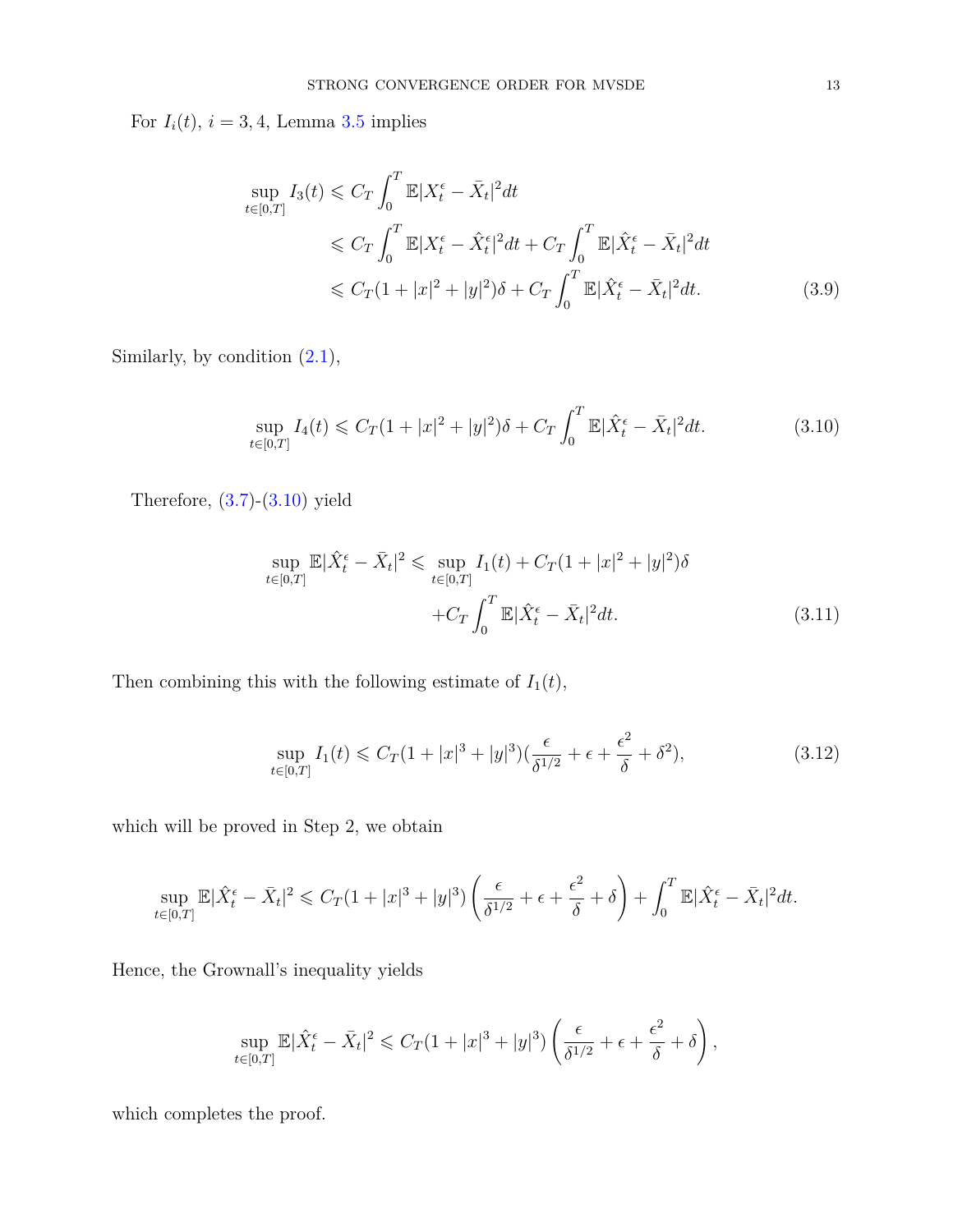**Step 2.** In this step, we intend to prove estimate  $(3.12)$ . Note that

<span id="page-13-0"></span>
$$
\left| \int_{0}^{t} \left[ b(s(\delta), X_{s(\delta)}^{\epsilon}, \mathcal{L}_{X_{s(\delta)}^{\epsilon}}, \hat{Y}_{s}^{\epsilon}) - \bar{b}(s(\delta), X_{s(\delta)}^{\epsilon}, \mathcal{L}_{X_{s(\delta)}^{\epsilon}}) \right] ds \right|^{2}
$$
\n
$$
\leq 2 \left| \sum_{k=0}^{\lfloor t/\delta \rfloor - 1} \int_{k\delta}^{(k+1)\delta} \left[ b(k\delta, X_{k\delta}^{\epsilon}, \mathcal{L}_{X_{k\delta}^{\epsilon}}, \hat{Y}_{s}^{\epsilon}) - \bar{b}(k\delta, X_{k\delta}^{\epsilon}, \mathcal{L}_{X_{k\delta}}) \right] ds \right|^{2}
$$
\n
$$
+ 2 \left| \int_{t(\delta)}^{t} \left[ b(t(\delta), X_{t(\delta)}^{\epsilon}, \mathcal{L}_{X_{t(\delta)}^{\epsilon}}, \hat{Y}_{s}^{\epsilon}) - \bar{b}(t(\delta), X_{t(\delta)}^{\epsilon}, \mathcal{L}_{X_{t(\delta)}}) \right] ds \right|^{2}
$$
\n
$$
= 2 \sum_{k=0}^{\lfloor t/\delta \rfloor - 1} \left| \int_{k\delta}^{(k+1)\delta} \left[ b(k\delta, X_{k\delta}^{\epsilon}, \mathcal{L}_{X_{k\delta}^{\epsilon}}, \hat{Y}_{s}^{\epsilon}) - \bar{b}(k\delta, X_{k\delta}^{\epsilon}, \mathcal{L}_{X_{k\delta}}) \right] ds \right|^{2}
$$
\n
$$
+ 4 \sum_{0 \leq i < j \leq \lfloor t/\delta \rfloor - 1} \left\langle \int_{i\delta}^{(i+1)\delta} \left[ b(i\delta, X_{i\delta}^{\epsilon}, \mathcal{L}_{X_{i\delta}^{\epsilon}}, \hat{Y}_{s}^{\epsilon}) - \bar{b}(i\delta, X_{i\delta}^{\epsilon}, \mathcal{L}_{X_{i\delta}}) \right] ds \right|
$$
\n
$$
+ 2 \left| \int_{j\delta}^{t} \left[ b(j\delta, X_{j\delta}^{\epsilon}, \mathcal{L}_{X_{j\delta}^{\epsilon}}, \hat{Y}_{s}^{\epsilon}) - \bar{b}(j\delta, X_{i\delta}^{\epsilon}, \mathcal{L}_{X_{j\delta}}) \right] ds \right|^{2}
$$
\n

For  $I_{13}(t)$ , by estimate [\(6.3\)](#page-28-0) below, Lemmas [3.1](#page-5-3) and [3.3,](#page-7-3) it is easy to prove that

<span id="page-13-1"></span>
$$
\sup_{t \in [0,T]} \mathbb{E} I_{13}(t) \leq C_T \delta \mathbb{E} \int_{t(\delta)}^t \left[ 1 + |X_{t(\delta)}^{\epsilon}|^2 + \mathbb{E} |X_{t(\delta)}^{\epsilon}|^2 + |\hat{Y}_s^{\epsilon}|^2 \right] ds
$$
  
 
$$
\leq C_T (1 + |x|^2 + |y|^2) \delta^2.
$$
 (3.14)

For the term  $I_{11}(t)$ , we have

$$
\mathbb{E}I_{11}(t) = 2 \sum_{k=0}^{[t/\delta]-1} \mathbb{E} \left| \int_{k\delta}^{(k+1)\delta} \left[ b(k\delta, X_{k\delta}^{\epsilon}, \mathscr{L}_{X_{k\delta}^{\epsilon}}, \hat{Y}_{s}^{\epsilon}) - \bar{b}(k\delta, X_{k\delta}^{\epsilon}, \mathscr{L}_{X_{k\delta}^{\epsilon}}) \right] ds \right|^{2}
$$
  
\n
$$
= 2 \sum_{k=0}^{[t/\delta]-1} \mathbb{E} \left| \int_{0}^{\frac{\delta}{\epsilon}} \left[ b(k\delta, X_{k\delta}^{\epsilon}, \mathscr{L}_{X_{k\delta}^{\epsilon}}, \hat{Y}_{s\epsilon+k\delta}^{\epsilon}) - \bar{b}(k\delta, X_{k\delta}^{\epsilon}, \mathscr{L}_{X_{k\delta}^{\epsilon}}) \right] ds \right|^{2}
$$
  
\n
$$
= 2\epsilon^{2} \sum_{k=0}^{[t/\delta]-1} \int_{0}^{\frac{\delta}{\epsilon}} \int_{r}^{\frac{\delta}{\epsilon}} \Psi_{k}(s, r) ds dr,
$$

where for any  $0 \leq r \leq s \leq \frac{\delta}{e}$  $\frac{\delta}{\epsilon}$ ,

$$
\Psi_k(s,r) := \mathbb{E}\left[ \left\langle b(k\delta, X_{k\delta}^{\epsilon}, \mathscr{L}_{X_{k\delta}^{\epsilon}}, \hat{Y}_{s\epsilon+k\delta}^{\epsilon}) - \bar{b}(k\delta, X_{k\delta}^{\epsilon}, \mathscr{L}_{X_{k\delta}^{\epsilon}}), b(k\delta, X_{k\delta}^{\epsilon}, \mathscr{L}_{X_{k\delta}^{\epsilon}}, \hat{Y}_{r\epsilon+k\delta}^{\epsilon}) - \bar{b}(k\delta, X_{k\delta}^{\epsilon}, \mathscr{L}_{X_{k\delta}^{\epsilon}})\right\rangle \right].
$$

For any  $s > 0$ ,  $\mu \in \mathscr{P}_2$  and random variables  $x, y \in \mathscr{F}_s$ , we consider the following equation

$$
\tilde{Y}_t^{\epsilon,s,x,\mu,y} = y + \frac{1}{\epsilon} \int_s^t f(s,x,\mu,\tilde{Y}_r^{\epsilon,s,x,\mu,y}) dr + \frac{1}{\sqrt{\epsilon}} \int_s^t g(s,x,\mu,\tilde{Y}_r^{\epsilon,s,x,\mu,y}) dW_r^2, \quad t \geq s.
$$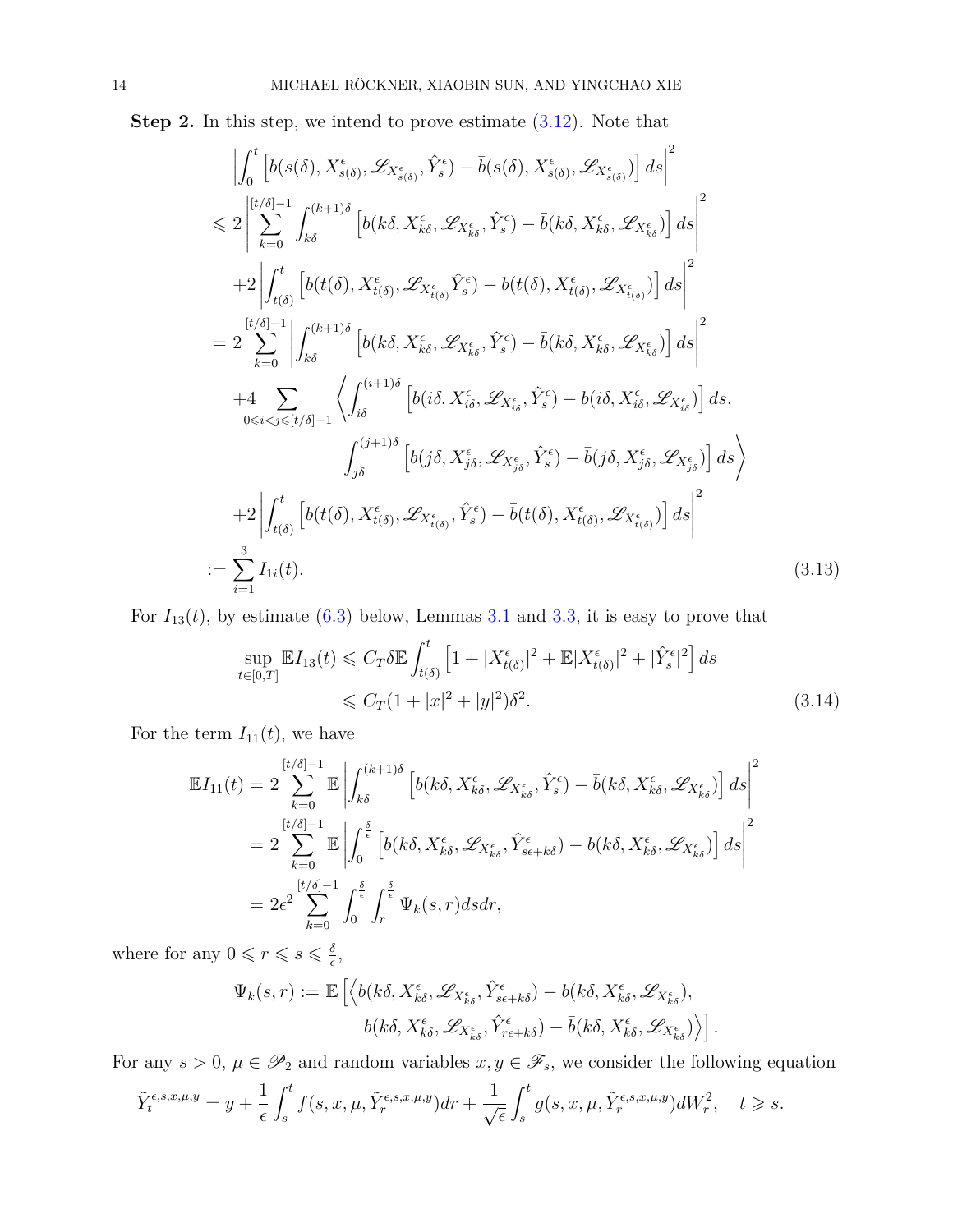Then by the construction of  $\hat{Y}_t^{\epsilon}$ , for any  $k \in \mathbb{N}_{*}$ , we have

$$
\hat{Y}_t^{\epsilon} = \tilde{Y}_t^{\epsilon, k\delta, X_{k\delta}^{\epsilon}, \mathscr{L}_{X_{k\delta}^{\epsilon}}, \hat{Y}_{k\delta}^{\epsilon}}, \quad t \in [k\delta, (k+1)\delta],
$$

which implies

$$
\Psi_k(s,r) = \mathbb{E}\left[\langle b(k\delta, X_{k\delta}^{\epsilon}, \mathscr{L}_{X_{k\delta}^{\epsilon}}, \tilde{Y}_{s\epsilon+k\delta}^{\epsilon,k\delta, X_{k\delta}^{\epsilon}, \mathscr{L}_{X_{k\delta}^{\epsilon}}, \hat{Y}_{k\delta}^{\epsilon}} \rangle - \bar{b}(k\delta, X_{k\delta}^{\epsilon}, \mathscr{L}_{X_{k\delta}^{\epsilon}}),
$$

$$
b(k\delta, X_{k\delta}^{\epsilon}, \mathscr{L}_{X_{k\delta}^{\epsilon}}, \tilde{Y}_{r\epsilon+k\delta}^{\epsilon,k\delta, X_{k\delta}^{\epsilon}, \mathscr{L}_{X_{k\delta}^{\epsilon}}, \hat{Y}_{k\delta}^{\epsilon}}) - \bar{b}(k\delta, X_{k\delta}^{\epsilon}, \mathscr{L}_{X_{k\delta}^{\epsilon}})\rangle\right].
$$

Note that since for any fixed  $x \in \mathbb{R}^n$ ,  $y \in \mathbb{R}^m$ ,  $\tilde{Y}_{s\epsilon+k\delta}^{\epsilon,k\delta,x,\mu,y}$  is independent of  $\mathscr{F}_{k\delta}$ , and  $X_{k\delta}^{\epsilon}$ ,  $\hat{Y}_{k\delta}^{\epsilon}$  are  $\mathscr{F}_{k\delta}$ -measurable, we have

$$
\Psi_{k}(s,r) = \mathbb{E}\Bigg\{\mathbb{E}\Bigg[\langle b(k\delta,X_{k\delta}^{\epsilon},\mathscr{L}_{X_{k\delta}^{\epsilon}},\tilde{Y}_{s\epsilon+k\delta}^{\epsilon,k\delta,X_{k\delta}^{\epsilon},\mathscr{L}_{X_{k\delta}^{\epsilon}},\hat{Y}_{k\delta}^{\epsilon}}\rangle-\bar{b}(k\delta,X_{k\delta}^{\epsilon},\mathscr{L}_{X_{k\delta}^{\epsilon}}),
$$
\n
$$
b(k\delta,X_{k\delta}^{\epsilon},\mathscr{L}_{X_{k\delta}^{\epsilon}},\tilde{Y}_{r\epsilon+k\delta}^{\epsilon,k\delta,X_{k\delta}^{\epsilon},\mathscr{L}_{X_{k\delta}^{\epsilon}},\hat{Y}_{k\delta}^{\epsilon}}\rangle-\bar{b}(k\delta,X_{k\delta}^{\epsilon},\mathscr{L}_{X_{k\delta}^{\epsilon}})\rangle\Bigg|\mathscr{F}_{k\delta}\Bigg]\left(\omega\right)\Bigg\}
$$
\n
$$
= \mathbb{E}\Bigg\{\mathbb{E}\Bigg[\langle b(k\delta,X_{k\delta}^{\epsilon}(\omega),\mathscr{L}_{X_{k\delta}^{\epsilon}},\tilde{Y}_{s\epsilon+k\delta}^{\epsilon,k\delta,X_{k\delta}^{\epsilon}(\omega),\mathscr{L}_{X_{k\delta}^{\epsilon}},\hat{Y}_{k\delta}^{\epsilon}(\omega)}\rangle-\bar{b}(k\delta,X_{k\delta}^{\epsilon}(\omega),\mathscr{L}_{X_{k\delta}^{\epsilon}}),
$$
\n
$$
b(k\delta,X_{k\delta}^{\epsilon}(\omega),\mathscr{L}_{X_{k\delta}^{\epsilon}},\tilde{Y}_{r\epsilon+k\delta}^{\epsilon,k\delta,X_{k\delta}^{\epsilon}(\omega),\mathscr{L}_{X_{k\delta}^{\epsilon}},\hat{Y}_{k\delta}^{\epsilon}(\omega)}\rangle-\bar{b}(k\delta,X_{k\delta}^{\epsilon}(\omega),\mathscr{L}_{X_{k\delta}^{\epsilon}})\rangle\Bigg]\Bigg\}.
$$

By the definition of the process  $\{\tilde{Y}_t^{\epsilon,s,x,\mu,y}\}_{t\geqslant0}$ , it is easy to see that

<span id="page-14-0"></span>
$$
\tilde{Y}_{s\epsilon+k\delta}^{\epsilon,k\delta,x,\mu,y} = y + \frac{1}{\epsilon} \int_{k\delta}^{s\epsilon+k\delta} f(k\delta,x,\mu,\tilde{Y}_r^{\epsilon,k\delta,x,\mu,y}) dr + \frac{1}{\sqrt{\epsilon}} \int_{k\delta}^{s\epsilon+k\delta} g(k\delta,x,\mu,\tilde{Y}_r^{\epsilon,k\delta,x,\mu,y}) dW_r^2
$$
\n
$$
= y + \frac{1}{\epsilon} \int_0^{s\epsilon} f(k\delta,x,\mu,\tilde{Y}_{r+k\delta}^{\epsilon,k\delta,x,\mu,y}) dr + \frac{1}{\sqrt{\epsilon}} \int_0^{s\epsilon} g(k\delta,x,\mu,\tilde{Y}_{r+k\delta}^{\epsilon,k\delta,x,\mu,y}) dW_r^{2,k\delta}
$$
\n
$$
= y + \int_0^s f(k\delta,x,\mu,\tilde{Y}_{r\epsilon+k\delta}^{\epsilon,k\delta,x,\mu,y}) dr + \int_0^s g(k\delta,x,\mu,\tilde{Y}_{r\epsilon+k\delta}^{\epsilon,k\delta,x,\mu,y}) d\tilde{W}_r^{2,k\delta}, \tag{3.15}
$$

where  $\{W_r^{2,k\delta} := W_{r+k\delta}^2 - W_{k\delta}^2\}_{r\geqslant0}$  and  $\{\hat{W}_t^{2,k\delta} := \frac{1}{\sqrt{\epsilon}}W_{t\epsilon}^{2,k\delta}\}_{t\geqslant0}$ . Recall the solution of the frozen equation satisfies

<span id="page-14-1"></span>
$$
Y_s^{k\delta,x,\mu,y} = y + \int_0^s f(k\delta,x,\mu,Y_r^{k\delta,x,\mu,y})dr + \int_0^s g(k\delta,x,\mu,Y_r^{k\delta,x,\mu,y})d\tilde{W}_r^2.
$$
 (3.16)

The uniqueness of the solutions of Eq.  $(3.15)$  and Eq.  $(3.16)$  implies that the distribution of  ${\{\widetilde{Y}_{s\epsilon+k\delta}^{\epsilon,k\delta,x,\mu,y}\}}_{0\leq s\leq \delta/\epsilon}$  coincides with the distribution of  ${\{Y_{s}^{k\delta,x,\mu,y}\}}_{0\leq s\leq \delta/\epsilon}$ . Then by Proposition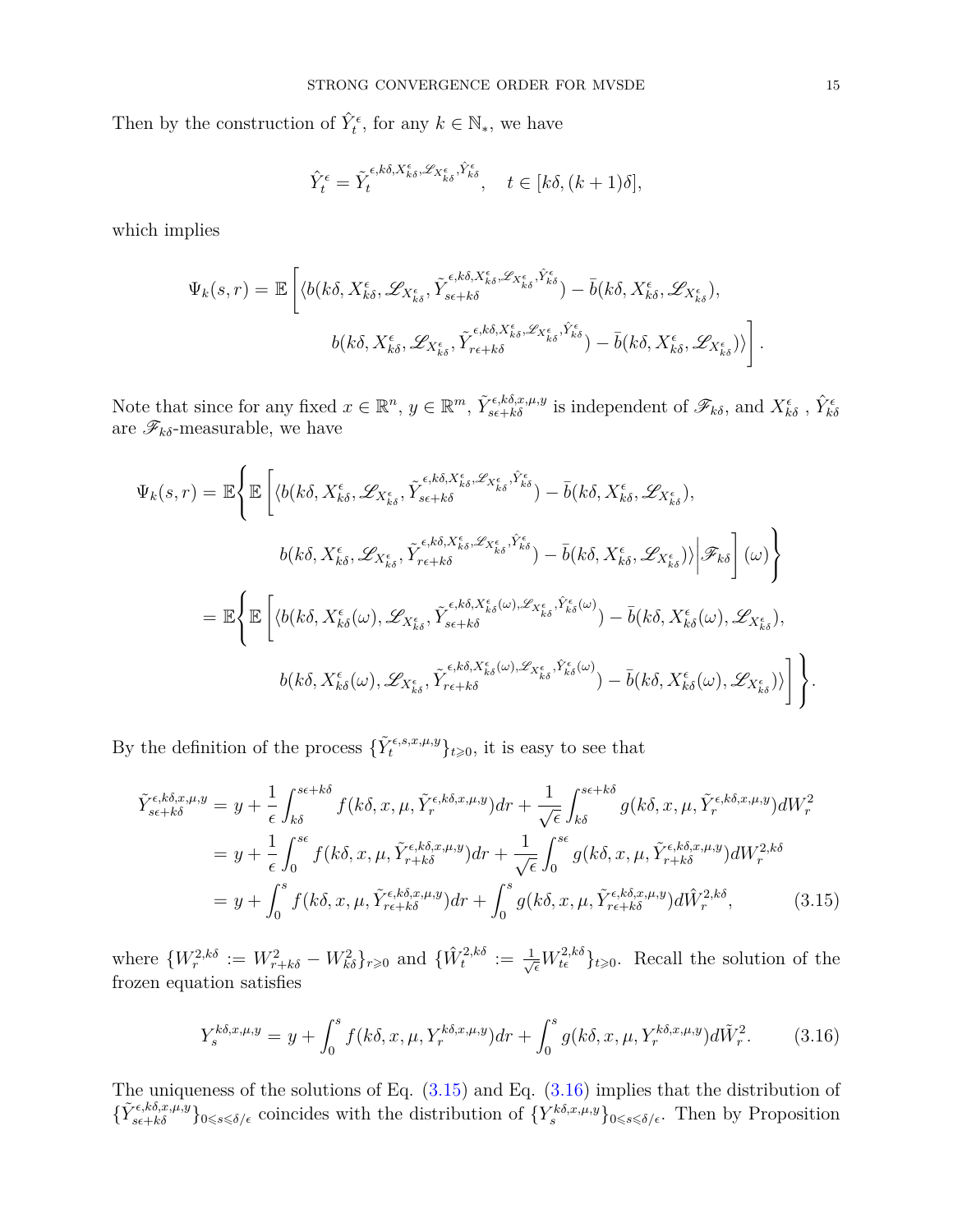[3.7,](#page-10-1) we have

$$
\Psi_{k}(s,r) = \mathbb{E}\Big[\tilde{\mathbb{E}}\Big\langle b(k\delta,\bar{X}_{k\delta}^{\epsilon}(\omega),\mathscr{L}_{\bar{X}_{k\delta}^{\epsilon}},\bar{Y}_{s}^{k\delta,\bar{X}_{k\delta}^{\epsilon}(\omega),\mathscr{L}_{\bar{X}_{k\delta}^{\epsilon}};\hat{Y}_{k\delta}^{\epsilon}(\omega)}\Big) - \bar{b}(k\delta,\bar{X}_{k\delta}^{\epsilon}(\omega),\mathscr{L}_{\bar{X}_{k\delta}^{\epsilon}}),
$$
\n
$$
b(k\delta,\bar{X}_{k\delta}^{\epsilon}(\omega),\mathscr{L}_{\bar{X}_{k\delta}^{\epsilon}},\bar{Y}_{r}^{k\delta,\bar{X}_{k\delta}^{\epsilon}(\omega),\mathscr{L}_{\bar{X}_{k\delta}^{\epsilon}};\hat{Y}_{k\delta}^{\epsilon}(\omega)}\Big) - \bar{b}(k\delta,\bar{X}_{k\delta}^{\epsilon}(\omega),\mathscr{L}_{\bar{X}_{k\delta}^{\epsilon}})\Big\rangle\Big]
$$
\n
$$
= \mathbb{E}\Big[\tilde{\mathbb{E}}\Big\langle\tilde{\mathbb{E}}\Big[b(k\delta,\bar{X}_{k\delta}^{\epsilon}(\omega),\mathscr{L}_{\bar{X}_{k\delta}^{\epsilon}},\bar{Y}_{s}^{k\delta,\bar{X}_{k\delta}^{\epsilon}(\omega),\mathscr{L}_{\bar{X}_{k\delta}^{\epsilon}};\hat{Y}_{k\delta}^{\epsilon}(\omega)}\Big)\Big|\tilde{\mathscr{F}}_{r}\Big](\tilde{\omega}) - \bar{b}(k\delta,\bar{X}_{k\delta}^{\epsilon}(\omega),\mathscr{L}_{\bar{X}_{k\delta}^{\epsilon}}),
$$
\n
$$
b(k\delta,\bar{X}_{k\delta}^{\epsilon}(\omega),\mathscr{L}_{\bar{X}_{k\delta}^{\epsilon}},\bar{Y}_{r}^{k\delta,\bar{X}_{k\delta}^{\epsilon}(\omega),\mathscr{L}_{\bar{X}_{k\delta}^{\epsilon}};\hat{Y}_{k\delta}^{\epsilon}(\omega)}\Big(\tilde{\omega})\Big) - \bar{b}(k\delta,\bar{X}_{k\delta}^{\epsilon}(\omega),\mathscr{L}_{\bar{X}_{k\delta}^{\epsilon}})\Big\rangle\Big]
$$
\n
$$
\leq C_{T}\mathbb{E}\Big\{\tilde{\mathbb{E}}\Big
$$

where the last inequality is consequence of Lemmas [3.1](#page-5-3) and [3.3.](#page-7-3) Hence we have

<span id="page-15-0"></span>
$$
\sup_{t \in [0,T]} \mathbb{E} I_{11}(t) \leq C_T (1+|x|^2+|y|^2) \frac{\epsilon^2}{\delta} \int_0^{\frac{\delta}{\epsilon}} \int_r^{\frac{\delta}{\epsilon}} e^{-\frac{(s-r)\beta}{2}} ds dr
$$
  

$$
= C_T (1+|x|^2+|y|^2) \frac{\epsilon^2}{\delta} \left(\frac{\delta}{\beta \epsilon} - \frac{1}{\beta^2} + \frac{1}{\beta^2} e^{-\frac{\beta \delta}{\epsilon}}\right)
$$
  

$$
\leq C_T (1+|x|^2+|y|^2)(\epsilon + \frac{\epsilon^2}{\delta}).
$$
 (3.17)

For the term  $I_{12}(t)$ , in Step 3 we will prove the following estimate:

<span id="page-15-1"></span>
$$
\sup_{t \in [0,T]} \mathbb{E} I_{12}(t) \leq C_T (1+|x|^3+|y|^3) \left(\frac{\epsilon}{\delta^{1/2}} + \epsilon\right).
$$
\n(3.18)

As a consequence, estimates [\(3.13\)](#page-13-0), [\(3.14\)](#page-13-1), [\(3.17\)](#page-15-0) and [\(3.18\)](#page-15-1) imply [\(3.12\)](#page-12-1).

**Step 3.** In this step, we intend to prove estimate [\(3.18\)](#page-15-1). For convenience, for any  $i \in \mathbb{N}$ , setting  $Z_{i,t}^{\epsilon} := \tilde{Y}_t^{\epsilon, i\delta, X_{i\delta}^{\epsilon}, \mathscr{L}_{X_{i\delta}^{\epsilon}, \hat{Y}_{i\delta}^{\epsilon}}$  with  $i\delta \leq t$ , we obtain that

$$
\begin{cases}\ndZ_{i,t}^{\epsilon} = \frac{1}{\epsilon} f(i\delta, X_{i\delta}^{\epsilon}, \mathscr{L}_{X_{i\delta}^{\epsilon}} Z_{i,t}^{\epsilon}) dt + \frac{1}{\sqrt{\epsilon}} g(i\delta, X_{i\delta}^{\epsilon}, \mathscr{L}_{X_{i\delta}^{\epsilon}}, Z_{i,t}^{\epsilon}) dW_{t}^{2},\\ Z_{i,i\delta}^{\epsilon} = \hat{Y}_{i\delta}^{\epsilon}.\n\end{cases} (3.19)
$$

By the definition above, it is easy to see that

$$
Z_{k,t}^{\epsilon} = \hat{Y}_t^{\epsilon}, \quad t \in [k\delta, (k+1)\delta]
$$

and continuity implies that

$$
Z_{k,(k+1)\delta}^{\epsilon} = Z_{k+1,(k+1)\delta}^{\epsilon} = \hat{Y}_{(k+1)\delta}^{\epsilon}.
$$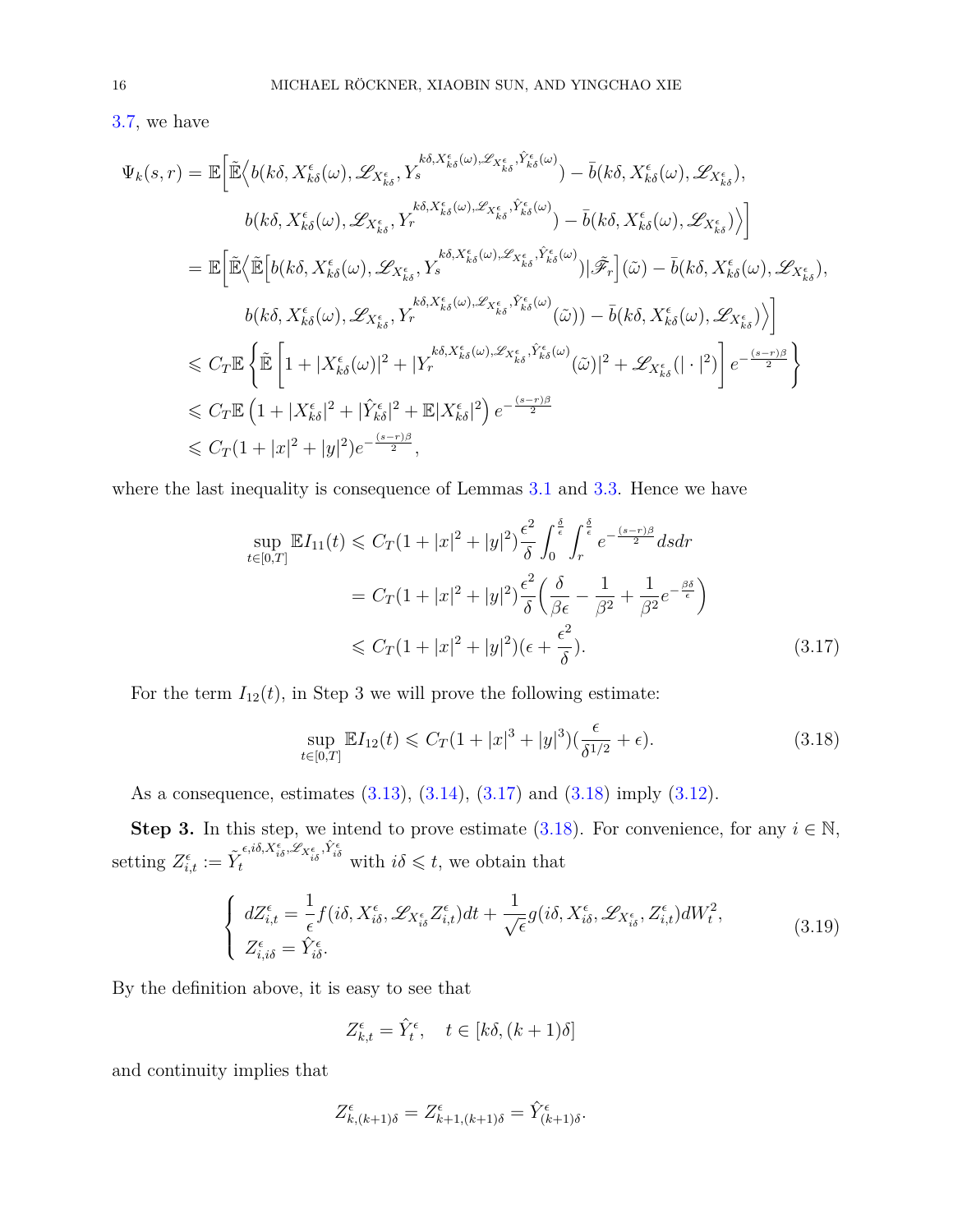Let  $\mathbb{E}_s$  be the conditional expectation *w.r.t.*  $\mathscr{F}_s$ , $s \geq 0$ . Then for any  $0 \leq i < j \leq [t/\delta] - 1$ ,

<span id="page-16-0"></span>
$$
\mathbb{E}\left\langle \int_{i\delta}^{(i+1)\delta} \left[ b(i\delta, X_{i\delta}^{\epsilon}, \mathcal{L}_{X_{i\delta}^{\epsilon}}, \hat{Y}_{s}^{\epsilon}) - \bar{b}(i\delta, X_{i\delta}^{\epsilon}, \mathcal{L}_{X_{i\delta}^{\epsilon}}) \right] ds, \n\int_{j\delta}^{(j+1)\delta} \left[ b(j\delta, X_{j\delta}^{\epsilon}, \mathcal{L}_{X_{j\delta}^{\epsilon}}, \hat{Y}_{s}^{\epsilon}) - \bar{b}(j\delta, X_{j\delta}^{\epsilon}, \mathcal{L}_{X_{j\delta}^{\epsilon}}) \right] ds \right\rangle \n= \int_{i\delta}^{(i+1)\delta} \int_{j\delta}^{(j+1)\delta} \mathbb{E}\left\langle b(i\delta, X_{i\delta}^{\epsilon}, \mathcal{L}_{X_{i\delta}^{\epsilon}}, \hat{Y}_{s}^{\epsilon}) - \bar{b}(i\delta, X_{i\delta}^{\epsilon}, \mathcal{L}_{X_{i\delta}^{\epsilon}}), \right\rangle ds dt \n\leq \int_{i\delta}^{(i+1)\delta} \int_{j\delta}^{(j+1)\delta} \mathbb{E}\left\{ \left| b(i\delta, X_{i\delta}^{\epsilon}, \mathcal{L}_{X_{i\delta}^{\epsilon}}, \hat{Y}_{s}^{\epsilon}) - \bar{b}(j\delta, X_{i\delta}^{\epsilon}, \mathcal{L}_{X_{i\delta}^{\epsilon}}) \right| \right\} ds dt \n\leq C_{T} \int_{i\delta}^{(i+1)\delta} \int_{j\delta}^{(j+1)\delta} \mathbb{E}\left\{ \left| b(i\delta, X_{i\delta}^{\epsilon}, \mathcal{L}_{X_{i\delta}^{\epsilon}}, \hat{Y}_{s}^{\epsilon}) - \bar{b}(i\delta, X_{i\delta}^{\epsilon}, \mathcal{L}_{X_{i\delta}^{\epsilon}}) \right| \right\} ds dt \n\leq C_{T} \int_{i\delta}^{(i+1)\delta} \int_{j\delta}^{(j+1)\delta} \mathbb{E}\left\{ (1 + |X_{i\delta}^{\epsilon}| + |\hat{Y}_{s}^{\epsilon}|) \right| \mathbb{E}_{(i+1)\delta} \left[ \left( b(j\delta, X_{j\delta}^{\epsilon}, \mathcal{L}_{X_{j\delta}^{\epsilon}}) \right
$$

On one hand, by a similar argument for  $I_{11}(t)$ , we obtain

<span id="page-16-1"></span>
$$
B_2 \leq C_T \int_{i\delta}^{(i+1)\delta} \int_{j\delta}^{(j+1)\delta} \mathbb{E}\left[ (1+|X_{i\delta}^{\epsilon}|+|\hat{Y}_{s}^{\epsilon}|)(1+|X_{(i+1)\delta}^{\epsilon}|+|\hat{Y}_{(i+1)\delta}^{\epsilon}|) \right] e^{\frac{-\beta [t-(i+1)\delta]}{2\epsilon}} ds dt
$$
  
\n
$$
\leq C_T (1+|x|^2+|y|^2) \int_{i\delta}^{(i+1)\delta} \int_{j\delta}^{(j+1)\delta} e^{\frac{-\beta [t-(i+1)\delta]}{2\epsilon}} ds dt
$$
  
\n
$$
\leq C_T (1+|x|^2+|y|^2) \epsilon \delta e^{\frac{-\beta (j-i)\delta}{2\epsilon}} (1-e^{\frac{-\beta \delta}{2\epsilon}}).
$$
 (3.21)

On the other hand,

$$
B_{1} = C_{T} \int_{i\delta}^{(i+1)\delta} \int_{j\delta}^{(j+1)\delta} \sum_{k=i+1}^{j-1} \mathbb{E} \left\{ (1+|X_{i\delta}^{\epsilon}|+|\hat{Y}_{s}^{\epsilon}|) \left| \mathbb{E}_{(i+1)\delta} \left[ \left( b((k+1)\delta, X_{(k+1)\delta}^{\epsilon}, \mathcal{L}_{X_{(k+1)\delta}^{\epsilon}}, \mathcal{L}_{X_{(k+1)\delta}}^{\epsilon}, Z_{k+1,t}^{\epsilon}) \right) \right. \right. \\ \left. - \bar{b}((k+1)\delta, X_{(k+1)\delta}^{\epsilon}, \mathcal{L}_{X_{(k+1)\delta}^{\epsilon}}) \right) - \left( b(k\delta, X_{k\delta}^{\epsilon}, \mathcal{L}_{X_{k\delta}^{\epsilon}}, Z_{k,t}^{\epsilon}) - \bar{b}(k\delta, X_{k\delta}^{\epsilon}, \mathcal{L}_{X_{k\delta}}^{\epsilon}) \right) \right] \Big\} ds dt
$$
  
\n
$$
= C_{T} \int_{i\delta}^{(i+1)\delta} \int_{j\delta}^{(j+1)\delta} \sum_{k=i+1}^{j-1} \mathbb{E} \left\{ (1+|X_{i\delta}^{\epsilon}|+|\hat{Y}_{s}^{\epsilon}|) \left| \mathbb{E}_{k\delta} \left[ \left( b((k+1)\delta, X_{(k+1)\delta}^{\epsilon}, \mathcal{L}_{X_{(k+1)\delta}^{\epsilon}}, Z_{k+1,t}^{\epsilon}) \right) \right. \right. \\ \left. - \bar{b}((k+1)\delta, X_{(k+1)\delta}^{\epsilon}, \mathcal{L}_{X_{(k+1)\delta}^{\epsilon}}) \right) - \left( b(k\delta, X_{k\delta}^{\epsilon}, \mathcal{L}_{X_{k\delta}^{\epsilon}}, Z_{k,t}^{\epsilon}) - \bar{b}(k\delta, X_{k\delta}^{\epsilon}, \mathcal{L}_{X_{k\delta}}^{\epsilon}) \right) \Big] \Big\} ds dt.
$$

Thanks to the Markov property, we get

$$
\mathbb{E}_{k\delta} \left[ b((k+1)\delta, X^{\epsilon}_{(k+1)\delta}, \mathcal{L}_{X^{\epsilon}_{(k+1)\delta}}, Z^{\epsilon}_{k+1,t}) - \bar{b}((k+1)\delta, X^{\epsilon}_{(k+1)\delta}, \mathcal{L}_{X^{\epsilon}_{(k+1)\delta}}) \right]
$$
\n
$$
= \mathbb{E}_{k\delta} \left[ \tilde{b}((k+1)\delta, X^{\epsilon}_{(k+1)\delta}, \mathcal{L}_{X^{\epsilon}_{(k+1)\delta}}, \hat{Y}^{\epsilon}_{(k+1)\delta}, [t - (k+1)\delta]/\epsilon) \right]
$$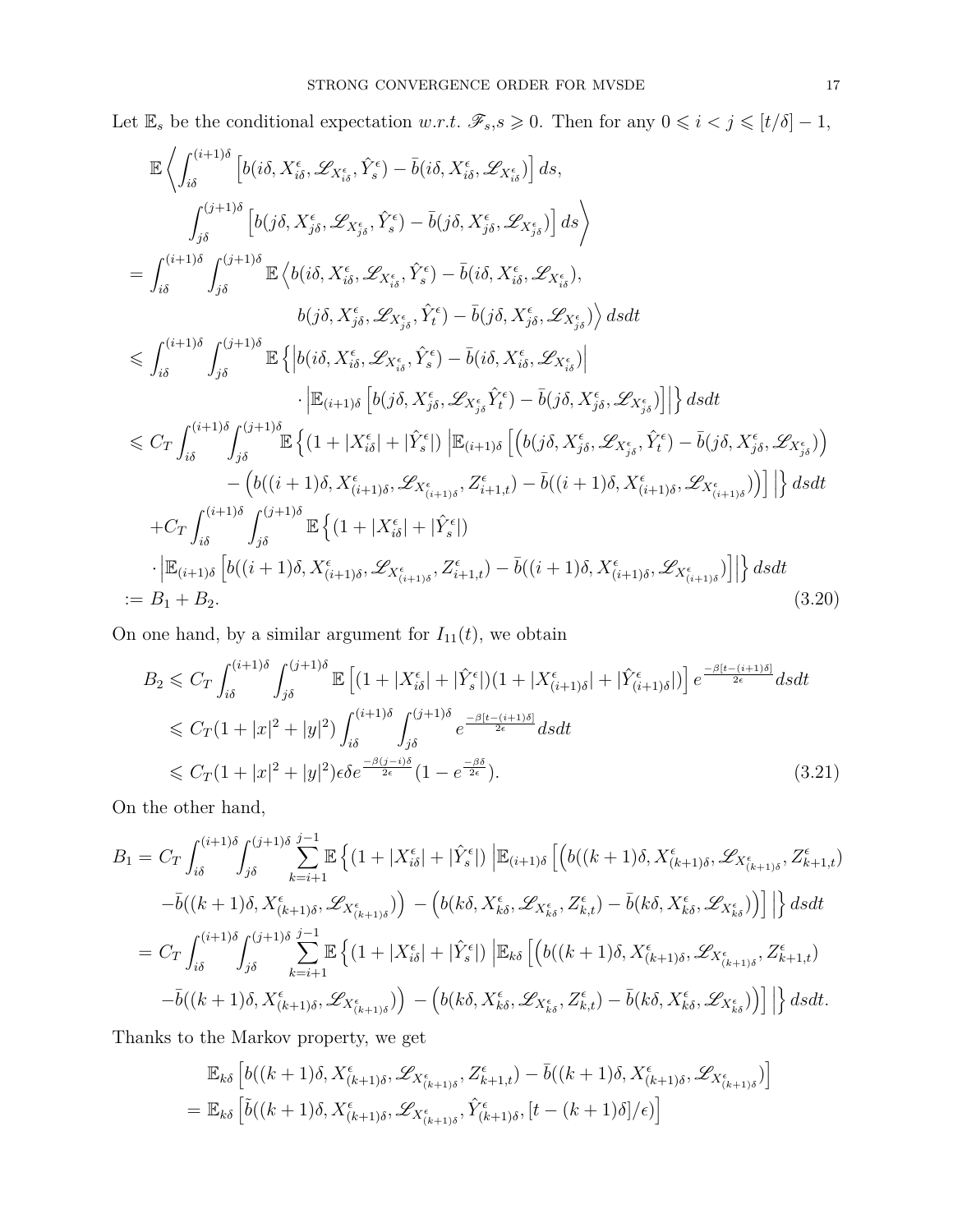and

$$
\mathbb{E}_{k\delta} \left[ b(k\delta, X^{\epsilon}_{k\delta}, \mathscr{L}_{X^{\epsilon}_{k\delta}}, Z^{\epsilon}_{k,t}) - \bar{b}(k\delta, X^{\epsilon}_{k\delta}, \mathscr{L}_{X^{\epsilon}_{k\delta}}) \right]
$$
  
= 
$$
\mathbb{E}_{k\delta} \left[ \tilde{b}(k\delta, X^{\epsilon}_{k\delta}, \mathscr{L}_{X^{\epsilon}_{k\delta}}, \hat{Y}^{\epsilon}_{(k+1)\delta}, [t - (k+1)\delta]/\epsilon) \right],
$$

where  $\tilde{b}(t, x, \mu, y, s) = \tilde{E}b(t, x, \mu, Y_s^{t, x, \mu, y}) - \bar{b}(t, x, \mu).$ 

Recall the following properties of  $\tilde{b}$  (see the detailed proof in Section 5.3):

• For any  $t_1, t_2 \in [0, T], s \geqslant 0, x \in \mathbb{R}^n, y \in \mathbb{R}^m$  and  $\mu \in \mathscr{P}_2$ ,

<span id="page-17-0"></span>
$$
|\tilde{b}(t_1, x, \mu, y, s) - \tilde{b}(t_2, x, \mu, y, s)|
$$
  
\$\leq C\_T |t\_1 - t\_2|e^{-\eta s} \{1 + |x|^{\gamma\_1} + |y|^{\gamma\_1} + [\mu(|\cdot|^2)]^{\gamma\_1/2}\}\$; (3.22)

• For any  $t \in [0, T], s \geqslant 0, x_1, x_2 \in \mathbb{R}^n, y \in \mathbb{R}^m$  and  $\mu \in \mathscr{P}_2$ ,

<span id="page-17-3"></span>
$$
|\tilde{b}(t, x_1, \mu, y, s) - \tilde{b}(t, x_2, \mu, y, s)|
$$
  
\$\leq C\_T |x\_1 - x\_2|e^{-\eta s} \{1 + |x\_1|^{\gamma\_1} + |x\_2|^{\gamma\_1} + |y|^{\gamma\_1} + [\mu(|\cdot|^2)]^{\gamma\_1/2}\}\$; (3.23)

• For any  $t \in [0, T]$ ,  $s \ge 0$ ,  $x \in \mathbb{R}^n$ ,  $y \in \mathbb{R}^m$  and  $\mu_1, \mu_2 \in \mathscr{P}_2$ ,

<span id="page-17-1"></span>
$$
|\tilde{b}(t, x, \mu_1, y, s) - \tilde{b}(t, x, \mu_2, y, s)|
$$
  
\$\leq C\_T \mathbb{W}\_2(\mu\_1, \mu\_2) e^{-\eta s} \left\{ 1 + |x|^{\gamma\_1} + |y|^{\gamma\_1} + [\mu\_1(|\cdot|^2)]^{\gamma\_1/2} + [\mu\_2(|\cdot|^2)]^{\gamma\_1/2} \right\}, \quad (3.24)\$

where  $\eta$  is a positive constant. Then by estimates  $(3.22)-(3.24)$  $(3.22)-(3.24)$  $(3.22)-(3.24)$  and Lemma [3.1,](#page-5-3) we have

<span id="page-17-2"></span>
$$
B_{1} \leq C \int_{i\delta}^{(i+1)\delta} \int_{j\delta}^{(j+1)\delta} \sum_{k=i+1}^{j-1} \mathbb{E} \left\{ (1+|X_{i\delta}^{\epsilon}|+|\hat{Y}_{s}^{\epsilon}|) \right\}
$$
  
\n
$$
\left| \tilde{b}((k+1)\delta, X_{(k+1)\delta}^{\epsilon}, \mathscr{L}_{X_{(k+1)\delta}^{\epsilon}}, \hat{Y}_{(k+1)\delta}^{\epsilon}, [t-(k+1)\delta]/\epsilon) \right\}
$$
  
\n
$$
- \tilde{b}(k\delta, X_{k\delta}^{\epsilon}, \mathscr{L}_{X_{k\delta}^{\epsilon}}, \hat{Y}_{(k+1)\delta}^{\epsilon}, [t-(k+1)\delta]/\epsilon) \right\} ds dt
$$
  
\n
$$
\leq C_{T} \int_{i\delta}^{(i+1)\delta} \int_{j\delta}^{(j+1)\delta} \sum_{k=i+1}^{j-1} \mathbb{E} \left[ (1+|X_{i\delta}^{\epsilon}|+|\hat{Y}_{s}^{\epsilon}|)(1+|X_{k\delta}^{\epsilon}|^{\gamma_{1}}+|X_{(k+1)\delta}^{\epsilon}|^{\gamma_{1}}+|\hat{Y}_{(k+1)\delta}^{\epsilon}|^{\gamma_{1}}) \right]
$$
  
\n
$$
\left( \delta + |X_{(k+1)\delta}^{\epsilon} - X_{k\delta}^{\epsilon} | + [\mathbb{E}|X_{(k+1)\delta}^{\epsilon} - X_{k\delta}^{\epsilon}|^{2}]^{1/2} \right) e^{-\frac{\beta[t-(k+1)\delta]}{4\epsilon}} ds dt
$$
  
\n
$$
\leq C_{T} (1+|x|^{3}+|y|^{3}) \delta^{1/2} \int_{i\delta}^{(i+1)\delta} \int_{j\delta}^{(j+1)\delta} \sum_{k=i+1}^{j-1} e^{-\frac{\beta(t-(k+1)\delta)}{4\epsilon}} ds dt
$$
  
\n
$$
\leq C_{T} (1+|x|^{3}+|y|^{3}) \delta^{1/2} \int_{i\delta}^{(i+1)\delta} \int_{j\delta}^{(j+1)\delta} \frac{e^{-\frac{\beta(t-j\delta)}{4\epsilon}}}{1-e^{\frac{-\beta\delta}{4\epsilon}}} ds dt
$$
  
\n
$$
\le
$$

Together with estimates  $(3.20)$ ,  $(3.21)$  and  $(3.25)$ , we obtain

$$
\sup_{t \in [0,T]} \mathbb{E} I_{12}(t) \leq C_T (1+|x|^3+|y|^3) \sum_{0 \leq i < j \leq [T/\delta]-1} \left[ \delta^{3/2} \epsilon + \epsilon \delta e^{\frac{-\beta(j-i)\delta}{4\epsilon}} (1-e^{\frac{-\beta\delta}{4\epsilon}}) \right]
$$
\n
$$
\leq C_T (1+|x|^3+|y|^3) \left( \frac{\epsilon}{\delta^{1/2}} + \epsilon \right),
$$

which is the estimate  $(3.18)$ . The proof is complete.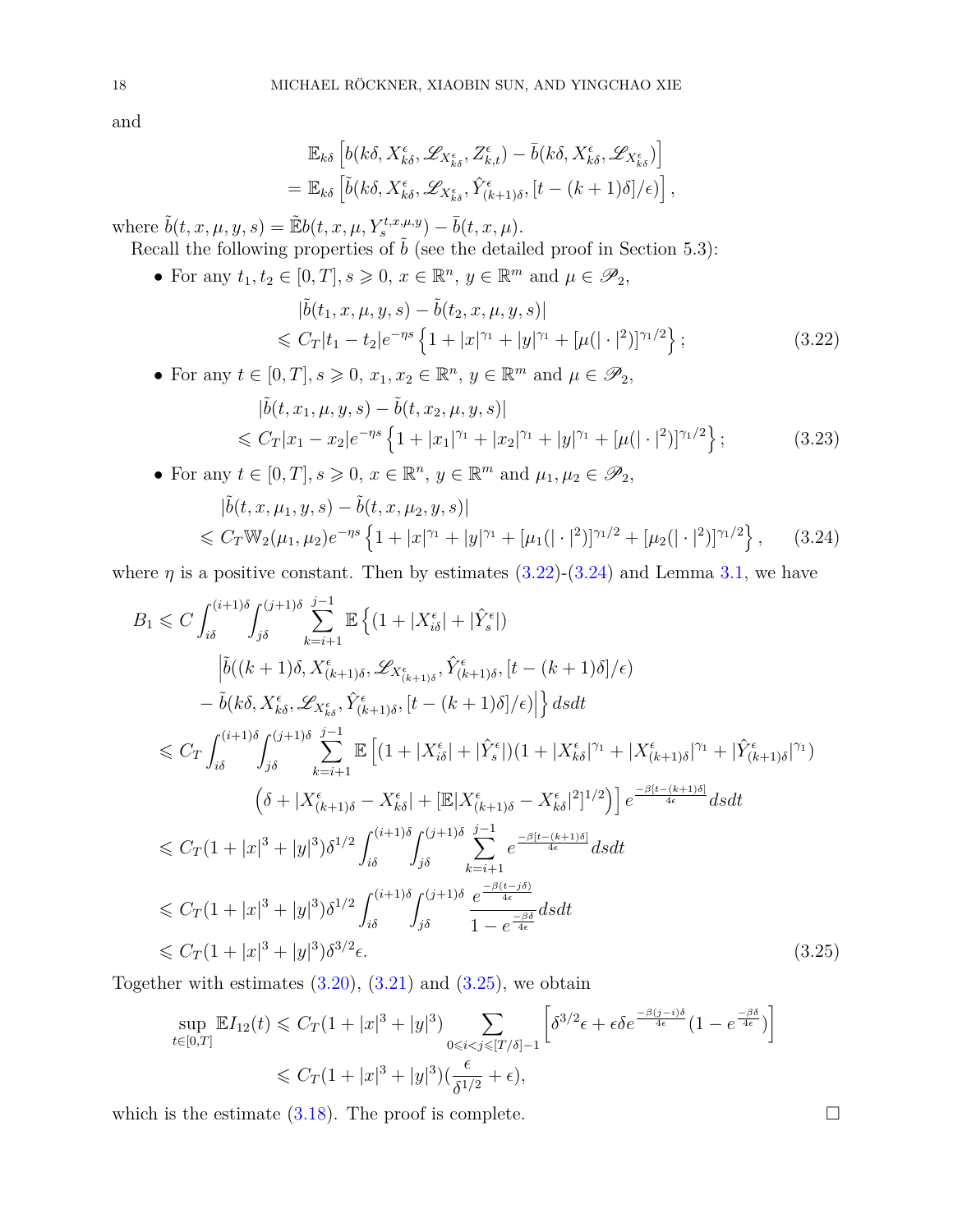Now we are in a position to complete our first result.

**Proof of Theorem [2.3:](#page-4-1)** Taking  $\delta = \epsilon^{2/3}$  $\delta = \epsilon^{2/3}$  $\delta = \epsilon^{2/3}$ , Lemmas 3.5 and 3.9 imply that for any  $T > 0$ , initial values  $x \in \mathbb{R}^n$  and  $y \in \mathbb{R}^m$ , there exists  $C_T > 0$  such that

$$
\sup_{t \in [0,T]} \mathbb{E}|X_t^{\epsilon} - \bar{X}_t|^2 \leq C_T (1 + |x|^3 + |y|^3) \epsilon^{2/3}.
$$

which proves the first part of Theorem  $2.3$ , i.e.,  $(2.16)$  holds.

Furthermore, if there is no noise in the slow equation (i.e.,  $\sigma = 0$ ), we can improve the Hölder continuity in time in Lemma [3.2,](#page-7-0) i.e., for any  $T > 0$ ,  $0 \le t \le t + h \le T$ , there exists a positive constant *C<sup>T</sup>* such that

$$
\sup_{\epsilon \in (0,1)} \mathbb{E} |X_{t+h}^{\epsilon} - X_t^{\epsilon}|^2 \leq C_T (1 + |x|^2 + |y|^2) h^2.
$$

Then, following almost the same procedure as above, it is easy to see that

$$
\sup_{t\in[0,T]}\mathbb{E}|X_t^{\epsilon}-\bar{X}_t|^2\leqslant C_T(1+|x|^3+|y|^3)\left(\epsilon+\frac{\epsilon^2}{\delta}+\delta^2\right).
$$

Hence, taking  $\delta = \epsilon$  yields [\(2.17\)](#page-5-2). The proof is complete.

## 4. Proof of Theorem [2.5](#page-5-4)

In this section, we will use the technique of Poisson equation to prove the strong convergence order, which is quite different from the method used in Section 3. Because we will study the regularity of second-order derivatives of the solution for the corresponding Poisson equation, more conditions (see assumption **[A3](#page-3-9)**) are needed. This section is divided into two subsections. In Subsection 4.1, we study the regularity of the solution for the corresponding Poisson equation. In Subsection 4.2, we prove Theorem [2.5](#page-5-4) by using the technique of Poisson equation. Note that we always assume conditions **[A1](#page-3-7)**-**[A3](#page-3-9)** hold.

## 4.1. **Poisson equation.** Consider the following Poisson equation:

<span id="page-18-0"></span>
$$
-\mathcal{L}_2(t,x,\mu)\Phi(t,x,\mu,y) = b(t,x,\mu,y) - \bar{b}(t,x,\mu),\tag{4.1}
$$

where

$$
\Phi(t, x, \mu, y) = (\Phi_1(t, x, \mu, y), \dots, \Phi_n(t, x, \mu, y));
$$
  

$$
\mathscr{L}_2(t, x, \mu)\Phi(t, x, \mu, y) := (\mathscr{L}_2(t, x, \mu)\Phi_1(t, x, \mu, y), \dots, \mathscr{L}_2(t, x, \mu)\Phi_n(t, x, \mu, y))
$$

and for any  $k = 1, \ldots, n$ .

$$
\mathscr{L}_2(t, x, \mu)\Phi_k(t, x, \mu, y) := \langle f(t, x, \mu, y), \partial_y \Phi_k(t, x, \mu, y) \rangle \n+ \frac{1}{2} \text{Tr}[gg^*(t, x, \mu, y)\partial_{yy}^2 \Phi_k(t, x, \mu, y)].
$$

The smoothness of the solution of the Poisson equation with respect to parameters have been studied in many references, see [\[19,](#page-31-8) [20,](#page-31-9) [22\]](#page-31-7) for example. Note that here the solution for the Poisson equation  $(4.1)$  depends on the parameter  $\mu$ , so here we have to check the regularity  $w.r.t. \mu$ . The main result of this subsection is the following:

<span id="page-18-2"></span>**Proposition 4.1.** *Assume the assumptions [A1](#page-3-7)-[A3](#page-3-9) hold. Define*

<span id="page-18-1"></span>
$$
\Phi(t, x, \mu, y) := \int_0^\infty \widetilde{\mathbb{E}}[b(t, x, \mu, Y_s^{t, x, \mu, y})] - \overline{b}(t, x, \mu)ds. \tag{4.2}
$$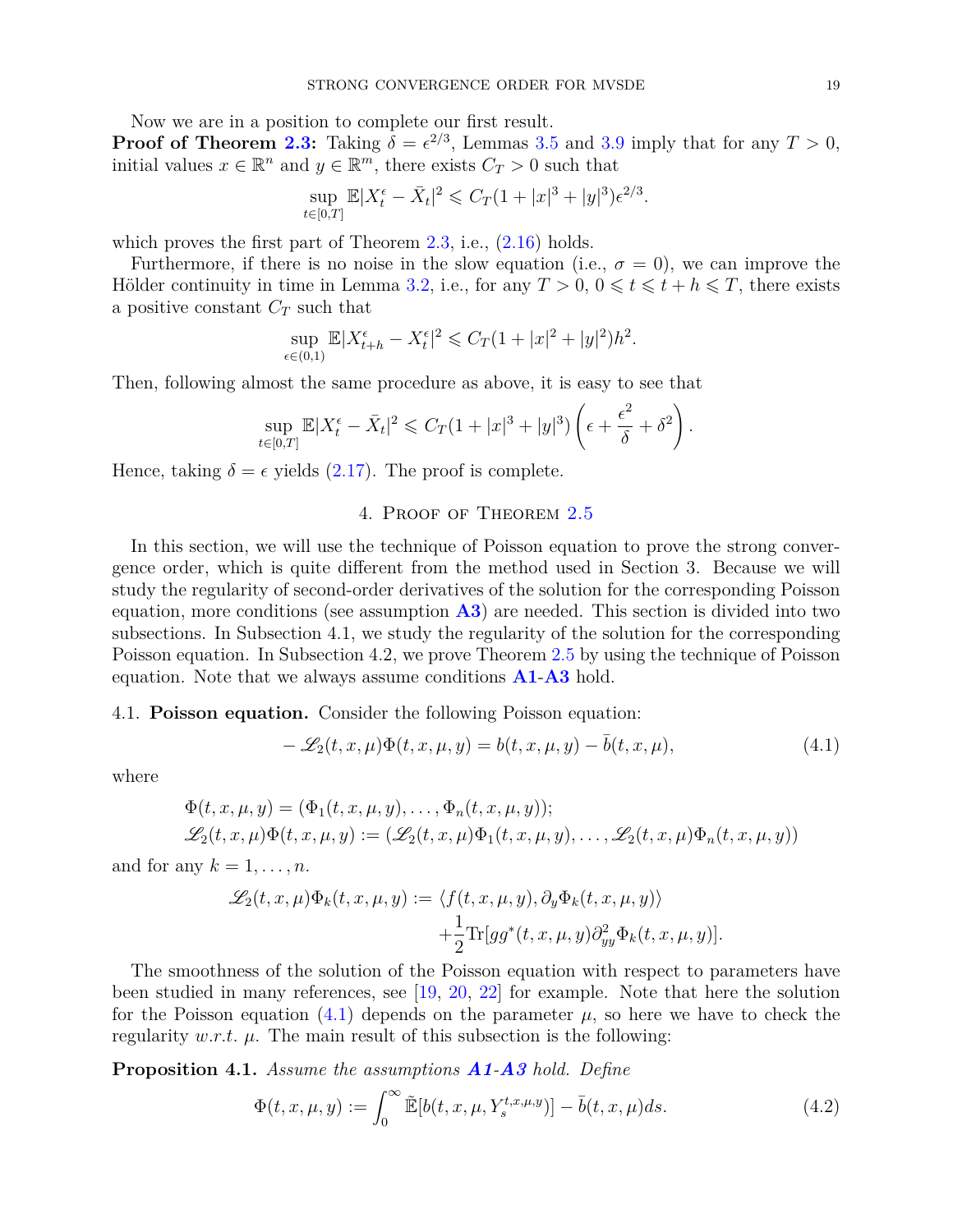*Then*  $\Phi(t, x, \mu, y)$  *is the unique solution of Eq.* [\(4.1\)](#page-18-0) *and it satisfies that*  $\Phi(\cdot, \cdot, \mu, \cdot) \in$  $C^{1,2,2}([0,\infty)\times\mathbb{R}^n\times\mathbb{R}^m,\mathbb{R}^n),\ \Phi(t,x,\cdot,y)\in C^{1,1}(\mathscr{P}_2,\mathbb{R}^n).$  Moreover, for any  $t\in[0,T],$ 

<span id="page-19-0"></span>
$$
\max\{|\Phi(t, x, \mu, y)|, \|\partial_y \Phi(t, x, \mu, y)\|, |\partial_t \Phi(t, x, \mu, y)|, \|\partial_x \Phi(t, x, \mu, y)\|, \|\partial_\mu \Phi(t, x, \mu, y)\|_{L^2(\mu)}\}
$$
  
\$\leq C\_T\{1+|x|+|y|+[\mu(|\cdot|^2)]^{1/2}\}\tag{4.3}

*and*

<span id="page-19-1"></span>
$$
\max\{||\partial_{xx}^2 \Phi(t, x, \mu, y)||, ||\partial_z \partial_\mu \Phi(t, x, \mu, y)(\cdot)||_{L^2(\mu)}\}\leq C_T\{1+|x|+|y|+[\mu(|\cdot|^2)]^{1/2}\}.
$$
\n(4.4)

*Proof.* We will divide the proof into three steps.

**Step 1.** Noting that  $\mathscr{L}_2(t, x, \mu)$  is the infinitesimal generator of the frozen process  ${Y_s^{t,x,\mu}}$ , we easily check that [\(4.2\)](#page-18-1) is the unique solution of the Poisson equation [\(4.1\)](#page-18-0) under the assumptions **[A1](#page-3-7)**-**[A3](#page-3-9)**. Moreover, by a straightforward computation, we also have that  $\Phi(\cdot,\cdot,\mu,\cdot) \in C^{1,2,2}([0,\infty) \times \mathbb{R}^n \times \mathbb{R}^m, \mathbb{R}^n)$ ,  $\Phi(t,x,\cdot,y) \in C^{1,1}(\mathscr{P}_2,\mathbb{R}^n)$ .

By Proposition [3.7,](#page-10-1) we get

$$
|\Phi(t, x, \mu, y)| \leq \int_0^\infty |\tilde{\mathbb{E}}[b(t, x, \mu, Y_s^{t, x, \mu, y})] - \bar{b}(t, x, \mu)| ds
$$
  

$$
\leq C_T \{1 + |x| + |y| + [\mu(|\cdot|^2)]^{1/2}\} \int_0^\infty e^{-\frac{\beta s}{2}} ds
$$
  

$$
\leq C_T \{1 + |x| + |y| + [\mu(|\cdot|^2)]^{1/2}\}.
$$

By Lemma [3.6,](#page-9-0) we have  $\mathbb{E} \|\partial_y Y_s^{t,x,\mu,y}\|^2 \leqslant C_T e^{-\beta s}$ , which implies

$$
\|\partial_y \Phi(t, x, \mu, y)\| \leqslant C_T.
$$

Furthermore, the remaining estimates in  $(4.3)$  can be obtained easily by  $(3.22)$ - $(3.24)$ . Therefore, it is sufficient to estimate [\(4.4\)](#page-19-1) below.

We first recall that (see Subsection [6.3](#page-28-1) in the Appendix)

$$
\tilde{b}_{s_0}(t, x, \mu, y, s) = \hat{b}(t, x, \mu, y, s) - \hat{b}(t, x, \mu, y, s + s_0),
$$

where  $\hat{b}(t, x, \mu, y, s) = \mathbb{E}b(t, x, \mu, Y_s^{t, x, \mu, y})$ . Note that

$$
\lim_{s_0 \to \infty} \tilde{b}_{s_0}(t, x, \mu, y, s) = \tilde{\mathbb{E}}[b(t, x, \mu, Y_s^{t, x, \mu, y})] - \bar{b}(t, x, \mu).
$$

So, in order to prove [\(4.4\)](#page-19-1), it suffices to show there exists  $\eta > 0$  such that for any  $s_0 > 0$ ,  $t \in [0, T], s \geqslant 0, x \in \mathbb{R}^n, y \in \mathbb{R}^m \text{ and } \mu \in \mathscr{P}_2$ 

<span id="page-19-2"></span>
$$
\|\partial_{xx}^2 \tilde{b}_{s_0}(t, x, \mu, y, s)\| \leqslant C_T e^{-\eta s} \{1 + |x| + |y| + [\mu(|\cdot|^2)]^{1/2}\}
$$
\n(4.5)

and

<span id="page-19-3"></span>
$$
\|\partial_z \partial_\mu \Phi(t, x, \mu, y)(\cdot)\|_{L^2(\mu)} \leqslant C_T e^{-\eta s} \{1 + |x| + |y| + [\mu(|\cdot|^2)]^{1/2}\},\tag{4.6}
$$

which will be proved in the following two steps.

**Step 2.** In this step, we intend to prove estimate  $(4.5)$ . We recall that in  $(6.5)$  below

$$
\tilde{b}_{s_0}(t,x,\mu,y,s) = \hat{b}(t,x,\mu,y,s) - \tilde{\mathbb{E}}\hat{b}(t,x,\mu,Y_{s_0}^{t,x,\mu,y},s).
$$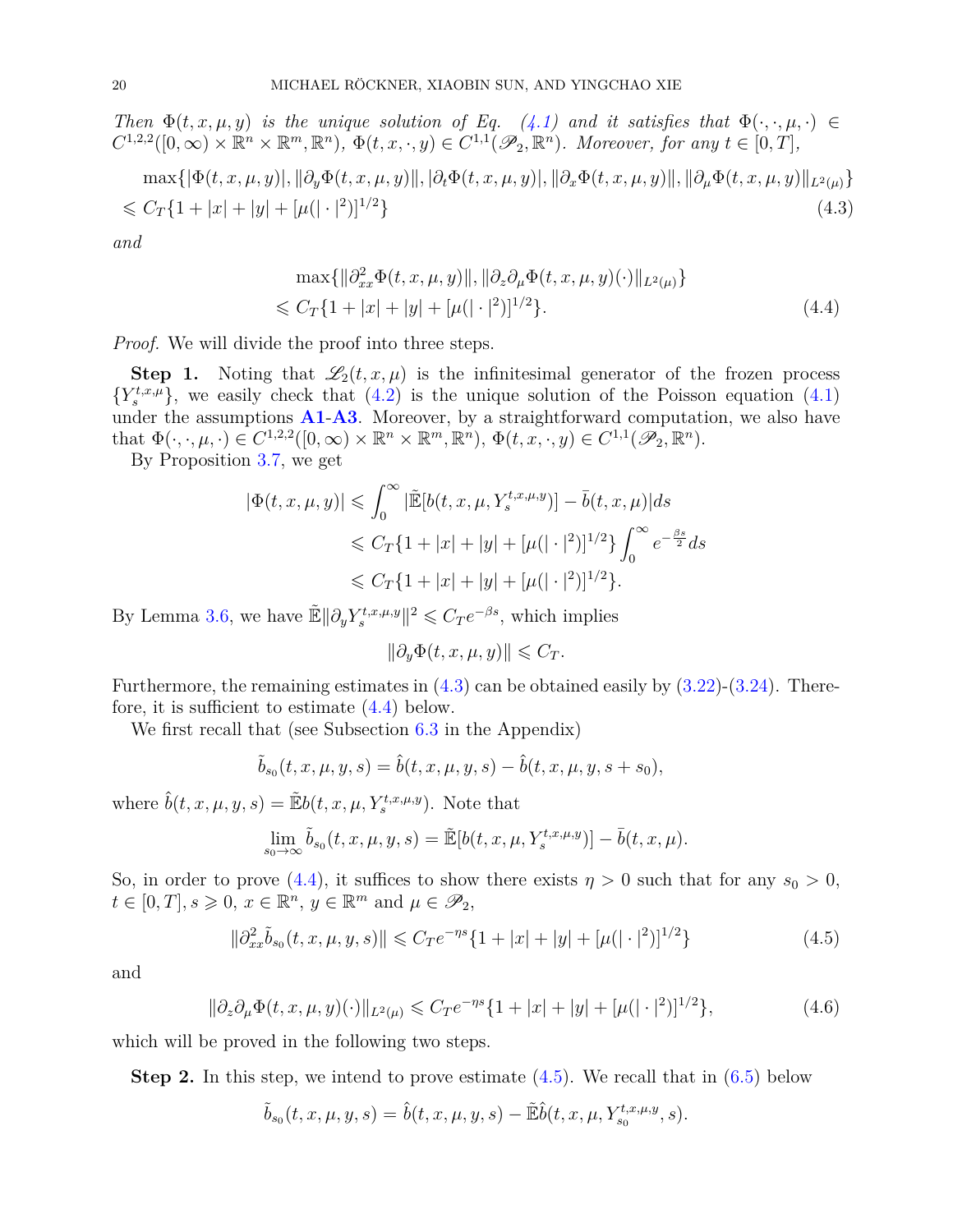Then the chain rule yields

$$
\partial_x \tilde{b}_{s_0}(t, x, \mu, y, s) = \partial_x \hat{b}(t, x, \mu, y, s) - \tilde{\mathbb{E}} \partial_x \hat{b}(t, x, \mu, Y_{s_0}^{t, x, \mu, y}, s)
$$

$$
-\tilde{\mathbb{E}} \left[ \partial_y \hat{b}(t, x, \mu, Y_{s_0}^{t, x, \mu, y}, s) \cdot \partial_x Y_{s_0}^{t, x, \mu, y} \right],
$$

and furthermore,

$$
\partial_{xx}^{2} \tilde{b}_{s_{0}}(t, x, \mu, y, s) = \partial_{xx}^{2} \hat{b}(t, x, \mu, y, s) - \tilde{\mathbb{E}} \partial_{xx}^{2} \hat{b}(t, x, \mu, Y_{s_{0}}^{t, x, \mu, y}, s)
$$
  
\n
$$
- \tilde{\mathbb{E}} \left[ \partial_{xy}^{2} \hat{b}(t, x, \mu, Y_{s_{0}}^{t, x, \mu, y}, s) \cdot \partial_{x} Y_{s_{0}}^{t, x, \mu, y} \right]
$$
  
\n
$$
- \tilde{\mathbb{E}} \left\{ \left[ \partial_{yx}^{2} \hat{b}(t, x, \mu, Y_{s_{0}}^{t, x, \mu, y}, s) + \partial_{yy}^{2} \hat{b}(t, x, \mu, Y_{s_{0}}^{t, x, \mu, y}, s) \cdot \partial_{x} Y_{s_{0}}^{t, x, \mu, y} \right] \cdot \partial_{x} Y_{s_{0}}^{t, x, \mu, y} \right\}
$$
  
\n
$$
- \tilde{\mathbb{E}} \left[ \partial_{y} \hat{b}(t, x, \mu, Y_{s_{0}}^{t, x, \mu, y}, s) \cdot \partial_{xx}^{2} Y_{s_{0}}^{t, x, \mu, y} \right]
$$
  
\n
$$
:= \sum_{i=1}^{4} J_{i}.
$$

(i) For the term  $J_1$ , note that

$$
\partial_x \hat{b}(t, x, \mu, y, s) = \tilde{\mathbb{E}} \left[ \partial_x b(t, x, \mu, Y_s^{t, x, \mu, y}) \right] + \tilde{\mathbb{E}} \left[ \partial_y b(t, x, \mu, Y_s^{t, x, \mu, y}) \cdot \partial_x Y_s^{t, x, \mu, y} \right],
$$

which implies

$$
\partial_{xx}^2 \hat{b}(t, x, \mu, y, s) = \tilde{\mathbb{E}} \left[ \partial_{xx}^2 b(t, x, \mu, Y_s^{t, x, \mu, y}) \right] + \tilde{\mathbb{E}} \left[ \partial_{xy}^2 b(t, x, \mu, Y_s^{t, x, \mu, y}) \cdot \partial_x Y_s^{t, x, \mu, y} \right] \n+ \tilde{\mathbb{E}} \left[ \partial_{yx}^2 b(t, x, \mu, Y_s^{t, x, \mu, y}) \cdot \partial_x Y_s^{t, x, \mu, y} \right] \n+ \tilde{\mathbb{E}} \left[ \partial_{yy}^2 b(t, x, \mu, Y_s^{t, x, \mu, y}) \cdot (\partial_x Y_s^{t, x, \mu, y}, \partial_x Y_s^{t, x, \mu, y}) \right] \n+ \tilde{\mathbb{E}} \left[ \partial_y b(t, x, \mu, Y_s^{t, x, \mu, y}) \cdot \partial_{xx}^2 Y_s^{t, x, \mu, y} \right].
$$

Then for any  $y_1, y_2 \in \mathbb{R}^m$ ,

<span id="page-20-0"></span>
$$
\|\partial_{xx}^{2}\hat{b}(t,x,\mu,y_{1},s)-\partial_{xx}^{2}\hat{b}(t,x,\mu,y_{2},s)\| \n\leq \|\tilde{\mathbb{E}}\left[\partial_{xx}^{2}b(t,x,\mu,Y_{s}^{t,x,\mu,y_{1}})-\partial_{xx}^{2}b(t,x,\mu,Y_{s}^{t,x,\mu,y_{2}})\right]\| \n+ \|\tilde{\mathbb{E}}\left[\partial_{xy}^{2}b(t,x,\mu,Y_{s}^{t,x,\mu,y_{1}})\cdot\partial_{x}Y_{s}^{t,x,\mu,y_{1}}-\partial_{xy}^{2}b(t,x,\mu,Y_{s}^{t,x,\mu,y_{2}})\cdot\partial_{x}Y_{s}^{t,x,\mu,y_{2}}\right]\| \n+ \|\tilde{\mathbb{E}}\left[\partial_{yx}^{2}b(t,x,\mu,Y_{s}^{t,x,\mu,y_{1}})\cdot\partial_{x}Y_{s}^{t,x,\mu,y_{1}}-\partial_{yx}^{2}b(t,x,\mu,Y_{s}^{t,x,\mu,y_{2}})\cdot\partial_{x}Y_{s}^{t,x,\mu,y_{2}}\right]\| \n+ \|\tilde{\mathbb{E}}\left[\partial_{yy}^{2}b(t,x,\mu,Y_{s}^{t,x,\mu,y_{1}})\cdot(\partial_{x}Y_{s}^{t,x,\mu,y_{1}},\partial_{x}Y_{s}^{t,x,\mu,y_{1}})\right] \n- \partial_{yy}^{2}b(t,x,\mu,Y_{s}^{t,x,\mu,y_{2}})\cdot(\partial_{x}Y_{s}^{t,x,\mu,y_{2}},\partial_{x}Y_{s}^{t,x,\mu,y_{2}})\| \n+ \|\tilde{\mathbb{E}}\left[\partial_{y}b(t,x,\mu,Y_{s}^{t,x,\mu,y_{1}})\cdot\partial_{xx}^{2}Y_{s}^{t,x,\mu,y_{1}}-\partial_{y}b(t,x,\mu,Y_{s}^{t,x,\mu,y_{2}})\cdot\partial_{xx}^{2}Y_{s}^{t,x,\mu,y_{2}}\right]\| \n:= \sum_{i=1}^{5} J_{1i}.
$$
\n(4.7)

By condition [\(2.8\)](#page-3-2) and Lemma [3.6,](#page-9-0) there exists  $\eta > 0$  such that

<span id="page-20-1"></span>
$$
J_{11} \leqslant C \tilde{\mathbb{E}} |Y_s^{t,x,\mu,y_1} - Y_s^{t,x,\mu,y_2}|^{\gamma_2} \leqslant C e^{-\eta s} |y_1 - y_2|^{\gamma_2}.
$$
\n
$$
(4.8)
$$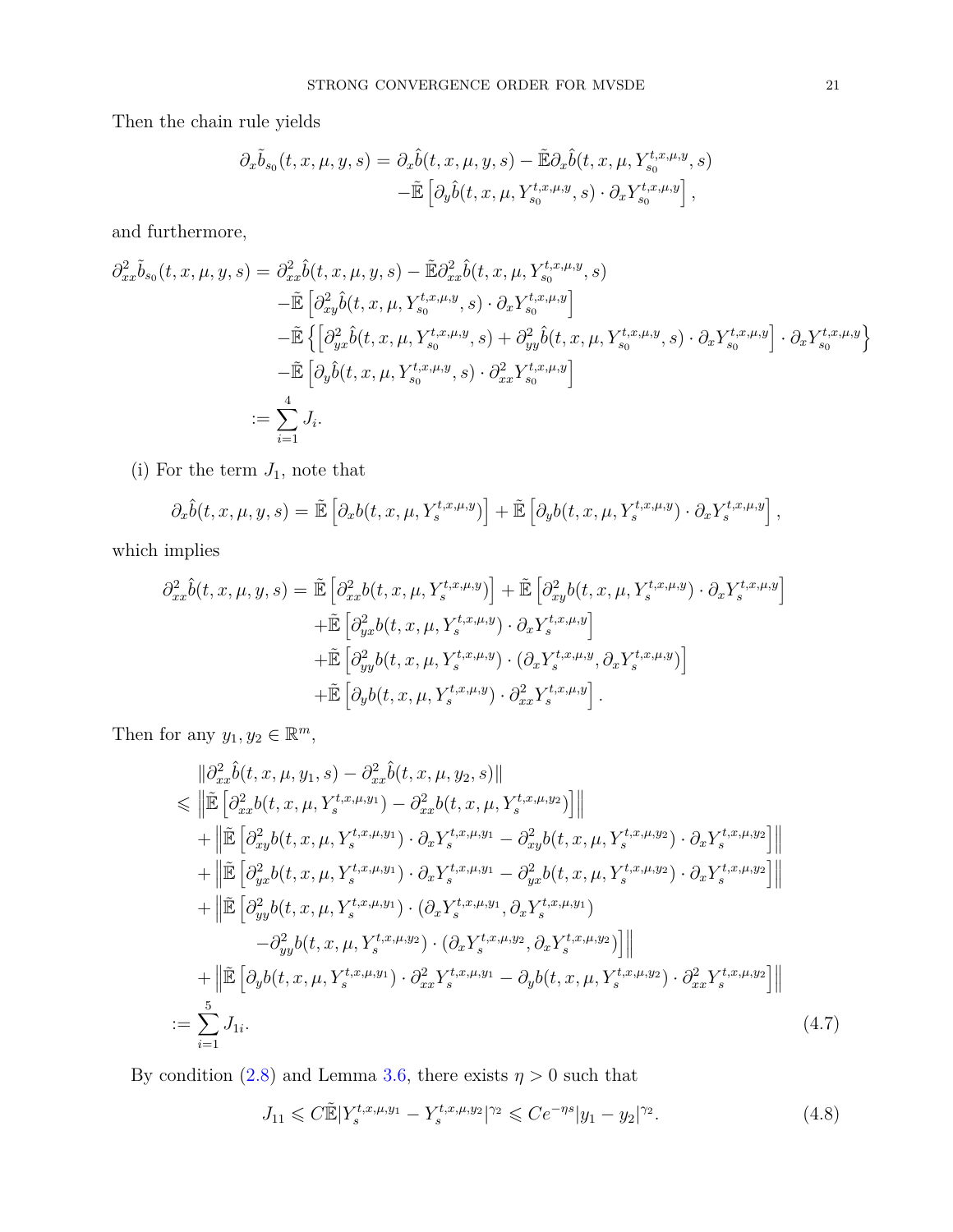By the boundedness of  $\|\partial_{xy}^2 b\|$  and condition [\(2.9\)](#page-3-10), we have

$$
J_{12} \leq \tilde{\mathbb{E}} \left\| \partial_{xy}^2 b(t, x, \mu, Y_s^{t, x, \mu, y_1}) \cdot \partial_x Y_s^{t, x, \mu, y_1} - \partial_{xy}^2 b(t, x, \mu, Y_s^{t, x, \mu, y_2}) \cdot \partial_x Y_s^{t, x, \mu, y_1} \right\|
$$
  
+  $\tilde{\mathbb{E}} \left\| \partial_{xy}^2 b(t, x, \mu, Y_s^{t, x, \mu, y_2}) \cdot \partial_x Y_s^{t, x, \mu, y_1} - \partial_{xy}^2 b(t, x, \mu, Y_s^{t, x, \mu, y_2}) \cdot \partial_x Y_s^{t, x, \mu, y_2} \right\|$   
 $\leq \tilde{\mathbb{E}} \left[ \left\| \partial_{xy}^2 b(t, x, \mu, Y_s^{t, x, \mu, y_1}) - \partial_{xy}^2 b(t, x, \mu, Y_s^{t, x, \mu, y_2}) \right\| \left\| \partial_x Y_s^{t, x, \mu, y_1} \right\| \right]$   
+  $\tilde{\mathbb{E}} \left\| \partial_{xy}^2 b(t, x, \mu, Y_s^{t, x, \mu, y_2}) \right\| \left\| \partial_x Y_s^{t, x, \mu, y_1} - \partial_x Y_s^{t, x, \mu, y_2} \right\|$   
 $\leq C_T \left[ \tilde{\mathbb{E}} | Y_s^{t, x, \mu, y_1} - Y_s^{t, x, \mu, y_2} |^{2\gamma_2} \right]^{1/2} \left[ \tilde{\mathbb{E}} \left\| \partial_x Y_s^{t, x, \mu, y_1} \right\|^2 \right]^{1/2}$   
+  $C_T \tilde{\mathbb{E}} \left\| \partial_x Y_s^{t, x, \mu, y_1} - \partial_x Y_s^{t, x, \mu, y_2} \right\|$ ,

where  $\partial_x Y_s^{t,x,\mu,y_2}$  satisfies

$$
\begin{cases}\n d\partial_x Y_s^{t,x,\mu,y} = \left[ \partial_x f(t,x,\mu, Y_s^{t,x,\mu,y}) + \partial_y f(t,x,\mu, Y_s^{t,x,\mu,y}) \partial_x Y_s^{t,x,\mu,y} \right] ds \\
 \quad + \left[ \partial_x g(t,x,\mu, Y_s^{t,x,\mu,y}) + \partial_y g(t,x,\mu, Y_s^{t,x,\mu,y}) \partial_x Y_s^{t,x,\mu,y} \right] d\tilde{W}_s^2, \\
 \partial_x Y_0^{t,x,\mu,y} = 0.\n \end{cases} \tag{4.9}
$$

Under the assumptions **[A1](#page-3-7)**, it is easy to prove that

<span id="page-21-0"></span>
$$
\sup_{t \in [0,T], s \ge 0, x \in \mathbb{R}^n, y \in \mathbb{R}^m, \mu \in \mathcal{P}_2} \tilde{\mathbb{E}} \|\partial_x Y_s^{t,x,\mu,y}\|^4 \leqslant C_T,\tag{4.10}
$$

and by Lemma [3.6](#page-9-0) and the boundedness of  $\partial_{xy} f$ ,  $\partial_{yy} f$ ,  $\partial_{xy} g$  and  $\partial_{yy} g$ , we have

<span id="page-21-1"></span>
$$
\sup_{t \in [0,T], x \in \mathbb{R}^n, \mu \in \mathcal{P}_2} \tilde{\mathbb{E}} \|\partial_x Y_s^{t,x,\mu,y_1} - \partial_x Y_s^{t,x,\mu,y_2}\|^2 \leqslant C_T e^{-\frac{\beta s}{2}} |y_1 - y_2|^2. \tag{4.11}
$$

Then Lemma [3.6,](#page-9-0) [\(4.10\)](#page-21-0) and [\(4.11\)](#page-21-1) imply that there exists  $\eta > 0$  such that

<span id="page-21-2"></span>
$$
J_{12} \leqslant C_T e^{-\eta s} (|y_1 - y_2| + 1). \tag{4.12}
$$

By condition  $(2.9)$  and a similar arguments as in estimating  $J_{12}$ , we also have

<span id="page-21-3"></span>
$$
J_{13} \leqslant Ce^{-\eta s} (|y_1 - y_2| + 1). \tag{4.13}
$$

By condition [\(2.10\)](#page-3-11) and a straightforward computation,

$$
J_{14} \leq \tilde{\mathbb{E}} \left\| \partial_{yy}^{2} b(t, x, \mu, Y_{s}^{t, x, \mu, y_{1}}) \cdot (\partial_{x} Y_{s}^{t, x, \mu, y_{1}}, \partial_{x} Y_{s}^{t, x, \mu, y_{1}}) \right\| - \partial_{yy}^{2} b(t, x, \mu, Y_{s}^{t, x, \mu, y_{2}}) \cdot (\partial_{x} Y_{s}^{t, x, \mu, y_{1}} \partial_{x} Y_{s}^{t, x, \mu, y_{1}}) \right\| + \tilde{\mathbb{E}} \left\| \partial_{yy}^{2} b(t, x, \mu, Y_{s}^{t, x, \mu, y_{2}}) \cdot (\partial_{x} Y_{s}^{t, x, \mu, y_{1}}, \partial_{x} Y_{s}^{t, x, \mu, y_{1}}) \right\| - \partial_{yy}^{2} b(t, x, \mu, Y_{s}^{t, x, \mu, y_{2}}) \cdot (\partial_{x} Y_{s}^{t, x, \mu, y_{2}}, \partial_{x} Y_{s}^{t, x, \mu, y_{2}}) \right\| \leq \tilde{\mathbb{E}} \left[ \left\| \partial_{yy}^{2} b(t, x, \mu, Y_{s}^{t, x, \mu, y_{1}}) - \partial_{yy}^{2} b(t, x, \mu, Y_{s}^{t, x, \mu, y_{2}}) \right\| \left\| \partial_{x} Y_{s}^{t, x, \mu, y_{1}} \right\|^{2} \right] + \tilde{\mathbb{E}} \left[ \left\| \partial_{yy}^{2} b(t, x, \mu, Y_{s}^{t, x, \mu, y_{2}}) \right\| \left\| \partial_{x} Y_{s}^{t, x, \mu, y_{1}} - \partial_{x} Y_{s}^{t, x, \mu, y_{2}} \right\| \left( \left\| \partial_{x} Y_{s}^{t, x, \mu, y_{1}} \right\| + \left\| \partial_{x} Y_{s}^{t, x, \mu, y_{2}} \right\| \right) \right] \leq C_{T} \left[ \tilde{\mathbb{E}} \left[ Y_{s}^{t, x, \mu, y_{1}} - Y_{s}^{t, x, \mu, y_{2}} \right]^{2\gamma_{2}} \right]^{1/2} \left[ \tilde{\mathbb{E
$$

Then by Lemma [3.6,](#page-9-0)  $(4.10)$  and  $(4.11)$ , we get

<span id="page-21-4"></span>
$$
J_{14} \leqslant C_T e^{-\eta s} (|y_1 - y_2| + 1). \tag{4.14}
$$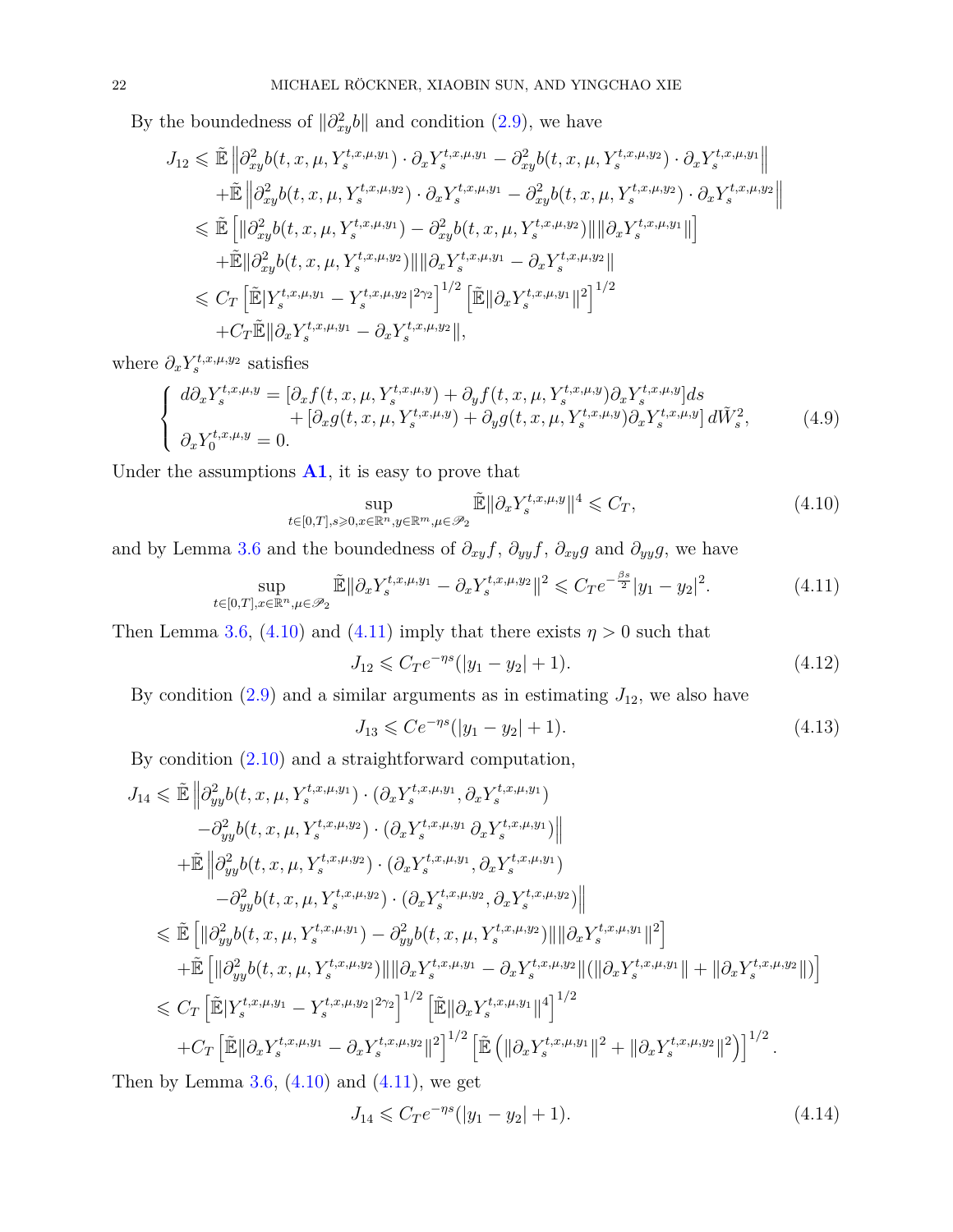Under the assumptions **[A1](#page-3-7)**-**[A3](#page-3-9)**, it is easy to prove that

<span id="page-22-1"></span>
$$
\sup_{t \in [0,T], s \ge 0, x \in \mathbb{R}^n, y \in \mathbb{R}^m, \mu \in \mathcal{P}_2} \tilde{\mathbb{E}} ||\partial_{xx}^2 Y_s^{t,x,\mu,y}||^2 \leqslant C_T \tag{4.15}
$$

and

$$
\sup_{t \in [0,T], x \in \mathbb{R}^n, \mu \in \mathcal{P}_2} \tilde{\mathbb{E}} ||\partial_{xx}^2 Y_s^{t,x,\mu,y_1} - \partial_{xx}^2 Y_s^{t,x,\mu,y_2}||^2 \leqslant C_T e^{-2\eta s} |y_1 - y_2|^{2\gamma_2}
$$

Then, we get

<span id="page-22-0"></span>
$$
J_{15} \leqslant C_T e^{-\eta s} |y_1 - y_2|^{\gamma_2}.
$$
\n(4.16)

Hence, by  $(4.7)$ ,  $(4.8)$ ,  $(4.12)$ ,  $(4.13)$ ,  $(4.14)$  and  $(4.16)$  we obtain

$$
J_1 \leqslant Ce^{-\eta s}(\tilde{\mathbb{E}}|y - Y_{s_0}^{t,x,\mu,y}| + 1) \leqslant C_T e^{-\eta s} \left\{ 1 + |x| + |y| + [\mu(|\cdot|^2)]^{1/2} \right\}.
$$

(ii) For the term  $J_2$ , note that

$$
\partial_{xy}^{2}\hat{b}(t,x,\mu,y,s) = \partial_{y}\tilde{\mathbb{E}}\left[\partial_{x}b(t,x,\mu,Y_{s}^{t,x,\mu,y})\right] + \partial_{y}\tilde{\mathbb{E}}\left[\partial_{y}b(t,x,\mu,Y_{s}^{t,x,\mu,y})\cdot\partial_{x}Y_{s}^{t,x,\mu,y}\right]
$$
\n
$$
= \tilde{\mathbb{E}}\left[\partial_{xy}^{2}b(t,x,\mu,Y_{s}^{t,x,\mu,y})\partial_{y}Y_{s}^{t,x,\mu,y}\right] + \tilde{\mathbb{E}}\left[\partial_{yy}^{2}b(t,x,\mu,Y_{s}^{t,x,\mu,y})\cdot(\partial_{x}Y_{s}^{t,x,\mu,y},\partial_{y}Y_{s}^{t,x,\mu,y})\right]
$$
\n
$$
+ \tilde{\mathbb{E}}\left[\partial_{y}b(t,x,\mu,Y_{s}^{t,x,\mu,y})\partial_{xy}^{2}Y_{s}^{t,x,\mu,y}\right].
$$

Lemma  $3.6$  and  $(4.11)$  imply

$$
\sup_{t\in[0,T],x\in\mathbb{R}^n,\mu\in\mathscr{P}_2,y\in\mathbb{R}^m}\left(\tilde{\mathbb{E}}\|\partial_yY_s^{t,x,\mu,y}\|^2+\mathbb{E}\|\partial_{xy}^2Y_s^{t,x,\mu,y}\|^2\right)\leqslant C_T e^{-\frac{\beta s}{2}}.
$$

Hence we have

$$
\sup_{t\in[0,T],x\in\mathbb{R}^n,\mu\in\mathscr{P}_2,y\in\mathbb{R}^m}\|\partial^2_{xy}\hat{b}(t,x,\mu,y,s)\|\leqslant C_T e^{-\frac{\beta s}{4}}.
$$

Hence, it is easy to see that

$$
J_2 \leqslant C_T e^{-\frac{\beta s}{4}} \tilde{\mathbb{E}} \|\partial_x Y_{s_0}^{t,x,\mu,y}\| \leqslant C_T e^{\frac{-\beta s}{4}}.
$$

(iii) For the term  $J_3$ , by a similar argument as in (ii), we have

$$
\sup_{t\in[0,T],x\in\mathbb{R}^n,\mu\in\mathscr{P}_2,y\in\mathbb{R}^m}\|\partial^2_{yx}\widehat{b}(t,x,\mu,y,s)\|\leqslant C_T e^{-\frac{\beta s}{4}}
$$

and

$$
\sup_{t\in[0,T],x\in\mathbb{R}^n,\mu\in\mathscr{P}_2,y\in\mathbb{R}^m}\|\partial^2_{yy}\hat b(t,x,\mu,y,s)\|\leqslant C_T e^{-\frac{\beta s}{4}}.
$$

Hence, it is easy to see that

$$
J_3 \leqslant C_T e^{\frac{-\beta s}{4}}.
$$

(iv) For the term  $J_4$ , by estimates  $(4.15)$  and  $(6.7)$ , we easily get

$$
J_4 \leqslant C_T e^{\frac{-\beta s}{4}}.
$$

Hence, combining  $(i)$ - $(iv)$ , we prove estimate  $(4.5)$ .

**Step 3.** In this step, we intend to prove estimate [\(4.6\)](#page-19-3). Recall that

$$
\partial_{\mu}\tilde{b}_{s_0}(t,x,\mu,y,s)(z) = \partial_{\mu}\hat{b}(t,x,\mu,y,s)(z) - \tilde{\mathbb{E}}\partial_{\mu}\hat{b}(t,x,\mu,Y_{s_0}^{t,x,\mu,y},s)(z) \n- \tilde{\mathbb{E}}\left[\langle \partial_y\hat{b}(t,x,\mu,Y_{s_0}^{t,x,\mu,y},s), \partial_{\mu}Y_{s_0}^{t,x,\mu,y}(z)\rangle\right].
$$

*.*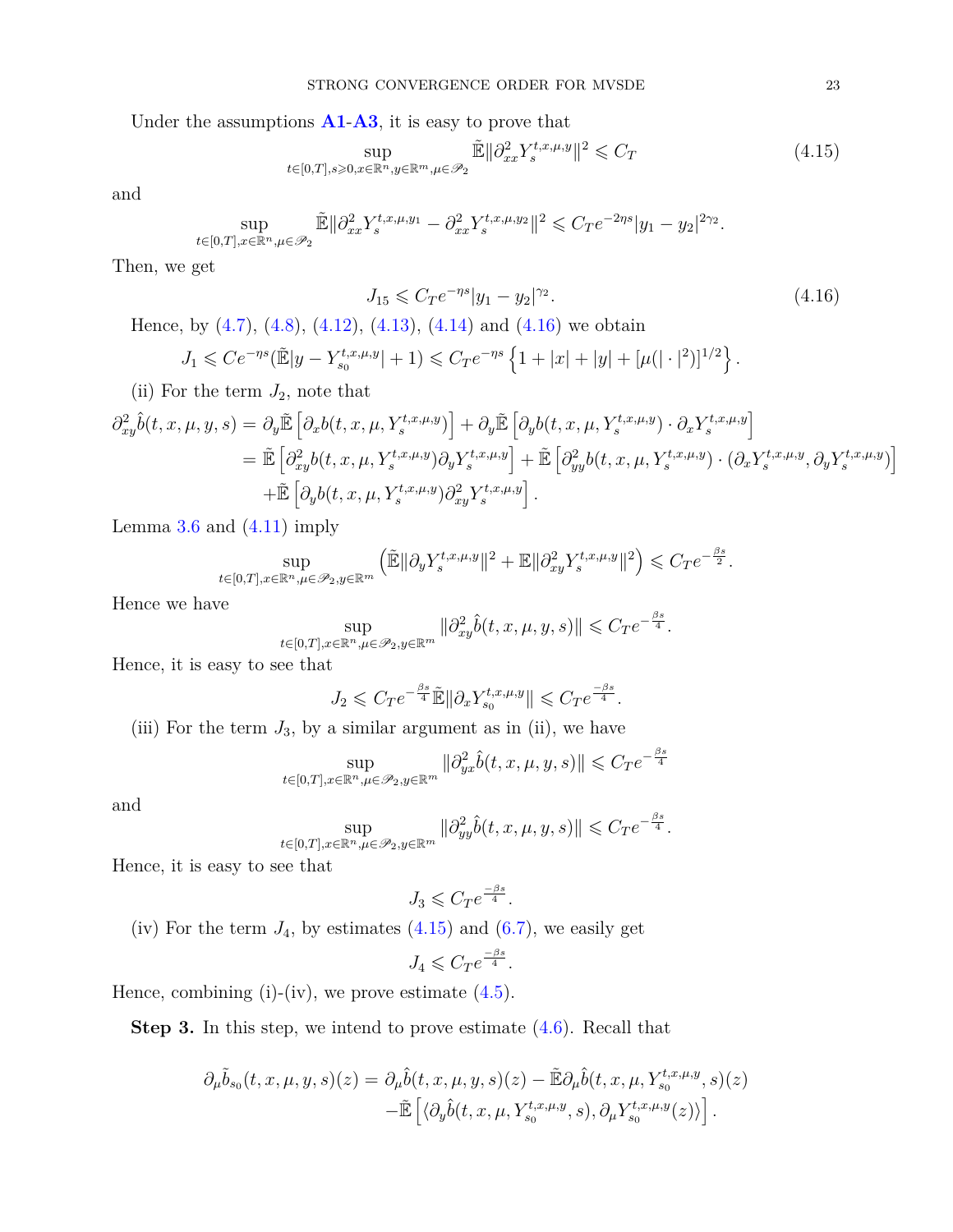So we have

$$
\partial_z \partial_\mu \tilde{b}_{s_0}(t, x, \mu, y, s)(z) = \partial_z \partial_\mu \hat{b}(t, x, \mu, y, s)(z) - \tilde{\mathbb{E}} \partial_z \partial_\mu \hat{b}(t, x, \mu, Y_{s_0}^{t, x, \mu, y}, s)(z) \n- \tilde{\mathbb{E}} \left[ \langle \partial_y \hat{b}(t, x, \mu, Y_{s_0}^{t, x, \mu, y}, s), \partial_z \partial_\mu Y_{s_0}^{t, x, \mu, y}(z) \rangle \right],
$$

where  $\partial_z \partial_\mu Y_s^{t,x,\mu,y}(z)$  satisfies

$$
\begin{cases}\n d\partial_z \partial_\mu Y_s^{t,x,\mu,y}(z) = \partial_z \partial_\mu f(t,x,\mu, Y_s^{t,x,\mu,y})(z)ds + \partial_y f(t,x,\mu, Y_s^{t,x,\mu,y})\partial_z \partial_\mu Y_s^{t,x,\mu,y}(z)ds \n+ [\partial_z \partial_\mu g(t,x,\mu, Y_s^{t,x,\mu,y})(z) + \partial_y g(t,x,\mu, Y_s^{t,x,\mu,y})\partial_z \partial_\mu Y_s^{t,x,\mu,y}(z)] d\tilde{W}_s^2, \n\partial_z \partial_\mu Y_s^{t,x,\mu,y}(z) = 0.\n\end{cases} (4.17)
$$

Under the assumptions  $\mathbf{A1} - \mathbf{A3}$  $\mathbf{A1} - \mathbf{A3}$  $\mathbf{A1} - \mathbf{A3}$  $\mathbf{A1} - \mathbf{A3}$  $\mathbf{A1} - \mathbf{A3}$ , it is easy to prove that for any  $T > 0$ , we have

<span id="page-23-0"></span>
$$
\sup_{t \in [0,T], s \geq 0, x \in \mathbb{R}^n, y \in \mathbb{R}^m, \mu \in \mathcal{P}_2} \tilde{\mathbb{E}} \|\partial_z \partial_\mu Y_s^{t,x,\mu,y}\|_{L^2(\mu)}^2 \leqslant C_T \tag{4.18}
$$

and there exists  $\eta > 0$  such that

<span id="page-23-1"></span>
$$
\sup_{t \in [0,T], x \in \mathbb{R}^n, \mu \in \mathcal{P}_2} \tilde{\mathbb{E}} \|\partial_z \partial_\mu Y_s^{t,x,\mu,y_1} - \partial_z \partial_\mu Y_s^{t,x,\mu,y_2}\|_{L^2(\mu)}^2 \leq C_T e^{-2\eta s} |y_1 - y_2|^{2\gamma_2}.
$$
 (4.19)

Then we have

$$
\|\partial_{z}\partial_{\mu}\hat{b}(t,x,\mu,y_{1},s)-\partial_{z}\partial_{\mu}\hat{b}(t,x,\mu,y_{2},s)\|_{L^{2}(\mu)}\n=\|\partial_{z}\partial_{\mu}\tilde{\mathbb{E}}b(t,x,\mu,Y_{s}^{t,x,\mu,y_{1}})-\partial_{z}\partial_{\mu}\tilde{\mathbb{E}}b(t,x,\mu,Y_{s}^{t,x,\mu,y_{2}})\|_{L^{2}(\mu)}\n\leq \tilde{\mathbb{E}}\|\partial_{z}\partial_{\mu}b(t,x,\mu,Y_{s}^{t,x,\mu,y_{1}})-\partial_{z}\partial_{\mu}b(t,x,\mu,Y_{s}^{t,x,\mu,y_{2}})\|_{L^{2}(\mu)}\n+\mathbb{E}\|\partial_{y}b(t,x,\mu,Y_{s}^{t,x,\mu,y_{1}})\partial_{z}\partial_{\mu}Y_{s}^{t,x,\mu,y_{1}}(z)-\partial_{y}b(t,x,\mu,Y_{s}^{t,x,\mu,y_{2}})\partial_{z}\partial_{\mu}Y_{s}^{t,x,\mu,y_{2}}\|_{L^{2}(\mu)}\n\leq \tilde{\mathbb{E}}\|\partial_{z}\partial_{\mu}b(t,x,\mu,Y_{s}^{t,x,\mu,y_{1}})-\partial_{z}\partial_{\mu}b(t,x,\mu,Y_{s}^{t,x,\mu,y_{2}})\|_{L^{2}(\mu)}\n+\tilde{\mathbb{E}}\|\partial_{y}b(t,x,\mu,Y_{s}^{t,x,\mu,y_{1}})\partial_{z}\partial_{\mu}Y_{s}^{t,x,\mu,y_{1}}-\partial_{y}b(t,x,\mu,Y_{s}^{t,x,\mu,y_{2}})\partial_{z}\partial_{\mu}Y_{s}^{t,x,\mu,y_{1}}\|_{L^{2}(\mu)}\n+\tilde{\mathbb{E}}\|\partial_{y}b(t,x,\mu,Y_{s}^{t,x,\mu,y_{2}})\partial_{z}\partial_{\mu}Y_{s}^{t,x,\mu,y_{1}}-\partial_{y}b(t,x,\mu,Y_{s}^{t,x,\mu,y_{2}})\partial_{z}\partial_{\mu}Y_{s}^{t,x,\mu,y_{2}}\|_{L^{2}(\mu)}\n:=\sum_{i=1}^{3}K_{i}.
$$

For the terms  $K_1$  and  $K_2$ , it follows from condition  $(2.11)$  that

<span id="page-23-2"></span>
$$
K_1 \leqslant C_T \tilde{\mathbb{E}} |Y_s^{t,x,\mu,y_1} - Y_s^{t,x,\mu,y_2}|^{\gamma_2} \leqslant C_T e^{-\eta s} |y_1 - y_2|^{\gamma_2} \tag{4.20}
$$

and by [\(4.18\)](#page-23-0)

$$
K_2 \leq C_T \mathbb{E} \|(Y_s^{t,x,\mu,y_1} - Y_s^{t,x,\mu,y_2}) \partial_z \partial_\mu Y_s^{t,x,\mu,y_1} \|_{L^2(\mu)}
$$
  
\n
$$
\leq C_T \left[ \mathbb{E} |Y_s^{t,x,\mu,y_1} - Y_s^{t,x,\mu,y_2}|^2 \right]^{1/2} \left[ \mathbb{E} \| \partial_z \partial_\mu Y_s^{t,x,\mu,y_1} \|_{L^2(\mu)}^2 \right]^{1/2}
$$
  
\n
$$
\leq C_T e^{\frac{-\beta s}{2}} |y_1 - y_2|.
$$
\n(4.21)

For the term  $K_3$ , by  $(4.19)$ , it is easy to see that

<span id="page-23-3"></span>
$$
K_3 \leqslant C_T \tilde{\mathbb{E}} \|\partial_z \partial_\mu Y_s^{t,x,\mu,y_1} - \partial_z \partial_\mu Y_s^{t,x,\mu,y_2}\|_{L^2(\mu)}
$$
  
\$\leqslant C\_T e^{-\eta s} |y\_1 - y\_2|^{\gamma\_2}\$. \tag{4.22}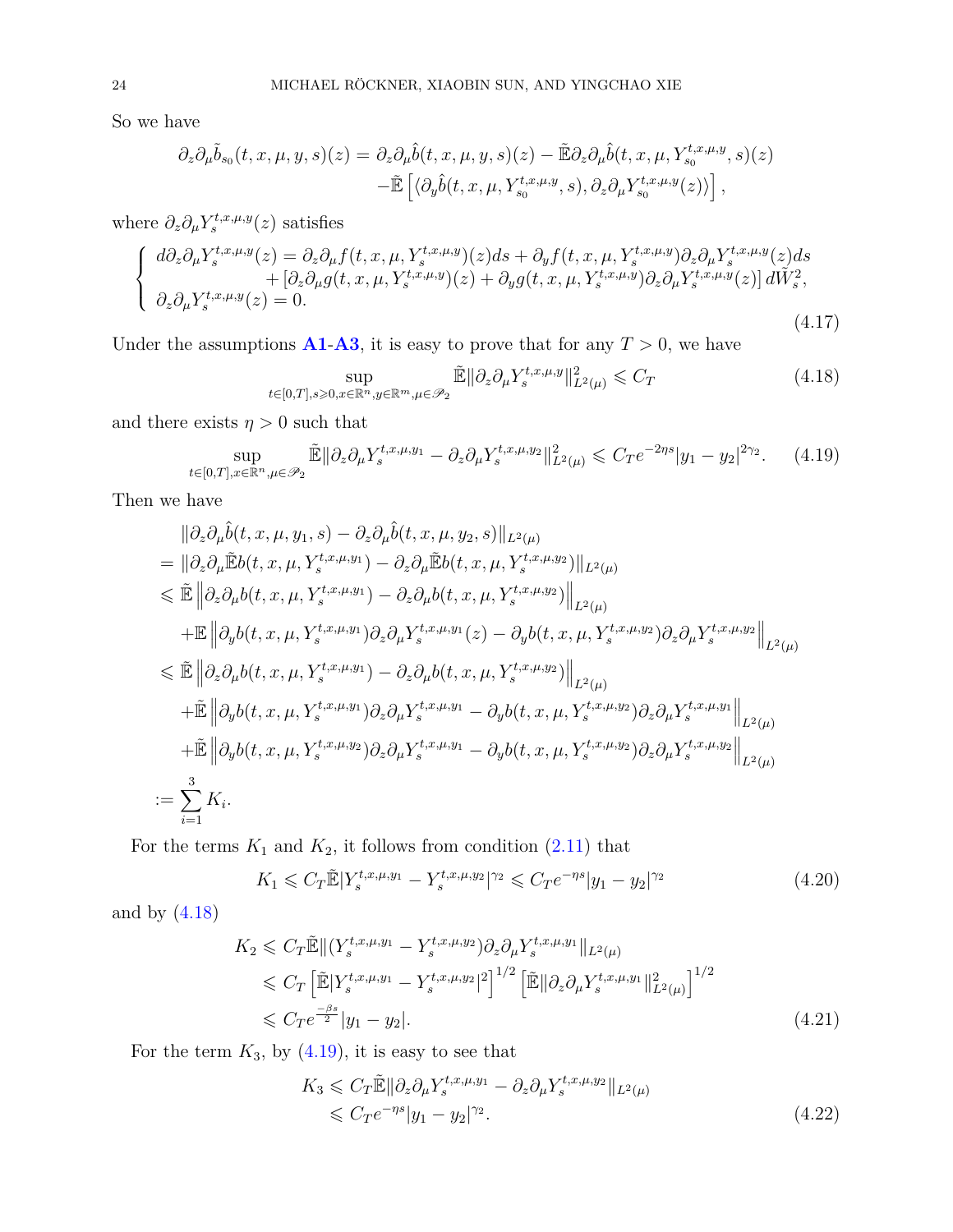Therefore, estimates [\(4.20\)](#page-23-2) to [\(4.22\)](#page-23-3) imply

$$
\|\partial_z\partial_\mu \hat{b}(t,x,\mu,y_1,s)-\partial_z\partial_\mu \hat{b}(t,x,\mu,y_2,s)\|_{L^2(\mu)}\leqslant C_T e^{-\eta s}(|y_1-y_2|+1).
$$

Hence, we finally have

$$
\begin{split} \|\partial_{z}\partial_{\mu}\tilde{b}_{s_{0}}(t,x,\mu,y,s)\|_{L^{2}(\mu)} &\leqslant \|\partial_{z}\partial_{\mu}\hat{b}(t,x,\mu,y,s)(z)-\tilde{\mathbb{E}}\partial_{z}\partial_{\mu}\hat{b}(t,x,\mu,Y_{s_{0}}^{t,x,\mu,y},s)(z)\|_{L^{2}(\mu)} \\ & \quad +\tilde{\mathbb{E}}\left[\|\partial_{y}\hat{b}(t,x,\mu,Y_{s_{0}}^{t,x,\mu,y},s)\|\|\partial_{z}\partial_{\mu}Y_{s_{0}}^{t,x,\mu,y}\|_{L^{2}(\mu)}\right] \\ &\leqslant C_{T}e^{-\eta s}(\tilde{\mathbb{E}}|y-Y_{s_{0}}^{t,x,\mu,y}|+1)+C_{T}e^{-\eta s}\left[\tilde{\mathbb{E}}\|\partial_{z}\partial_{\mu}Y_{s_{0}}^{t,x,\mu,y}\|_{L^{2}(\mu)}^{2}\right]^{1/2} \\ &\leqslant C_{T}e^{-\eta s}\{1+|x|+|y|+[\mu(|\cdot|^{2})]^{1/2}\}, \end{split}
$$

which completes the proof of estimate  $(4.6)$ .

# 4.2. **The Proof of Theorem [2.5.](#page-5-4)**

*Proof.* Note that

$$
X_t^{\epsilon} - \bar{X}_t = \int_0^t \left[ b(s, X_s^{\epsilon}, \mathscr{L}_{X_s^{\epsilon}}, Y_s^{\epsilon}) - \bar{b}(s, \bar{X}_s, \mathscr{L}_{\bar{X}_s}) \right] ds + \int_0^t \left[ \sigma(s, X_s^{\epsilon}, \mathscr{L}_{X_s^{\epsilon}}) - \sigma(s, \bar{X}_s, \mathscr{L}_{\bar{X}_s}) \right] dW_s^1 = \int_0^t \left[ b(s, X_s^{\epsilon}, \mathscr{L}_{X_s^{\epsilon}}, Y_s^{\epsilon}) - \bar{b}(s, X_s^{\epsilon}, \mathscr{L}_{X_s^{\epsilon}}) \right] ds + \int_0^t \left[ \bar{b}(s, X_s^{\epsilon}, \mathscr{L}_{X_s^{\epsilon}}) - \bar{b}(s, \bar{X}_s, \mathscr{L}_{\bar{X}_s}) \right] ds + \int_0^t \left[ \sigma(s, X_s^{\epsilon}, \mathscr{L}_{X_s^{\epsilon}}) - \sigma(s, \bar{X}_s, \mathscr{L}_{\bar{X}_s}) \right] dW_s^1.
$$

Then it is easy to see that for any  $t \in [0, T]$ , we have

$$
\sup_{t \in [0,T]} \mathbb{E}|X_t^{\epsilon} - \bar{X}_t|^2 \leq C \sup_{t \in [0,T]} \mathbb{E}\left|\int_0^t b(s, X_s^{\epsilon}, \mathcal{L}_{X_s^{\epsilon}}, Y_s^{\epsilon}) - \bar{b}(s, X_s^{\epsilon}, \mathcal{L}_{X_s^{\epsilon}})ds\right|^2
$$

$$
+ C_T \mathbb{E}\int_0^T |X_t^{\epsilon} - \bar{X}_t|^2 dt.
$$

Then Grownall's inequality implies that

<span id="page-24-0"></span>
$$
\sup_{t\in[0,T]}\mathbb{E}|X_t^{\epsilon}-\bar{X}_t|^2 \leqslant C_T \sup_{t\in[0,T]}\mathbb{E}\left|\int_0^t b(s,X_s^{\epsilon},\mathscr{L}_{X_s^{\epsilon}},Y_s^{\epsilon})-\bar{b}(s,X_s^{\epsilon},\mathscr{L}_{X_s^{\epsilon}})ds\right|^2. \tag{4.23}
$$

By Proposition [4.1,](#page-18-2) there exists  $\Phi(t,x,\mu,y)$  such that

$$
-\mathscr{L}_2(t,x,\mu)\Phi(t,x,\mu,y)=b(t,x,\mu,y)-\bar{b}(t,x,\mu).
$$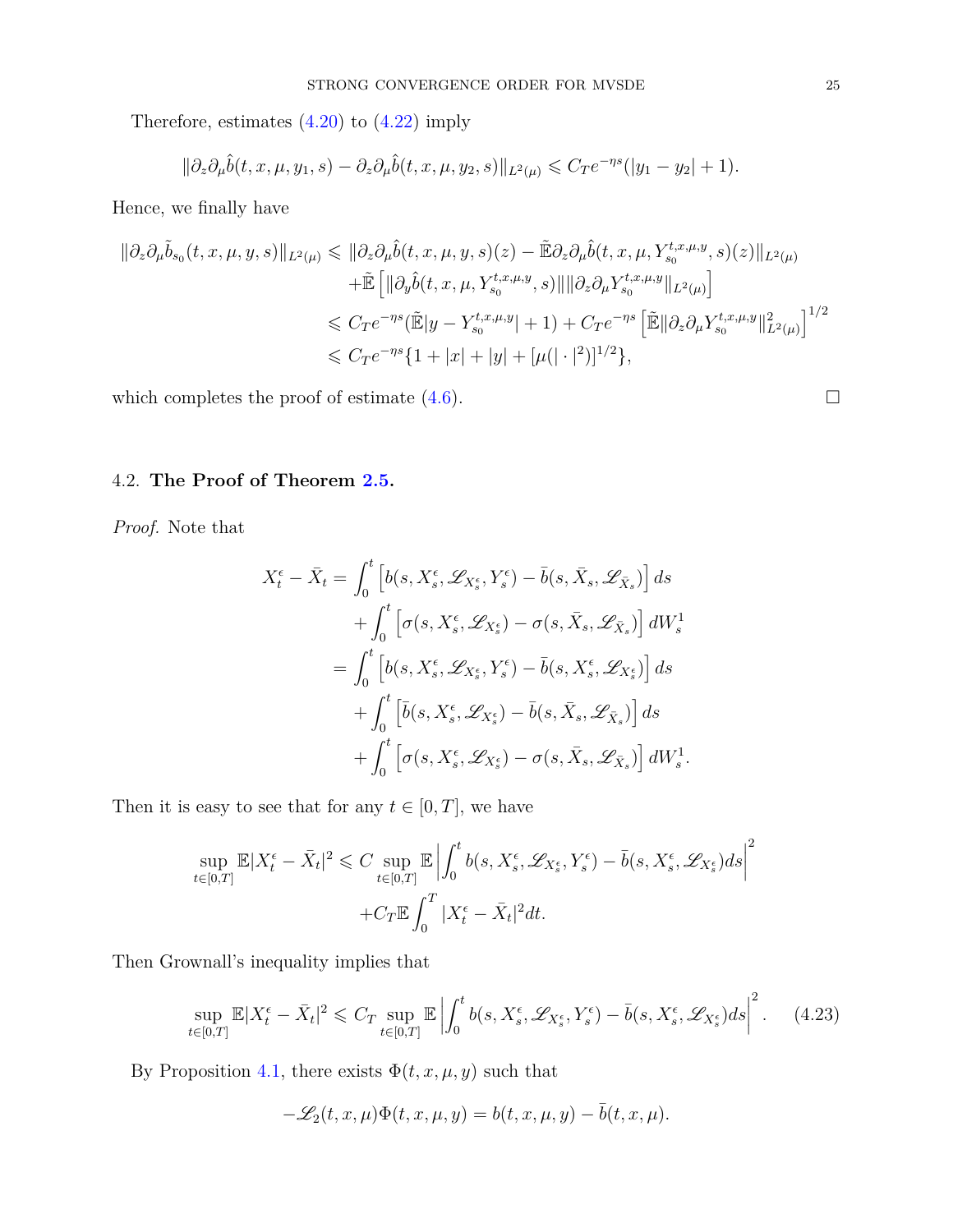Then by Itô's formula for a function which depends on measures (see [\[5,](#page-30-14) Theorem 7.1]), we have

$$
\Phi(t, X_t^{\epsilon}, \mathcal{L}_{X_t^{\epsilon}}, Y_t^{\epsilon}) = \Phi(0, x, \delta_x, y) + \int_0^t \partial_t \Phi(s, X_s^{\epsilon}, \mathcal{L}_{X_s^{\epsilon}}, Y_s^{\epsilon}) ds \n+ \int_0^t \mathbb{E} \left[ b(s, X_s^{\epsilon}, \mathcal{L}_{X_s^{\epsilon}}, Y_s^{\epsilon}) \partial_{\mu} \Phi(s, x, \mu, y) (X_s^{\epsilon}) \right] |_{x = X_s^{\epsilon}, \mu = \mathcal{L}_{X_s^{\epsilon}}, y = Y_s^{\epsilon}} ds \n+ \int_0^t \frac{1}{2} \mathbb{E} \text{Tr} \left[ \sigma \sigma^*(s, X_s^{\epsilon}, \mathcal{L}_{X_s^{\epsilon}}) \partial_z \partial_{\mu} \Phi(s, x, \mu, y) (X_s^{\epsilon}) \right] |_{x = X_s^{\epsilon}, \mu = \mathcal{L}_{X_s^{\epsilon}}, y = Y_s^{\epsilon}} ds \n+ \int_0^t \mathcal{L}_1(s, \mathcal{L}_{X_s^{\epsilon}}, Y_s^{\epsilon}) \Phi(s, X_s^{\epsilon}, \mathcal{L}_{X_s^{\epsilon}}, Y_s^{\epsilon}) ds \n+ \frac{1}{\epsilon} \int_0^t \mathcal{L}_2(s, X_s^{\epsilon}, \mathcal{L}_{X_s^{\epsilon}}) \Phi(s, X_s^{\epsilon}, \mathcal{L}_{X_s^{\epsilon}}, Y_s^{\epsilon}) ds + M_t^{\epsilon, 1} + \frac{1}{\sqrt{\epsilon}} M_t^{\epsilon, 2},
$$

where  $\mathscr{L}_1(t,\mu,y)\Phi(t,x,\mu,y) := (\mathscr{L}_1(t,\mu,y)\Phi_1(t,x,\mu,y),\ldots,\mathscr{L}_2(t,\mu,y)\Phi_n(t,x,\mu,y))$  with  $\mathscr{L}_1(t, \mu, y) \Phi_k(t, x, \mu, y) := \langle b(t, x, \mu, y), \partial_x \Phi(t, x, \mu, y) \rangle$ 

$$
+\frac{1}{2}\text{Tr}[\sigma\sigma^*(t,x,\mu)\partial_{xx}^2\Phi_k(t,x,\mu,y)], \quad k=1,\ldots,n,
$$

and  $M_t^{\epsilon,1}$  $t_t^{\epsilon,1}, M_t^{\epsilon,2}$  are two martingales, which are defined by

$$
M_t^{\epsilon,1} := \int_0^t \partial_x \Phi(s, X_s^{\epsilon}, \mathscr{L}_{X_s^{\epsilon}}) \cdot \sigma(s, X_s^{\epsilon}, \mathscr{L}_{X_s^{\epsilon}}) dW_s^1;
$$
  

$$
M_t^{\epsilon,2} := \int_0^t \partial_y \Phi(s, X_s^{\epsilon}, \mathscr{L}_{X_s^{\epsilon}}) \cdot g(s, X_s^{\epsilon}, \mathscr{L}_{X_s^{\epsilon}}, Y_s^{\epsilon}) dW_s^2.
$$

Then we have

$$
\sup_{t\in[0,T]}\mathbb{E}\left|\int_{0}^{t}b(s,X_{s}^{\epsilon},\mathscr{L}_{X_{s}^{\epsilon}},Y_{s}^{\epsilon})-\bar{b}(s,X_{s}^{\epsilon},\mathscr{L}_{X_{s}^{\epsilon}})ds\right|^{2}
$$
\n
$$
=\sup_{t\in[0,T]}\mathbb{E}\left|\int_{0}^{t}\mathscr{L}_{2}(s,X_{s}^{\epsilon},\mathscr{L}_{X_{s}^{\epsilon}})\Phi(s,X_{s}^{\epsilon},\mathscr{L}_{X_{s}^{\epsilon}},Y_{s}^{\epsilon})ds\right|^{2}
$$
\n
$$
\leq \epsilon^{2}\sup_{t\in[0,T]}\mathbb{E}\left|\Phi(t,X_{t}^{\epsilon},\mathscr{L}_{X_{t}^{\epsilon}},Y_{t}^{\epsilon})-\Phi(0,x,\delta_{x},y)-\int_{0}^{t}\partial_{t}\Phi(s,X_{s}^{\epsilon},\mathscr{L}_{X_{s}^{\epsilon}},Y_{s}^{\epsilon})ds\right|
$$
\n
$$
-\int_{0}^{t}\mathbb{E}\left[b(s,X_{s}^{\epsilon},\mathscr{L}_{X_{s}^{\epsilon}},Y_{s}^{\epsilon})\partial_{\mu}\Phi(s,x,\mu,y)(X_{s}^{\epsilon})\right]|_{x=X_{s}^{\epsilon},\mu=\mathscr{L}_{X_{s}^{\epsilon}},y=Y_{s}^{\epsilon}}ds
$$
\n
$$
-\int_{0}^{t}\mathbb{E}\text{Tr}\left[\sigma\sigma^{*}(s,X_{s}^{\epsilon},\mathscr{L}_{X_{s}^{\epsilon}})\partial_{z}\partial_{\mu}\Phi(s,x,\mu,y)(X_{s}^{\epsilon})\right]|_{x=X_{s}^{\epsilon},\mu=\mathscr{L}_{X_{s}^{\epsilon}},y=Y_{s}^{\epsilon}}ds
$$
\n
$$
-\int_{0}^{t}\mathscr{L}_{1}(s,\mathscr{L}_{X_{s}^{\epsilon}},Y_{s}^{\epsilon})\Phi(s,X_{s}^{\epsilon},\mathscr{L}_{X_{s}^{\epsilon}},Y_{s}^{\epsilon})ds\right|^{2}
$$
\n
$$
+\epsilon^{2}\sup_{t\in[0,T]}\mathbb{E}|M_{t}^{\epsilon,1}|^{2}+\epsilon\sup_{t\in[0,T]}\mathbb{E}|M_{t}^{\epsilon,2}|^{2}.
$$

By Itô's isometry and estimates  $(4.3)$  and  $(4.4)$ , we finally get

$$
\sup_{t \in [0,T]} \mathbb{E} \left| \int_0^t b(s, X_s^{\epsilon}, \mathcal{L}_{X_s^{\epsilon}}, Y_s^{\epsilon}) - \bar{b}(s, X_s^{\epsilon}, \mathcal{L}_{X_s^{\epsilon}}) ds \right|^2 \leqslant C_T \epsilon \left[ \sup_{t \in [0,T]} \mathbb{E}|X_t^{\epsilon}|^4 + \sup_{t \in [0,T]} \mathbb{E}|Y_t^{\epsilon}|^4 + 1 \right] \leqslant C_T (1 + |x|^4 + |y|^4) \epsilon.
$$

This and  $(4.23)$  imply the assertion.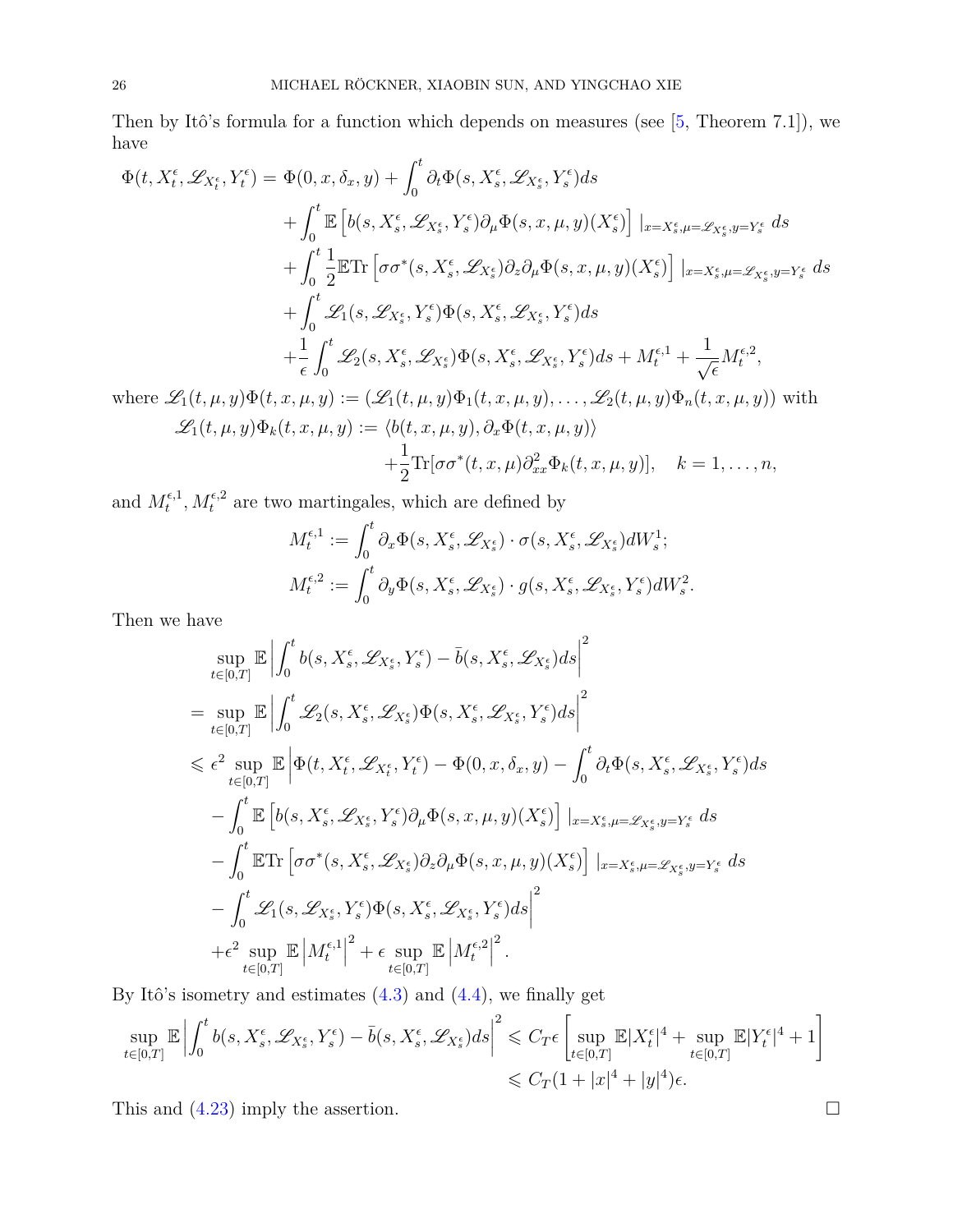#### 5. Example

Here we give a simple example as an application of our results.

**Example 5.1.** Let  $b_0: \mathbb{R}^n \times \mathbb{R}^m \to \mathbb{R}^n$ ,  $f_0: \mathbb{R}^n \times \mathbb{R}^m \to \mathbb{R}^m$  and satisfying the following conditions:

(1) The first-order partial derivatives  $\partial_x b_0(x, y)$ ,  $\partial_y b_0(x, y)$ ,  $\partial_x f_0(x, y)$ ,  $\partial_y f_0(x, y)$  exist for any  $x \in \mathbb{R}^n, y \in \mathbb{R}^m$ . Moreover, all these first-order partial derivatives are bounded uniformly in (*x, y*) and Lipschitz continuous *w.r.t. y* uniformly in *x*.

(2) There exists  $\beta > 0$  such that for any  $x \in \mathbb{R}^n$  and  $y_1, y_2 \in \mathbb{R}^m$ ,

$$
\langle f_0(x, y_1) - f_0(x, y_2), y_1 - y_2 \rangle \leq -\beta |y_1 - y_2|^2;
$$

(3) The second-order partial derivatives  $\partial^2_{xx}b_0(x, y)$ ,  $\partial^2_{xy}b_0(x, y)$ ,  $\partial^2_{xx}f_0(x, y)$  and  $\partial^2_{xy}f_0(x, y)$ exist for any  $x \in \mathbb{R}^n, y \in \mathbb{R}^m$ . Moreover, all these second-order partial derivatives are bounded uniformly in  $(x, y)$  and Lipschitz continuous *w.r.t. y* uniformly in *x*.

Now, let us consider the following slow-fast distribution dependent stochastic differential equations,

$$
\begin{cases}\ndX_t^{\epsilon} = b(X_t^{\epsilon}, \mathscr{L}_{X_t^{\epsilon}}, Y_t^{\epsilon})dt + dW_t^1, & X_0^{\epsilon} = x \in \mathbb{R}^n \\
dY_t^{\epsilon} = \frac{1}{\epsilon} f(X_t^{\epsilon}, \mathscr{L}_{X_t^{\epsilon}}, Y_t^{\epsilon})dt + \frac{1}{\sqrt{\epsilon}}dW_t^2, & Y_0^{\epsilon} = y \in \mathbb{R}^m,\n\end{cases} \tag{5.1}
$$

where  ${W_t^1}_{t\geqslant0}$  and  ${W_t^2}_{t\geqslant0}$  are mutually independent *n*- and *m*- dimensional standard Brownian motions and

$$
b(x, \mu, y) := \int_{\mathbb{R}^n} b_0(x + z, y) \mu(dz), \quad f(x, \mu, y) := \int_{\mathbb{R}^n} f_0(x + z, y) \mu(dz).
$$

Then we have

$$
\partial_{\mu}b(x,\mu,y)(\cdot) = \partial_{x}b_{0}(x+\cdot,y), \quad \partial_{z}\partial_{\mu}b(x,\mu,y)(z) = \partial_{xx}^{2}b_{0}(x+z,y)
$$

and

$$
\partial_{\mu} f(x, \mu, y)(\cdot) = \partial_{x} f_{0}(x + \cdot, y) \quad \partial_{z} \partial_{\mu} f(x, \mu, y)(z) = \partial_{xx}^{2} f_{0}(x + z, y).
$$

If the conditions (1) and (2) hold, it is easy to check that the coefficients above satisfy assumptions **[A1](#page-3-7)**-**[A2](#page-3-8)**. Hence, by Theorem [2.3,](#page-4-1) we have

$$
\sup_{t \in [0,T]} \mathbb{E}|X_t^{\epsilon} - \bar{X}_t|^2 \leqslant C \epsilon^{2/3},
$$

where  $X$  solves the corresponding averaged equation.

If the conditions  $(1)-(3)$  hold, it is easy to check that the coefficients above satisfy assumptions **[A1](#page-3-7)**-**[A3](#page-3-9)**. Hence, by Theorem [2.5,](#page-5-4) we have

$$
\sup_{t \in [0,T]} \mathbb{E}|X_t^{\epsilon} - \bar{X}_t|^2 \leqslant C\epsilon,
$$

where  $X$  solves the corresponding averaged equation.

### 6. Appendix

In this section, by using the result due to Wang in [\[23\]](#page-31-5), we prove the existence and uniqueness of solutions to system [\(1.1\)](#page-0-0) and the corresponding averaged equation.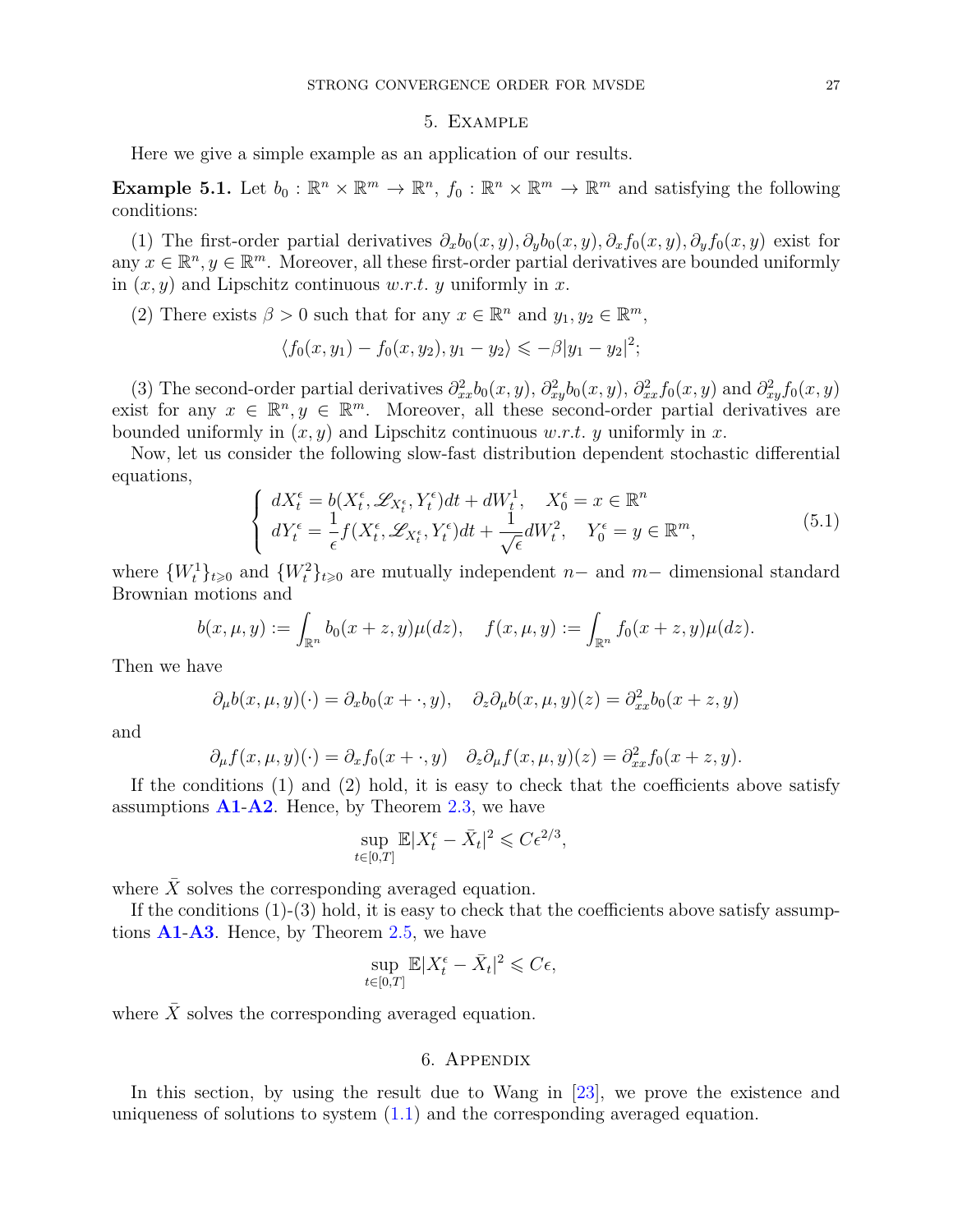### 6.1. **Proof of Theorem [2.2.](#page-4-4)**

*Proof.* We set

$$
Z_t^{\epsilon} := \left(\begin{array}{c} X_t^{\epsilon} \\ Y_t^{\epsilon} \end{array}\right), \quad \tilde{b}^{\epsilon}(t, x, y, \tilde{\mu}) := \left(\begin{array}{c} b(t, x, \mu, y) \\ \frac{1}{\epsilon} f(t, x, \mu, y) \end{array}\right)
$$

and

$$
\tilde{\sigma}^{\epsilon}(t, x, y, \tilde{\mu}) := \begin{pmatrix} \sigma(t, x, \mu) & 0 \\ 0 & \frac{1}{\sqrt{\epsilon}} g(t, x, \mu, y) \end{pmatrix}, \quad W_t := \begin{pmatrix} W_t^1 \\ W_t^2 \end{pmatrix}.
$$

where  $t \geq 0$ ,  $x \in \mathbb{R}^n$ ,  $y \in \mathbb{R}^m$ ,  $\tilde{\mu} \in \mathscr{P}_2(\mathbb{R}^{n+m})$  with its marginal distribution  $\mu$  on  $\mathbb{R}^n$ . Then system  $(1.1)$  can be rewritten as the following equation:

<span id="page-27-1"></span>
$$
dZ_t^{\epsilon} = \tilde{b}^{\epsilon}(t, Z_t^{\epsilon}, \mathscr{L}_{Z_t^{\epsilon}})dt + \tilde{\sigma}^{\epsilon}(t, Z_t^{\epsilon}, \mathscr{L}_{Z_t^{\epsilon}})dW_t, \quad Z_0^{\epsilon} = \left(\begin{array}{c} x \\ y \end{array}\right). \tag{6.1}
$$

Under the assumption  $\mathbf{A1}$  $\mathbf{A1}$  $\mathbf{A1}$ , we intend to prove that the coefficients in equation [\(6.1\)](#page-27-1) satisfy Lipschitz and linear growth conditions, uniformly *w.r.t.*  $t \in [0, T]$ .

In fact, for  $T > 0$ , and any  $z_i = (x_i, y_i) \in \mathbb{R}^{n+m}$ ,  $\tilde{\mu}_i \in \mathscr{P}_2(\mathbb{R}^{n+m})$  with its marginal distributions  $\mu_i$  on  $\mathbb{R}^n$ ,  $i = 1, 2, t \in [0, T]$ 

$$
\begin{split}\n&|\tilde{b}^{\epsilon}(t,z_{1},\tilde{\mu}_{1}) - \tilde{b}^{\epsilon}(t,z_{2},\tilde{\mu}_{2})| + ||\tilde{\sigma}^{\epsilon}(t,z_{1},\tilde{\mu}_{1}) - \tilde{\sigma}^{\epsilon}(t,z_{2},\tilde{\mu}_{2})|| \\
&\leqslant |b(t,x_{1},\mu_{1},y_{1}) - b(t,x_{2},\mu_{2},y_{2})| + ||\sigma(t,x_{1},\mu_{1}) - \sigma(t,x_{2},\mu_{2})|| \\
&+ \frac{1}{\epsilon}|f(t,x_{1},\mu_{1},y_{1}) - f(t,x_{2},\mu_{2},y_{2})| + \frac{1}{\epsilon}||g(t,x_{1},\mu_{1},y_{1}) - g(t,x_{2},\mu_{2},y_{2})|| \\
&\leqslant C_{T}\left(1 + \frac{1}{\epsilon}\right)\left[|x_{1} - x_{2}| + |y_{1} - y_{2}| + \mathbb{W}_{2}(\mu_{1},\mu_{2})\right] \\
&\leqslant C_{T}\left(1 + \frac{1}{\epsilon}\right)\left[|z_{1} - z_{2}| + \mathbb{W}_{2}(\tilde{\mu}_{1},\tilde{\mu}_{2})\right].\n\end{split}
$$

Furthermore,

$$
|\tilde{b}^{\epsilon}(t, z_1, \tilde{\mu}_1)| + ||\tilde{\sigma}^{\epsilon}(t, z_1, \tilde{\mu}_1)||
$$
  
\n
$$
\leq |b(t, x_1, \mu_1, y_1)| + ||\sigma(t, x_1, \mu_1)|| + \frac{1}{\epsilon}|f(t, x_1, \mu_1, y_1)| + \frac{1}{\epsilon}||g(t, x_1, \mu_1, y_1)||
$$
  
\n
$$
\leq C_T \left(1 + \frac{1}{\epsilon}\right) \left[1 + |x_1| + |y_1| + \mu_1(|\cdot|^2)\right]
$$
  
\n
$$
\leq C_T \left(1 + \frac{1}{\epsilon}\right) \left[1 + |z_1| + \tilde{\mu}_1(|\cdot|^2)\right].
$$

Hence by [\[23,](#page-31-5) Theorem 4.1], there exists a unique solution  $\{(X_t^{\epsilon}, Y_t^{\epsilon}), t \geq 0\}$  to system [\(1.1\)](#page-0-0). The proof is complete.

### 6.2. **Proof of Lemma [3.8.](#page-11-2)**

*Proof.* We first check that the coefficients of Eq.  $(3.5)$  satisfy the following condition: For any  $T > 0$ , there exists  $C_T > 0$  such that for any  $t_i \in [0, T]$ ,  $x_i \in \mathbb{R}^n$ ,  $\mu_i \in \mathscr{P}_2$ ,  $i = 1, 2$ ,

<span id="page-27-0"></span>
$$
|\bar{b}(t_1, x_1, \mu_1) - \bar{b}(t_2, x_2, \mu_2)| + ||\sigma(t_1, x_1, \mu_1) - \sigma(t_2, x_2, \mu_2)||
$$
  
\$\leq C\_T [[t\_1 - t\_2] + |x\_1 - x\_2| + W\_2(\mu\_1, \mu\_2)]. \qquad (6.2)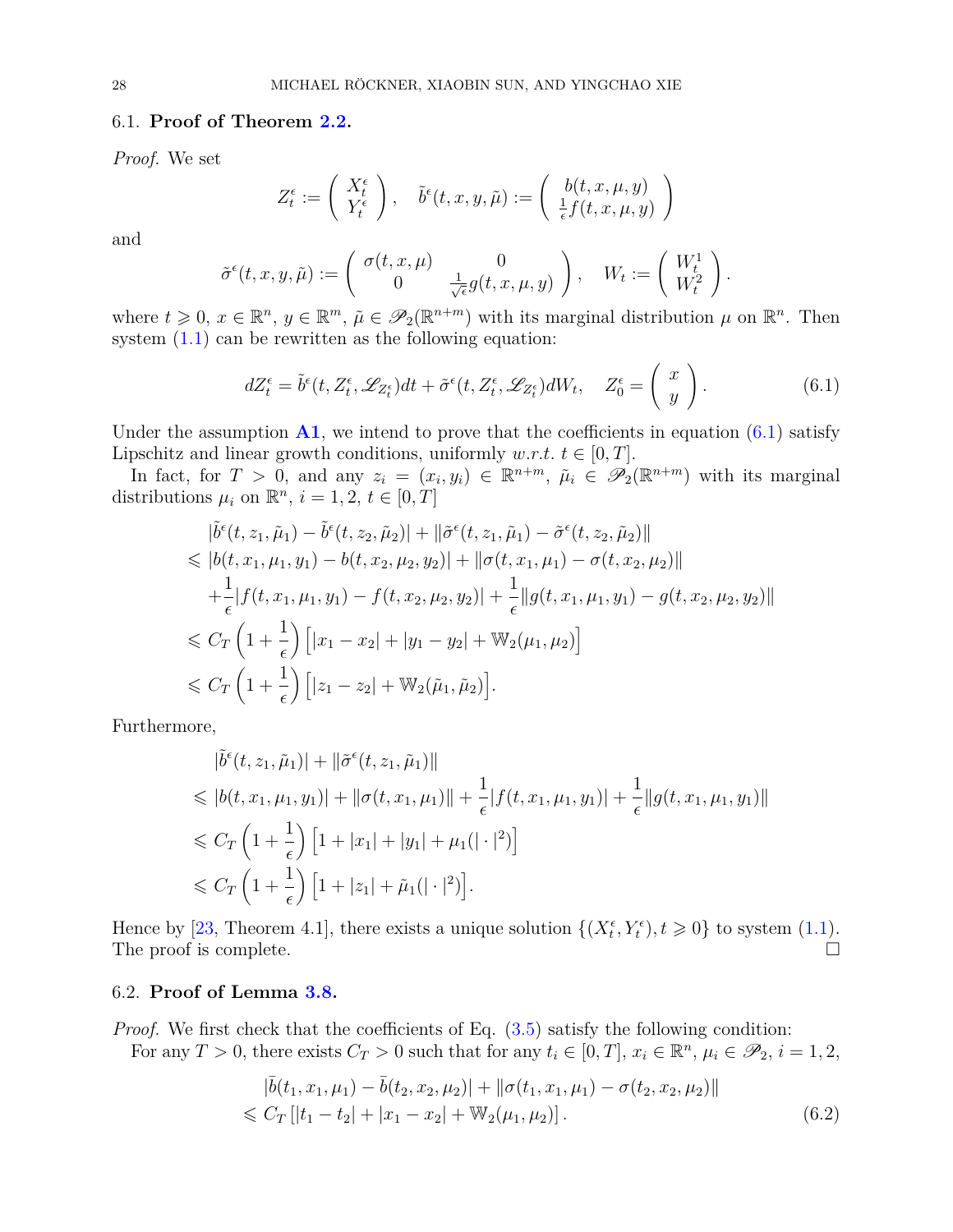Indeed, by Proposition [3.7](#page-10-1) and Lemma [3.6,](#page-9-0) for any  $s > 0$ , we have

$$
\begin{split}\n&|\bar{b}(t_1, x_1, \mu_1) - \bar{b}(t_2, x_2, \mu_2)| + ||\sigma(t_1, x_1, \mu_1) - \sigma(t_2, x_2, \mu_2)|| \\
&\leq |\bar{b}(t_1, x_1, \mu_1) - \tilde{E}b(t_1, x_1, \mu_1, Y_s^{t_1, x_1, \mu_1, 0})| + |\tilde{E}b(t_2, x_2, \mu_2, Y_s^{t_2, x_2, \mu_2, 0}) - \bar{b}(t_2, x_2, \mu_2, 0)| \\
&+ \tilde{E}\left[b(t_1, x_1, \mu_1, Y_s^{t_1, x_1, \mu_1, 0}) - b(t_2, x_2, \mu_2, Y_s^{t_2, x_2, \mu_2, 0})\right] + ||\sigma(t_1, x_1, \mu_1) - \sigma(t_2, x_2, \mu_2)|| \\
&\leq C_T e^{-\frac{\beta s}{2}} \left(1 + |x_1| + |x_2| + [\mu_1(|\cdot|^2)]^{1/2} + [\mu_2(|\cdot|^2)]^{1/2}\right) \\
&+ C_T \left\{|t_1 - t_2| + |x_1 - x_2| + \tilde{E}|Y_s^{t_1, x_1, \mu_1, 0} - Y_s^{t_2, x_2, \mu_2, 0}| + \mathbb{W}_2(\mu_1, \mu_2)\right\} \\
&\leq C_T e^{-\frac{\beta s}{2}} \left\{1 + |x_1| + |x_2| + [\mu_1(|\cdot|^2)]^{1/2} + [\mu_2(|\cdot|^2)]^{1/2}\right\} \\
&+ C_T \left[|t_1 - t_2| + |x_1 - x_2| + \mathbb{W}_2(\mu_1, \mu_2)\right].\n\end{split}
$$

Then [\(6.2\)](#page-27-0) follows by letting  $s \to \infty$ . Moreover, the estimate (6.2) implies

<span id="page-28-0"></span>
$$
|\bar{b}(t_1, x_1, \mu_1)| + ||\sigma(t_1, x_1, \mu_1)|| \leq C_T \left\{ 1 + |x_1| + [\mu_1(|\cdot|^2)]^{1/2} \right\}.
$$
 (6.3)

Hence by [\[23,](#page-31-5) Theorem 4.1], there exists a unique solution  $\{\bar{X}_t, t \geq 0\}$  to Eq. [\(3.5\)](#page-10-0) and [\(3.6\)](#page-11-3) can be easily obtained by following the same arguments as in the proof of Lemma [3.1.](#page-5-3) The proof is complete.

# <span id="page-28-1"></span>6.3. **Proof of [\(3.22\)](#page-17-0)-[\(3.24\)](#page-17-1).**

*Proof.* We here only prove  $(3.24)$ .  $(3.22)$  and  $(3.23)$  can be proved by the same procedure. For any  $s_0 > 0$ , we define

$$
\tilde{b}_{s_0}(t,x,\mu,y,s):=\hat{b}(t,x,\mu,y,s)-\hat{b}(t,x,\mu,y,s+s_0),
$$

where  $\hat{b}(t, x, \mu, y, s) := \mathbb{E}b(t, x, \mu, Y_s^{t, x, \mu, y})$ . The Proposition [3.7](#page-10-1) implies that

$$
\lim_{s_0 \to \infty} \tilde{b}_{s_0}(t, x, \mu, y, s) = \tilde{b}(t, x, \mu, y, s).
$$

As a result, in order to prove  $(3.24)$ , it suffices to show there exists  $\eta > 0$  such that for any  $s_0 > 0, t \in [0, T], s \geqslant 0, x \in \mathbb{R}^n, y \in \mathbb{R}^m \text{ and } \mu_1, \mu_2 \in \mathscr{P}_2$ 

$$
\begin{aligned}\n|\tilde{b}_{s_0}(t, x, \mu_1, y, s) - \tilde{b}_{s_0}(t, x, \mu_2, y, s)| \\
&\leq C_T \mathbb{W}_2(\mu_1, \mu_2) e^{-\eta s} \left\{ 1 + |x|^{\gamma_1} + |y|^{\gamma_1} + [\mu_1(|\cdot|^2)]^{\gamma_1/2} + [\mu_2(|\cdot|^2)]^{\gamma_1/2} \right\},\n\end{aligned}
$$

which can be obtained by

<span id="page-28-4"></span>
$$
\sup_{t \in [0,T]} \|\partial_{\mu}\tilde{b}_{s_0}(t,x,\mu,y,s)\|_{L^2(\mu)} \leqslant C_T e^{-\eta s} \left\{1+|x|^{\gamma_1}+|y|^{\gamma_1}+[\mu(|\cdot|^2)]^{\gamma_1/2}\right\}.
$$
 (6.4)

Indeed, by the Markov property,

<span id="page-28-2"></span>
$$
\tilde{b}_{s_0}(t, x, \mu, y, s) = \hat{b}(t, x, \mu, y, s) - \tilde{\mathbb{E}}b(t, x, \mu, Y_{s+s_0}^{t, x, \mu, y}) \n= \hat{b}(t, x, \mu, y, s) - \tilde{\mathbb{E}}\{\tilde{\mathbb{E}}[b(t, x, \mu, Y_{s+s_0}^{t, x, \mu, y})|\tilde{\mathscr{F}}_{s_0}]\} \n= \hat{b}(t, x, \mu, y, s) - \tilde{\mathbb{E}}\hat{b}(t, x, \mu, Y_{s_0}^{t, x, \mu, y}, s).
$$
\n(6.5)

Then we obtain

<span id="page-28-3"></span>
$$
\partial_{\mu}\tilde{b}_{s_0}(t,x,\mu,y,s) = \partial_{\mu}\hat{b}(t,x,\mu,y,s) - \tilde{\mathbb{E}}\partial_{\mu}\hat{b}(t,x,\mu,Y_{s_0}^{t,x,\mu,y},s)
$$

$$
-\tilde{\mathbb{E}}\left[\langle\partial_y\hat{b}(t,x,\mu,Y_{s_0}^{t,x,\mu,y},s),\partial_{\mu}Y_{s_0}^{t,x,\mu,y}\rangle\right].
$$
(6.6)

Next, we intend to prove the following two statements.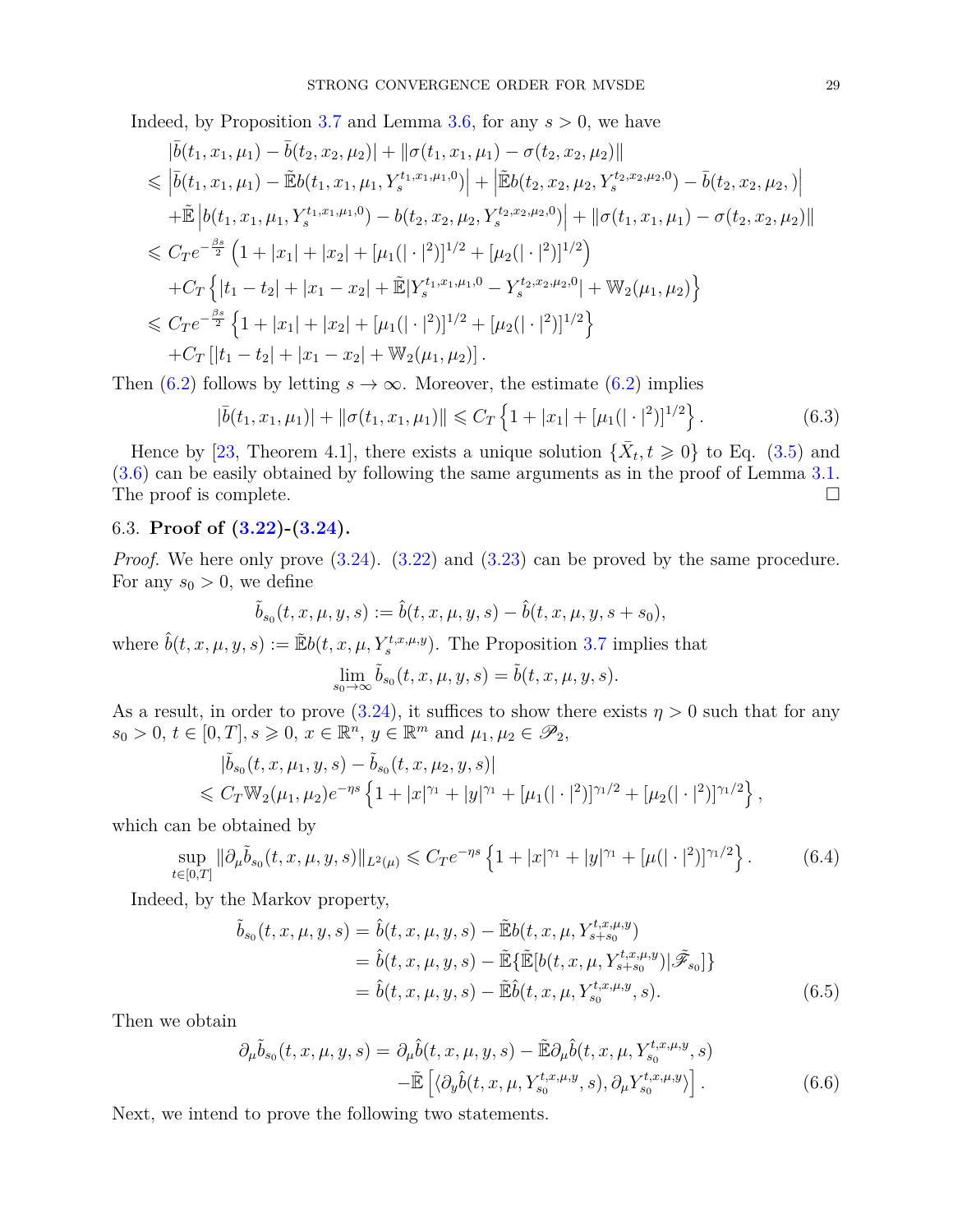• For any  $t \in [0, T]$ ,  $s \ge 0$ ,  $x \in \mathbb{R}^n$ ,  $y \in \mathbb{R}^m$  and  $\mu \in \mathscr{P}_2$ ,

<span id="page-29-0"></span>
$$
\|\partial_y \hat{b}(t, x, \mu, y, s)\| \leqslant C_T e^{-\frac{\beta s}{2}}.\tag{6.7}
$$

• For any  $t \in [0, T]$ ,  $s \ge 0$ ,  $x \in \mathbb{R}^n$ ,  $y_1, y_2 \in \mathbb{R}^m$  and  $\mu \in \mathscr{P}_2$ ,

<span id="page-29-2"></span>
$$
\|\partial_{\mu}\hat{b}(t,x,\mu,y_1,s) - \partial_{\mu}\hat{b}(t,x,\mu,y_2,s)\|_{L^2(\mu)} \leq C_T e^{-\eta s}|y_1 - y_2|.
$$
 (6.8)

For the first statement, by Lemma [3.6,](#page-9-0)

$$
|\hat{b}(t, x, \mu, y_1, s) - \hat{b}(t, x, \mu, y_2, s)| = |\tilde{E}b(t, x, \mu, Y_s^{t, x, \mu, y_1}) - \tilde{E}b(t, x, \mu, Y_s^{t, x, \mu, y_2})|
$$
  

$$
\leq C_T \tilde{E}|Y_s^{t, x, \mu, y_1} - Y_s^{t, x, \mu, y_2}|
$$
  

$$
\leq C_T e^{-\frac{\beta s}{2}} |y_1 - y_2|,
$$

which implies  $(6.7)$ .

For the second statement, the assumptions  $\mathbf{A1}$  $\mathbf{A1}$  $\mathbf{A1}$  and  $\mathbf{A2}$  $\mathbf{A2}$  $\mathbf{A2}$  imply  $Y_s^{t,x,\mu,y}$  that is differentiable *w.r.t*  $\mu$  and its derivative  $\partial_{\mu} Y_s^{t,x,\mu,y}(z)$  satisfies

$$
\begin{cases}\n d\partial_{\mu} Y_{s}^{t,x,\mu,y}(z) = \partial_{\mu} f(t,x,\mu,Y_{s}^{t,x,\mu,y})(z)ds + \partial_{y} f(t,x,\mu,Y_{s}^{t,x,\mu,y})\partial_{\mu} Y_{s}^{t,x,\mu,y}(z)ds \\
 + [\partial_{\mu} g(t,x,\mu,Y_{s}^{t,x,\mu,y})(z) + \partial_{y} g(t,x,\mu,Y_{s}^{t,x,\mu,y})\partial_{\mu} Y_{s}^{t,x,\mu,y}(z)] d\tilde{W}_{s}^{2}, \n\end{cases} (6.9)
$$

Moreover, it is easy to see that for any  $T > 0$ , there exists  $C_T$  such that

$$
\sup_{t\in[0,T],s\geqslant 0,x\in\mathbb{R}^n,y\in\mathbb{R}^m,\mu\in\mathcal{P}_2}\tilde{\mathbb{E}}\|\partial_\mu Y^{t,x,\mu,y}_s\|_{L^2(\mu)}^2\leqslant C_T.
$$

Then we have

$$
\|\partial_{\mu}\hat{b}(t,x,\mu,y_{1},s) - \partial_{\mu}\hat{b}(t,x,\mu,y_{2},s)\|_{L^{2}(\mu)}\n= \|\partial_{\mu}\tilde{\mathbb{E}}b(t,x,\mu,Y_{s}^{t,x,\mu,y_{1}}) - \partial_{\mu}\tilde{\mathbb{E}}b(t,x,\mu,Y_{s}^{t,x,\mu,y_{2}})\|_{L^{2}(\mu)}\n\leq \tilde{\mathbb{E}} \|\partial_{\mu}b(t,x,\mu,Y_{s}^{t,x,\mu,y_{1}}) - \partial_{\mu}b(t,x,\mu,Y_{s}^{t,x,\mu,y_{2}})\|_{L^{2}(\mu)}\n+ \mathbb{E} \|\partial_{y}b(t,x,\mu,Y_{s}^{t,x,\mu,y_{1}})\partial_{\mu}Y_{s}^{t,x,\mu,y_{1}} - \partial_{y}b(t,x,\mu,Y_{s}^{t,x,\mu,y_{2}})\partial_{\mu}Y_{s}^{t,x,\mu,y_{2}}\|_{L^{2}(\mu)}\n\leq \tilde{\mathbb{E}} \|\partial_{\mu}b(t,x,\mu,Y_{s}^{t,x,\mu,y_{1}}) - \partial_{\mu}b(t,x,\mu,Y_{s}^{t,x,\mu,y_{2}})\|_{L^{2}(\mu)}\n+ \tilde{\mathbb{E}} \|\partial_{y}b(t,x,\mu,Y_{s}^{t,x,\mu,y_{1}})\partial_{\mu}Y_{s}^{t,x,\mu,y_{1}} - \partial_{y}b(t,x,\mu,Y_{s}^{t,x,\mu,y_{2}})\partial_{\mu}Y_{s}^{t,x,\mu,y_{1}}\|_{L^{2}(\mu)}\n+ \tilde{\mathbb{E}} \|\partial_{y}b(t,x,\mu,Y_{s}^{t,x,\mu,y_{2}})\partial_{\mu}Y_{s}^{t,x,\mu,y_{1}} - \partial_{y}b(t,x,\mu,Y_{s}^{t,x,\mu,y_{2}})\partial_{\mu}Y_{s}^{t,x,\mu,y_{2}}\|_{L^{2}(\mu)}\n:= \sum_{i=1}^{3} S_{i}.
$$

For the terms  $S_1$  and  $S_2$ , it follows from conditions  $(2.6)$ ,  $(2.7)$  and Lemma [3.6](#page-9-0) that there exists  $\eta > 0$  such that

<span id="page-29-1"></span>
$$
S_1 \leqslant C_T \tilde{\mathbb{E}} |Y_s^{t,x,\mu,y_1} - Y_s^{t,x,\mu,y_2}|^{\gamma_1} \leqslant C_T e^{-\eta s} |y_1 - y_2|^{\gamma_1} \tag{6.10}
$$

and

$$
S_2 \leq C_T \left[ \tilde{\mathbb{E}} |Y_s^{t,x,\mu,y_1} - Y_s^{t,x,\mu,y_2}|^{2\gamma_1} \right]^{1/2} \left[ \tilde{\mathbb{E}} ||\partial_\mu Y_s^{t,x,\mu,y_1}||_{L^2(\mu)}^2 \right]^{1/2}
$$
  

$$
\leq C_T e^{-\eta s} |y_1 - y_2|^{\gamma_1}.
$$
 (6.11)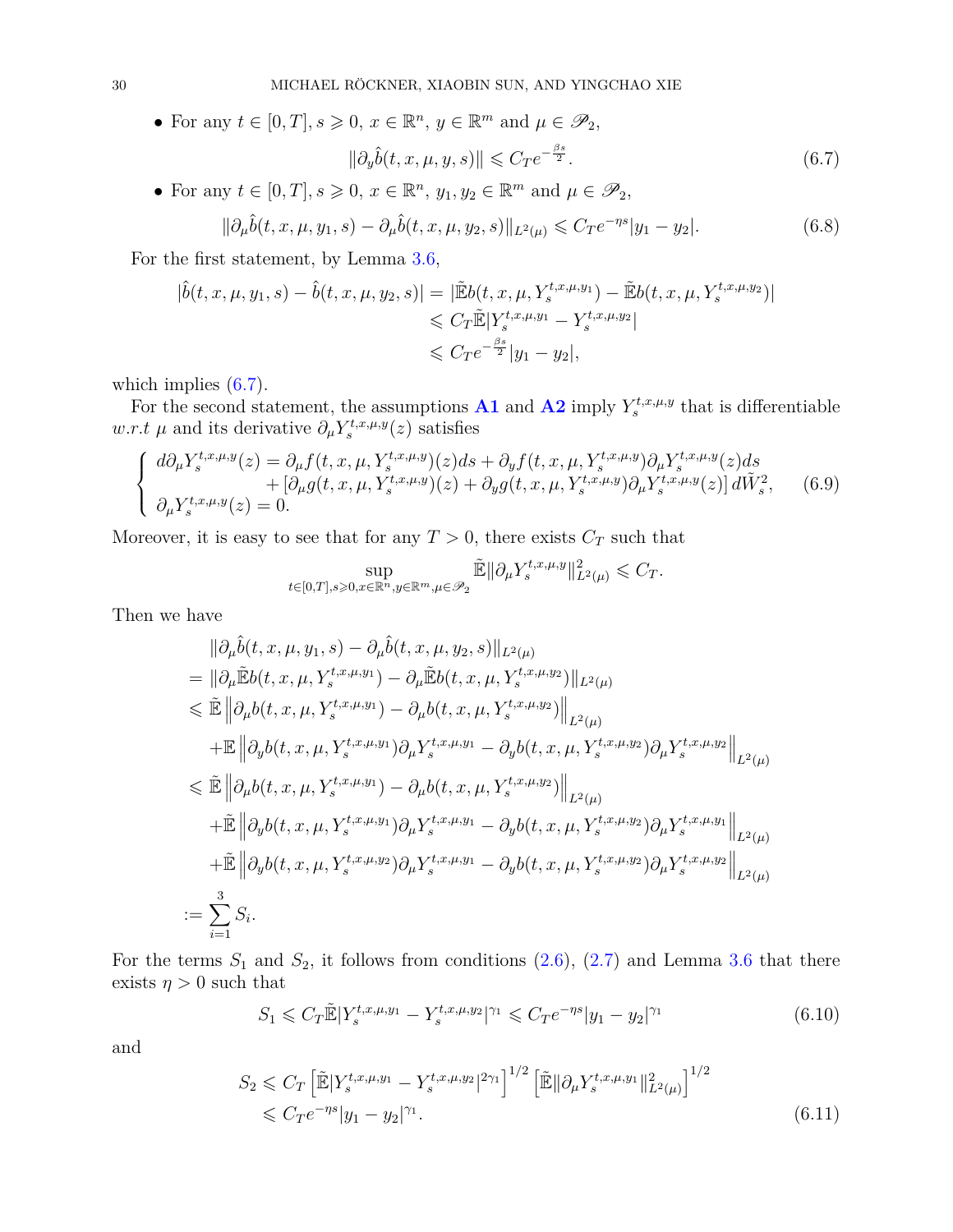For the term *S*3, by a straightforward computer, we obtain that

$$
\tilde{\mathbb{E}} \|\partial_{\mu} Y_s^{t,x,\mu,y_1} - \partial_{\mu} Y_s^{t,x,\mu,y_2}\|_{L^2(\mu)}^2 \leq C_T e^{-\frac{\beta s}{2}} |y_1 - y_2|^{2\gamma_1},
$$

which implies

<span id="page-30-15"></span>
$$
S_3 \leq C_T \tilde{\mathbb{E}} \|\partial_{\mu} Y_s^{t,x,\mu,y_1} - \partial_{\mu} Y_s^{t,x,\mu,y_2}\|_{L^2(\mu)} \leq C_T e^{\frac{-\beta s}{4}} |y_1 - y_2|^{\gamma_1}.
$$
 (6.12)

Therefore, estimates  $(6.10)$  to  $(6.12)$  imply  $(6.8)$ .

Finally, by estimates [\(6.6\)](#page-28-3), [\(6.7\)](#page-29-0) and [\(6.8\)](#page-29-2), there exists  $\eta > 0$  such that

$$
\|\partial_{\mu}\tilde{b}_{s_0}(t,x,\mu,y,s)\|_{L^2(\mu)} \leqslant Ce^{-\eta s}\tilde{\mathbb{E}}|y-Y_{s_0}^{t,x,\mu,y}|^{\gamma_1} + Ce^{-\eta t} \leqslant C_T e^{-\eta s} \left\{1+|x|^{\gamma_1}+|y|^{\gamma_1}+[\mu(|\cdot|^2)]^{\gamma_1/2}\right\},
$$

which proves  $(6.4)$ . The proof is complete.

 $\Box$ 

**Acknowledge**. X. Sun is supported by the NNSF of China (No. 11601196) and NSF of Jiangsu Province (No. BK20160004); Y. Xie is supported by the NNSF of China (No. 11771187,11931004). The PAPD of Jiangsu Higher Education Institutions and financial support by the DFG through CRC 1283 are also gratefully acknowledged.

### **REFERENCES**

- <span id="page-30-0"></span>[1] Bertram R., Rubin J.E., Multi-timescale systems and fast-slow analysis, *Math. Biosci.* 287 (2017) 105-121.
- <span id="page-30-4"></span>[2] Bogoliubov N.N., Mitropolsky Y.A., Asymptotic methods in the theory of Non-linear Oscillations, *Gordon and Breach Science Publishers*, New York (1961).
- <span id="page-30-10"></span>[3] Bréhier C.E., Strong and weak orders in averaging for SPDEs, *Stochastic Process. Appl.* 122 (2012) 2553-2593.
- <span id="page-30-11"></span>[4] Bréhier C.E., Orders of convergence in the averaging principle for SPDEs: the case of a stochastically forced slow component. arXiv: 1810.06448v1, 2018.
- <span id="page-30-14"></span>[5] Buckdahn R., Li, J., Peng, S., Rainer, C., Mean-field stochastic differential equations and associated PDEs. *Ann. Probab.* 45 (2017), no. 2, 824-878.
- <span id="page-30-12"></span>[6] Cardaliaguet P., notes on mean field games, Notes from P.L. Lions lectures at College de France, https://www.ceremade.dauphine.fr/cardalia/MFG100629.pdf (2012).
- <span id="page-30-1"></span>[7] E W., Engquist B.,Multiscale modeling and computations, *Notice of AMS*, 50 (2003) 1062-1070.
- <span id="page-30-2"></span>[8] E W., Liu D., Vanden-Eijnden E., Analysis of multiscale methods for stochastic differential equations, *Comm. Pure Appl. Math* 58 (2005) 1544-1585.
- <span id="page-30-6"></span>[9] Givon D., Kevrekidis I. G. and Kupferman R., Strong convergence of projective integeration schemes for singularly perturbed stochastic differential systems, *Comm. Math. Sci.* 4 (2006) 707-729.
- <span id="page-30-7"></span>[10] Golec J., Stochastic averaging principle for systems with pathwise uniqueness, *Stochastic Anal. Appl.* 13 (1995) 307-322.
- <span id="page-30-8"></span>[11] Golec J., Ladde G., Averaging principle and systems of singularly perturbed stochastic differential equations, *J. Math. Phys.* 31 (1990) 1116-1123.
- <span id="page-30-3"></span>[12] Harvey E.,Kirk V.,Wechselberger M., Sneyd J., Multiple timescales, mixed mode oscillations and canards in models of intracellular calcium dynamics, *J. Nonlinear Sci.* 21 (2011) 639-683.
- <span id="page-30-5"></span>[13] Khasminskii R.Z., On an averging principle for Itô stochastic differential equations, *Kibernetica* (4) (1968) 260-279.
- <span id="page-30-9"></span>[14] Liu D., Strong convergence of principle of averaging for multiscale stochastic dynamical systems, *Commun. Math. Sci.* 8 (2010) 999-1020.
- <span id="page-30-13"></span>[15] Liu W., Röckner M., *Stochastic Partial Differential Equations: An Introduction*, Universitext, Springer, 2015.